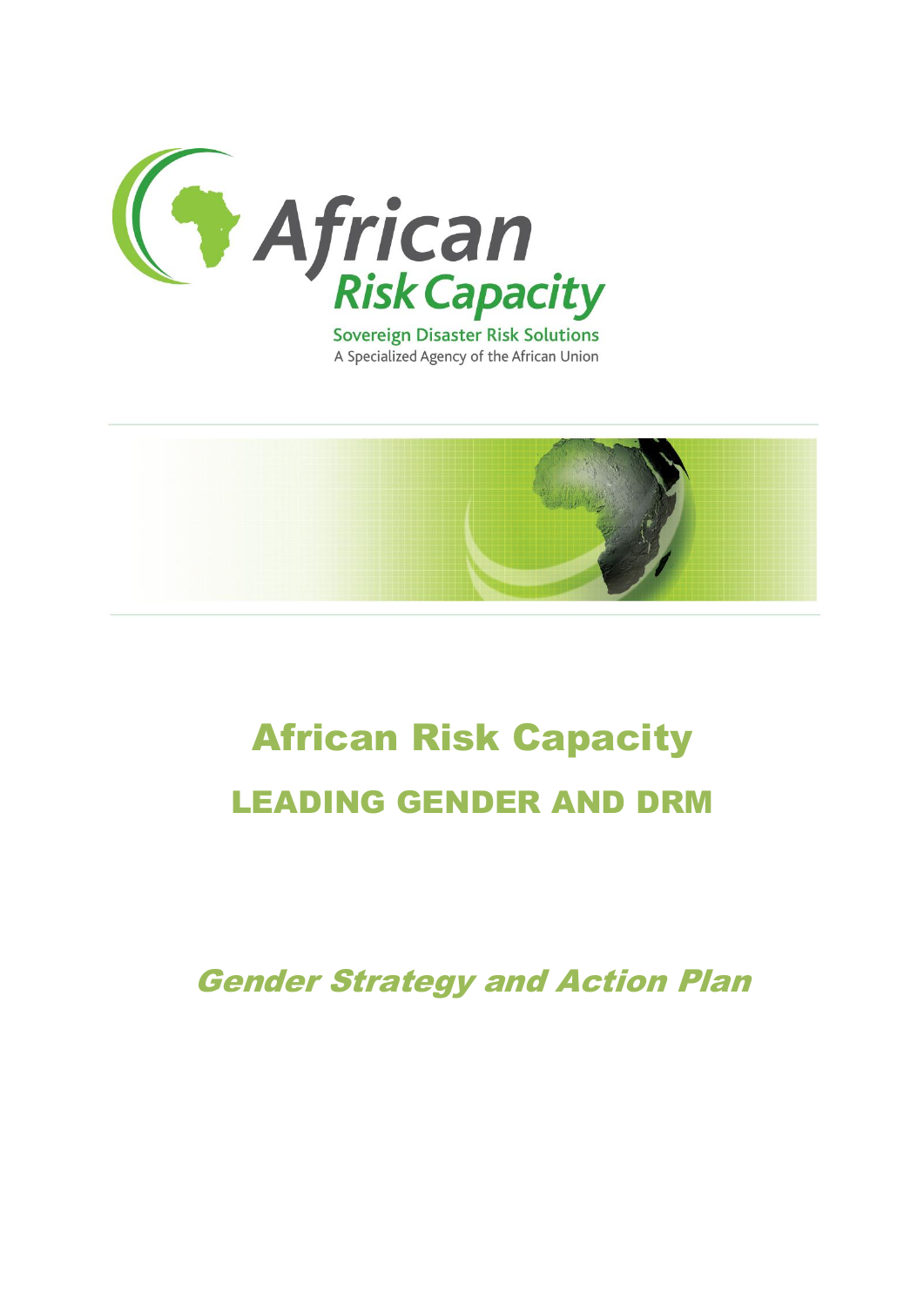

## **Contents**

| 1.     |        |                                                                                                   |  |  |
|--------|--------|---------------------------------------------------------------------------------------------------|--|--|
|        | 1.1    |                                                                                                   |  |  |
|        | 1.2    |                                                                                                   |  |  |
|        | 1.3    |                                                                                                   |  |  |
|        | 1.4    |                                                                                                   |  |  |
| 2.     |        |                                                                                                   |  |  |
|        |        |                                                                                                   |  |  |
|        |        |                                                                                                   |  |  |
| 3.     |        |                                                                                                   |  |  |
|        |        |                                                                                                   |  |  |
| 3.1.1. |        | Objective 1: Institutionalise gender and DRM for innovative knowledge development and             |  |  |
| 3.1.2. | in DRM | Objective 2: Build institutional and individual capacity and tools for mainstreaming gender<br>17 |  |  |
| 3.1.3. |        | Objective 3: Engage in sustained policy dialogue and advocacy for a gender sensitive DRM          |  |  |
|        |        |                                                                                                   |  |  |
|        |        |                                                                                                   |  |  |
| 4.     |        |                                                                                                   |  |  |
|        |        |                                                                                                   |  |  |
|        |        |                                                                                                   |  |  |
| 4.2.1. | 25     | Institutionalise gender and DRM for innovative knowledge development and management               |  |  |
| 4.2.2. |        | Build institutional and individual capacity and tools for mainstreaming gender in DRM.25          |  |  |
| 4.2.3. |        | Engage in sustained policy dialogue and advocacy for a gender transformative DRM policy           |  |  |
| 4.2.4. |        |                                                                                                   |  |  |
| 4.2.5. |        |                                                                                                   |  |  |
|        |        |                                                                                                   |  |  |
| 5.     |        |                                                                                                   |  |  |
|        |        |                                                                                                   |  |  |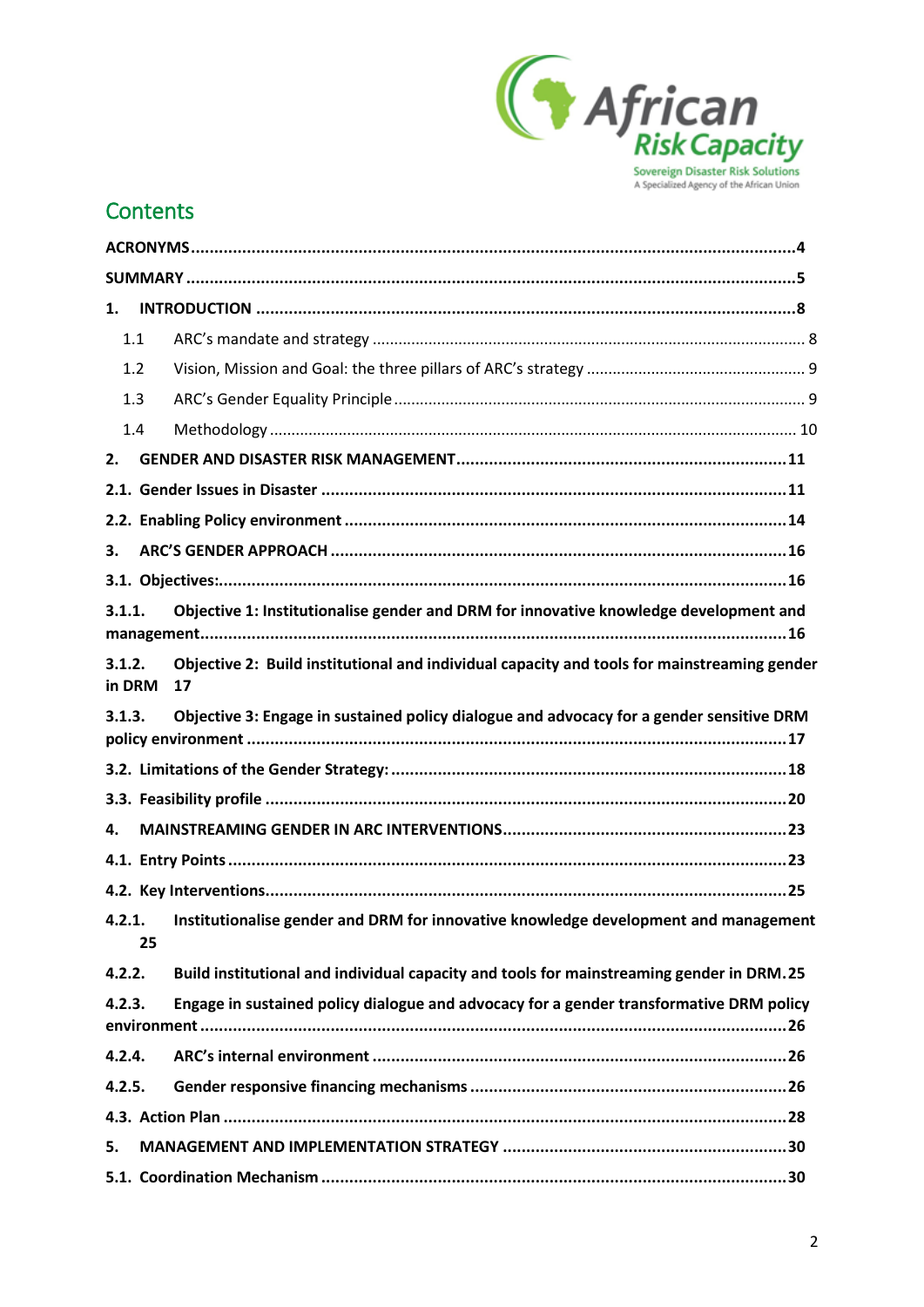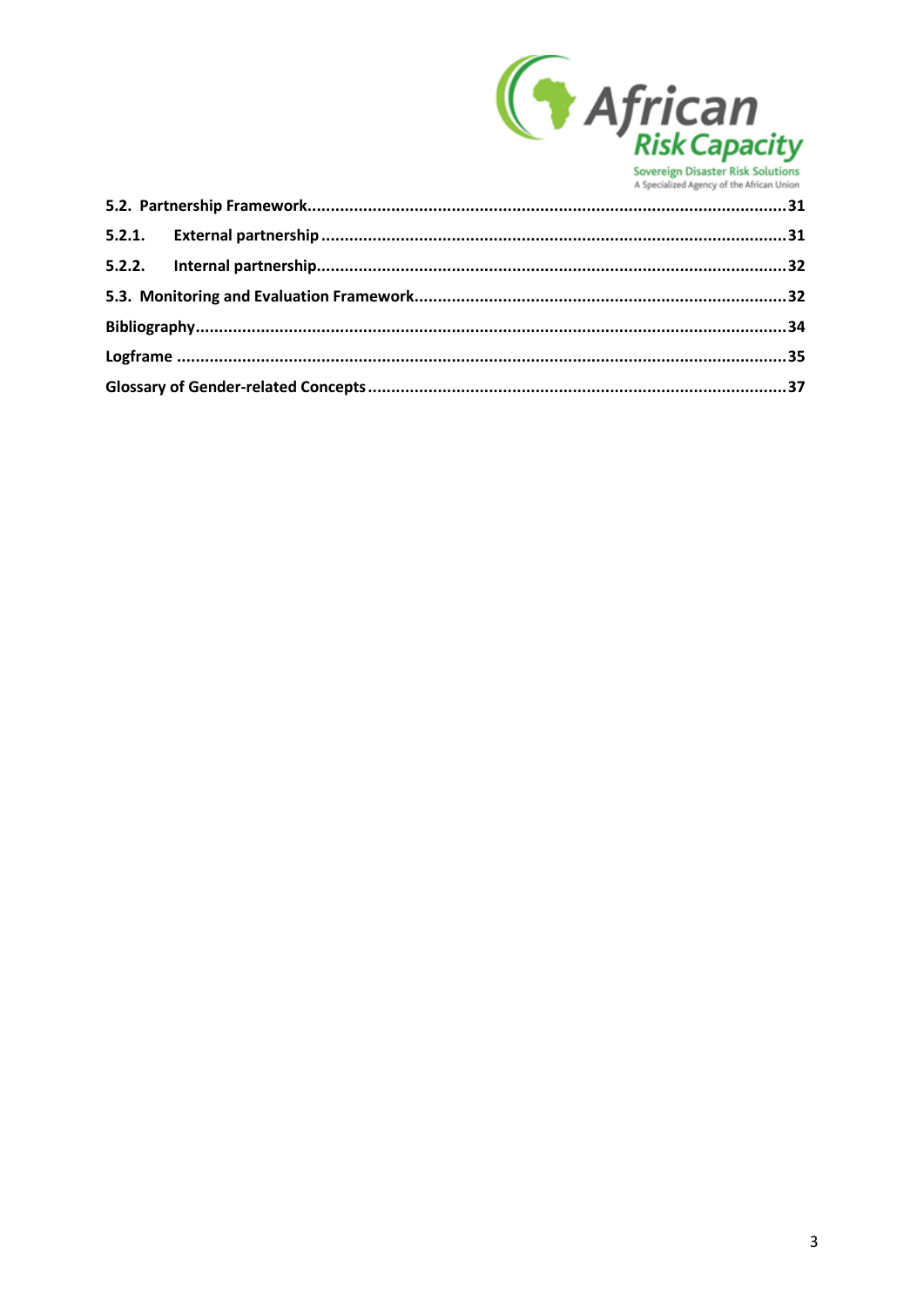

<span id="page-3-0"></span>

| <b>ACRONYMS</b>        |                                                                                  |  |  |  |
|------------------------|----------------------------------------------------------------------------------|--|--|--|
| <b>ARC</b>             | African Risk Capacity (ARC Agency and its affiliates)                            |  |  |  |
| <b>ARC Ltd</b>         | African Risk Capacity Insurance Company                                          |  |  |  |
| ARV                    | Africa RiskView                                                                  |  |  |  |
| AU                     | <b>African Union</b>                                                             |  |  |  |
| <b>CORAF</b>           | Conseil Ouest et Centre africain pour la recherche et le développement agricoles |  |  |  |
| <b>CP</b>              | <b>Contingency Planning</b>                                                      |  |  |  |
| <b>CSO<sub>s</sub></b> | <b>Civil Society Organisations</b>                                               |  |  |  |
| <b>CSP</b>             | <b>Country Strategic Paper</b>                                                   |  |  |  |
| <b>DHS</b>             | Demographic and Health Surveys                                                   |  |  |  |
| <b>DRM</b>             | Disaster Risk Management                                                         |  |  |  |
| <b>DRMF</b>            | Disaster Risk Management & Financing                                             |  |  |  |
| <b>ECOWAS</b>          | Economic Community of West Africa States                                         |  |  |  |
| <b>ECA</b>             | <b>Economic Commission for Africa</b>                                            |  |  |  |
| FOs                    | <b>Farmers Organisations</b>                                                     |  |  |  |
| HIV/AIDS               | Human immunodeficiency virus infection and Acquired immune deficiency            |  |  |  |
|                        | syndrome                                                                         |  |  |  |
| ICT                    | Information and Communication Technology                                         |  |  |  |
| <b>IDRC</b>            | International Development Research Centre                                        |  |  |  |
| InsuResilience         | Initiative on Climate Risk Insurance of the G7                                   |  |  |  |
| <b>IOs</b>             | <b>International Organisations</b>                                               |  |  |  |
| <b>KDHS</b>            | Kenya Demographic Health Survey                                                  |  |  |  |
| <b>KNBS</b>            | Kenya National Bureau of Statistics                                              |  |  |  |
| <b>MDGs</b>            | Millennium Development Goals                                                     |  |  |  |
| M&E                    | Monitoring and Evaluation                                                        |  |  |  |
| MoU                    | Memorandum of Understanding                                                      |  |  |  |
| <b>NDMA</b>            | National Disaster Management Agency                                              |  |  |  |
| <b>NDOC</b>            | National Disaster Operation Centre                                               |  |  |  |
| <b>NGO</b>             | Non-governmental Organisation                                                    |  |  |  |
| <b>O&amp;E</b>         | <b>Outbreak and Epidemic</b>                                                     |  |  |  |
| PRM                    | Peer Review Mechanism                                                            |  |  |  |
| <b>PTC</b>             | Policy and Technical Support                                                     |  |  |  |
| <b>RECs</b>            | <b>Regional Economic Commissions</b>                                             |  |  |  |
| <b>SDGs</b>            | Sustainable Development Goals                                                    |  |  |  |
| SWOT                   | Strengths, Weaknesses, Opportunities and Threats                                 |  |  |  |
| <b>TWG</b>             | <b>Technical Working Group</b>                                                   |  |  |  |
| UNDRR (UNISDR)         | United Nations office for Disaster Risk Reduction                                |  |  |  |
| <b>UN Women</b>        | United Nations entity for Gender Equality                                        |  |  |  |
| <b>WECARD</b>          | West and Central African Council for Agricultural Research and Development       |  |  |  |
| <b>WFP</b>             | World Food Programme                                                             |  |  |  |
| <b>XCF</b>             | <b>Extreme Climate Facility</b>                                                  |  |  |  |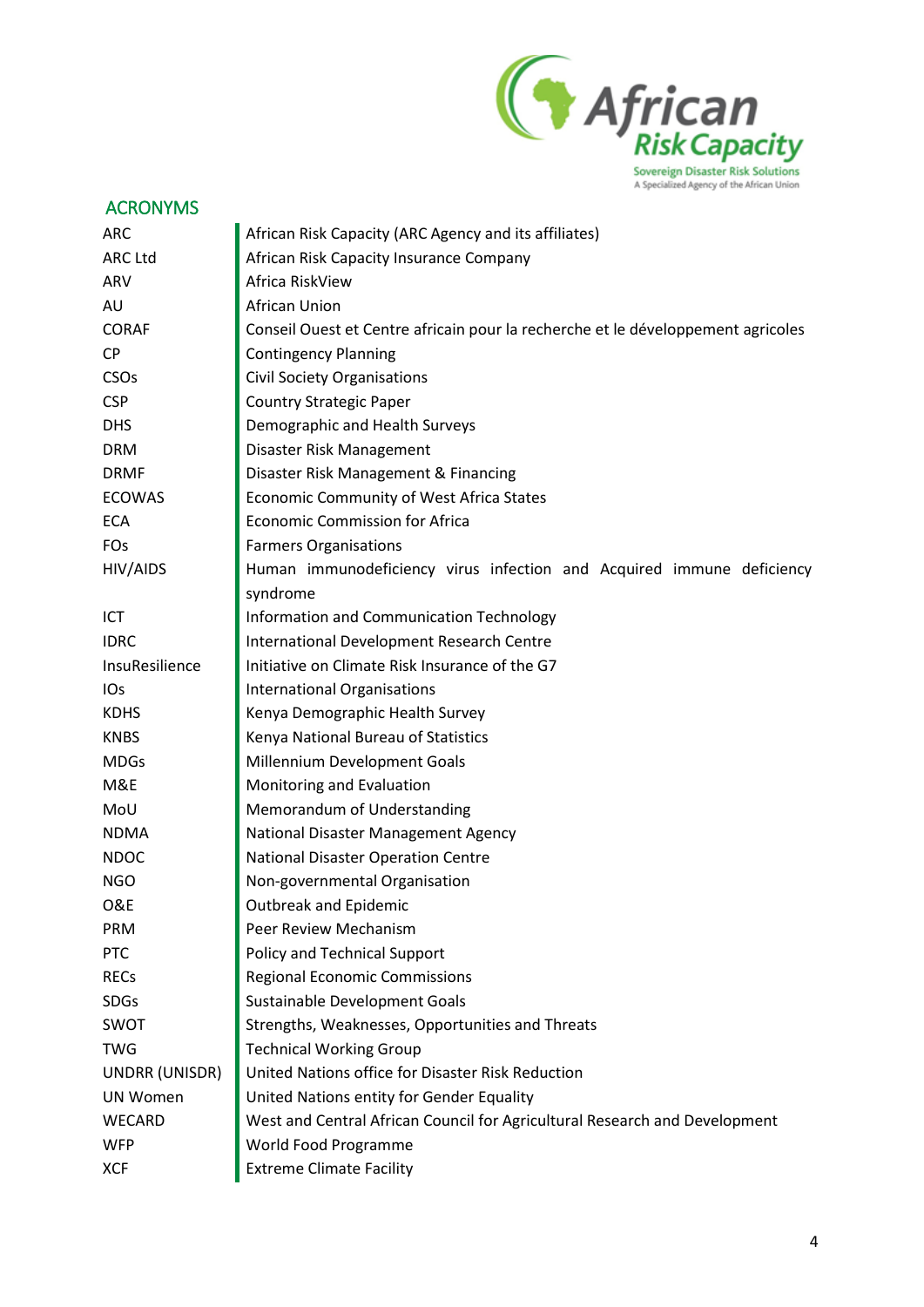

### <span id="page-4-0"></span>**SUMMARY**

 $\overline{\phantom{a}}$ 

A specialised agency of the African Union (AU), African Risk Capacity (ARC) is tasked with the role of assisting AU Member States improve their capacities to plan, prepare for and respond to extreme weather events and natural disasters, as well as to develop an outbreak and epidemic (O&E) insurance product and systems that enable African governments to protect the lives and livelihoods of populations at risk from such catastrophes<sup>1</sup>. Its objective is to assist AU Member States minimise the risk of loss and damage resulting from such events by providing targeted responses to disasters in a timely, costeffective, objective and transparent manner. As the threat of global warming and the resultant climate change continues to trigger extreme weather conditions, natural disasters such as droughts and cyclones as well as related pandemics have become a looming reality. It has therefore become even more necessary that governments across the world insure themselves against such threats and improve their preparedness to deal with natural disasters.

Cognisant of the fact that closing the gender gap is central to achieving the Sustainable Development Goals (SDGs) and aware of the importance of women's role in agriculture and in disaster response to food security and economic growth, ARC is upholding the gender equality principle in all its activities within the Agency as well as with its Member States. ARC will, therefore, systematically build a gender perspective into its operations and policies. In this perspective the goal of ARC's gender strategy is to **transform Disaster Risk Management (DRM) approaches to ensure gender equality for vulnerable women and men in ARC Member States.**

After due consultations with ARC's staff, partners and stakeholders across the continent and beyond on how to achieve the Agency's goal on gender equality, ARC has chosen to adopt a mainstreaming approach to ensure that gender issues are systematically integrated in its operations, both internally as an organisation, and externally, with its Member States. This orientation also aligns with the gender policies of ARC's financial partners, especially Canada's Feminist International Assistance Policy. In this regard, and in line with ARC's strategic framework which seeks to innovate, strengthen and grow, the following three objectives will guide ARC's gender mainstreaming approach in the next five years:

1. **Institutionalise gender and DRM for innovative knowledge development and management –** this objective is based on the fact that gender, DRM and financing is a relatively new field in African sustainable development context. Therefore, enormous gaps exist at all levels that make the linkages between gender, disaster risk management and financing (DRMF) very blurred. ARC will, **through a flagship initiative entitled 'Gender and DRMF Platform',** mobilise DRM partners and practitioners including, Governments, Civil Society Organisations (CSOs), Private Sector and Research, to develop innovative approaches to fill this gap.

<sup>1</sup> Resolution 9:2 of the report of the First Joint Session of The AU Specialised Technical Committee on Finance, Monetary Affairs, Economic Planning And Integration and ECA Conference of African Ministers of Finance, Planning And Economic Development, Addis Ababa, Ethiopia, 25-31 March 2015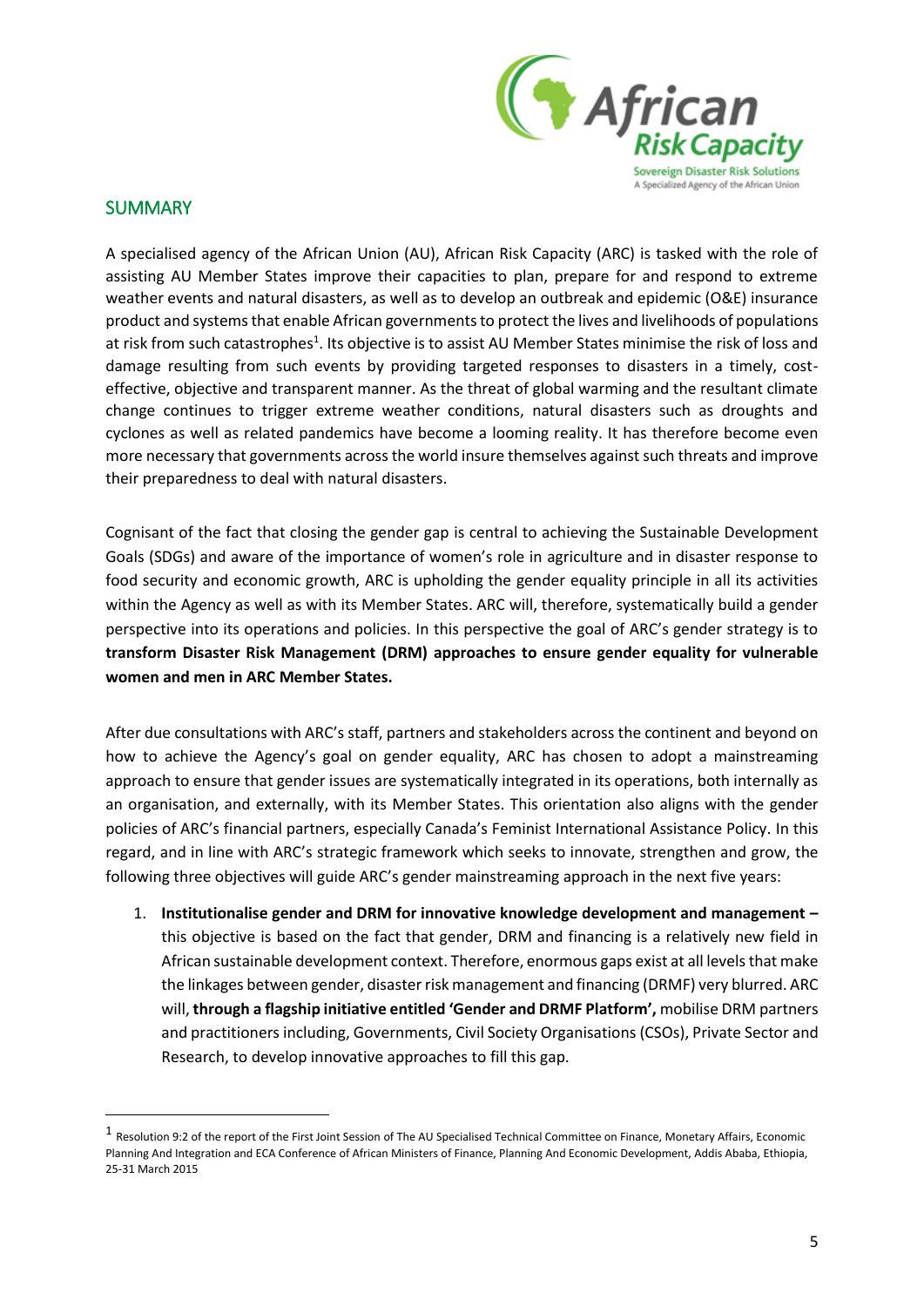

- 2. **Build institutional and individual capacities and tools for mainstreaming gender in DRM -** the rationale for this objective is that although there is political will to mainstream gender issues into national policies, programmes and actions, including in DRM, there is very limited knowhow as regards to the practical steps for gender mainstreaming. Thus, ARC will build the capacity of partners to integrate gender in DRM processes by supporting Member States to conduct DRM targeted gender analyses, using the gender audit methodology. Recommendations and priority actions proposed in the audit report will be taken into consideration during Africa RiskView (ARV) customisation and contingency planning processes. Sustained gender and DRM capacity building efforts will also be engaged in for members of the Technical Working Groups (TWG) as well as collaborating CSOs.
- 3. **Engage in sustained policy dialogue and advocacy for a gender transformative DRM policy environment -** in line with the risk financing instrument of ARC, this objective aims to contribute to a policy environment that enables gender sensitive culture of insurance as well as other DRM financing mechanisms including social protection programmes.

In the meantime, during in-country consultations, partners, especially CSO partners, expressed their desire to work with ARC to transform the effects of disasters into positive outcomes through the reconstruction of resilient communities where discriminatory mentalities and attitudes that hinder socio-economic recovery are transformed. Unfortunately, this desire falls outside ARC's core mandate, which is limited to early warning and response preparedness. Nevertheless, as responding to this desire has the potentials of enhancing the sustainability of ARC's interventions and ensuring ARC's consistent presence/visibility in the Member States, ARC will explore ways and means of supporting activities aimed at 'building back better' which are identified in the gender audit process. As suggested by workshops participants, an initiative that merits deeper analysis is the setting up of a *Gender Transformative Fund as a social protection measure* dedicated to supporting activities capable of transforming mentalities, gender discriminatory norms and practices especially at the micro and meso levels of the community.

As requested by ARC staff through the internal assessment processes, at the operational level, ARC will engage in capacity building efforts to strengthen the gender mainstreaming capacity of its staff and ensure continuous gender responsiveness of its systems and procedures.

This ARC gender strategy is planned for a period of five years. It is divided into 5 sections. An introductory chapter provides information on ARC Agency, its strategic framework and its gender equality principles; chapter two explains the linkages of gender and disaster risk reduction, explaining the gendered impact of disaster and the enabling policy environment for integrating gender in DRM. The proceeding chapter explains the mainstreaming approach which is adopted by ARC, while chapter four presents entry points for integrating gender in DRM, key interventions and a 5-year plan of action. The last chapter explains the implementation mechanism including coordination, partnership building, communication strategy and monitoring and evaluation frameworks.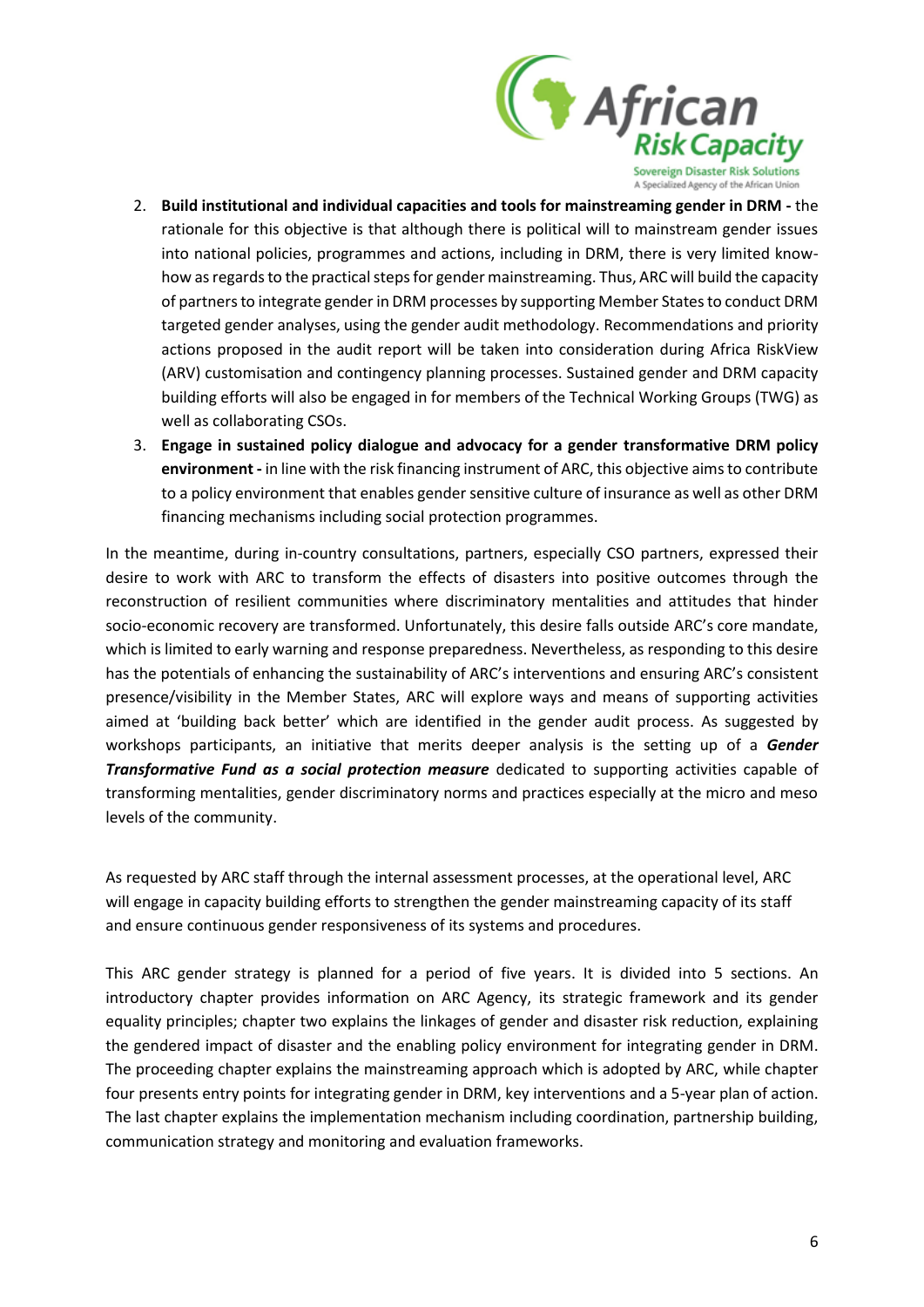

The ARC gender strategy is a living document subject to adjustment. Progress on its implementation could be facilitated or hampered by the availability or lack of sufficient financial and human resources during the 5-year time span of this strategy. It will be adapted according to internal and external influences. A mid-term evaluation will guide such reviews. A gender audit will be conducted in the fifth year of implementation to assess the progress of implementation and propose new pathways.

#### **KEY CONCEPTS**

Whereas a glossary of main concepts related to gender, disaster risk management and financing is annexed to this document, to provide a better understanding, definition of some frequently used concepts are listed below;

**Gender** refers to the socially constructed roles and behaviours of, and relations between, men and women, as opposed to '**sex**', which refers to biological differences. It determines what is expected, allowed and valued in a woman or a man in a given context. It determines opportunities, responsibilities and resources as powers associated with being male or female.

Gender also defines relationships between women and men, boys and girls as well as relationships between women and those between men. **Gender roles** and relationships are socially constructed and are learned through socialisation processes. They vary according to context and are constantly shifting. It is important to note that Gender does not mean "women", however, given that 'women are often in a disadvantaged position in many developing and developed countries, the promotion of gender equality implies an explicit attention to women's empowerment.

**Gender Equality** refers to the equal rights, responsibilities and opportunities of women and men and girls and boys. Equality does not mean that women and men will become the same but that women's and men's rights, responsibilities and opportunities will not depend on whether they are born male or female. Gender equality implies that the interests, needs and priorities of both women and men are taken into consideration—recognising the diversity of different groups of women and men. Gender equality is not a 'women's issue' but should concern and fully engage men as well as women. Equality between women and men is seen both as a human rights issue and as a precondition for, and indicator of, sustainable people-centred development.

**Gender Mainstreaming** is the process of assessing the implication for women and men of any planned action, including legislation, policies or programmes, in all areas and at all levels. It is a strategy for making women's as well as men's concerns and experiences an integral dimension of the design, implementation, monitoring and evaluation of policies and programmes in all political, economic and societal spheres so that women and men benefit equally, and inequality is not perpetuated. The ultimate goal is to achieve gender equality.

**Gender-transformative** refers to transforming unequal gender relations to promote shared power, control of resources and decision-making between women and men, and support for gender equality and women's empowerment.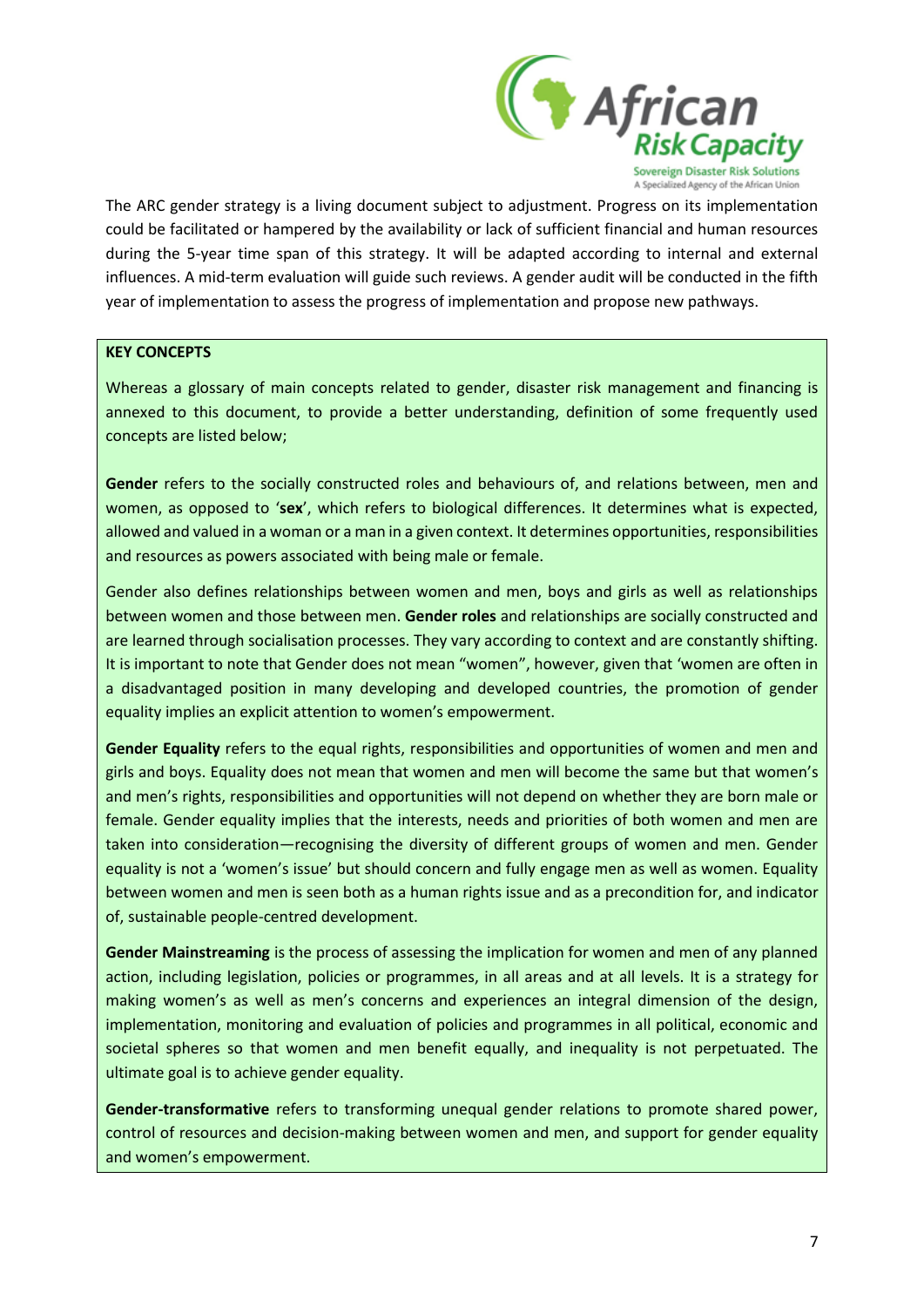

*DRM and gender are both cross-cutting development issues. Mainstreaming gender into DRM offers an opportunity for reexamining gender relations in society from different angles and enhancing gender equality in socio-economic development. It also makes it possible for nations and communities to achieve disaster resilience. This is a win-win option for governments and organisations to achieve sustainable development -* **UNISDR 2009**

### <span id="page-7-0"></span>1. INTRODUCTION

### <span id="page-7-1"></span>1.1 ARC's mandate and strategy

The African Risk Capacity (ARC) was established in 2012 as a Specialised Agency of the African Union (AU) by a Conference of Plenipotentiaries to help AU Member States improve their capacities to better plan, prepare and respond to extreme weather events and natural disasters. Its objective is to assist AU Member States reduce the risk of loss and damage caused by extreme weather events and natural disasters affecting Africa's populations by providing targeted responses to disasters in a more timely, cost-effective, objective and transparent manner. Additionally, in response to the increasing occurrence of multiple, complex trans-border public health emergencies over the last 20 years, ARC has, since 2016, been developing innovative finance mechanisms to enable country-led rapid responses to disease outbreaks and epidemics. These mechanisms are designed to prevent the further spread of such catastrophes and reduce over-reliance on external donor support.

To better serve its stakeholders, ARC seeks to understand the disaster response needs of Member States and expectations from all stakeholders through extensive and ongoing engagement. In carrying out its mandate and planning for the next five years, ARC has identified three strategic objectives designed to enable innovation, strengthen partnerships and improve DRM on the continent in line with global best practice. These strategies are:

**Strategy I: Innovate** – A dynamic approach to Research and Development: Develop innovative solutions enabled by research and development with the objective of cost reduction, increased reliability and greater credibility for ARC.

**Strategy II: Strengthen** - Strengthen Disaster Risk Management on the continent: Strengthen disaster risk management on the continent through improved early-warning systems, streamlined country engagement and capacity building.

**Strategy III: Grow** – Increase Scalability and Sustainability of Arc Operations and Insurance Coverage: Pursue growth through increased scalability and sustainability of ARC operations and insurance coverage on the continent.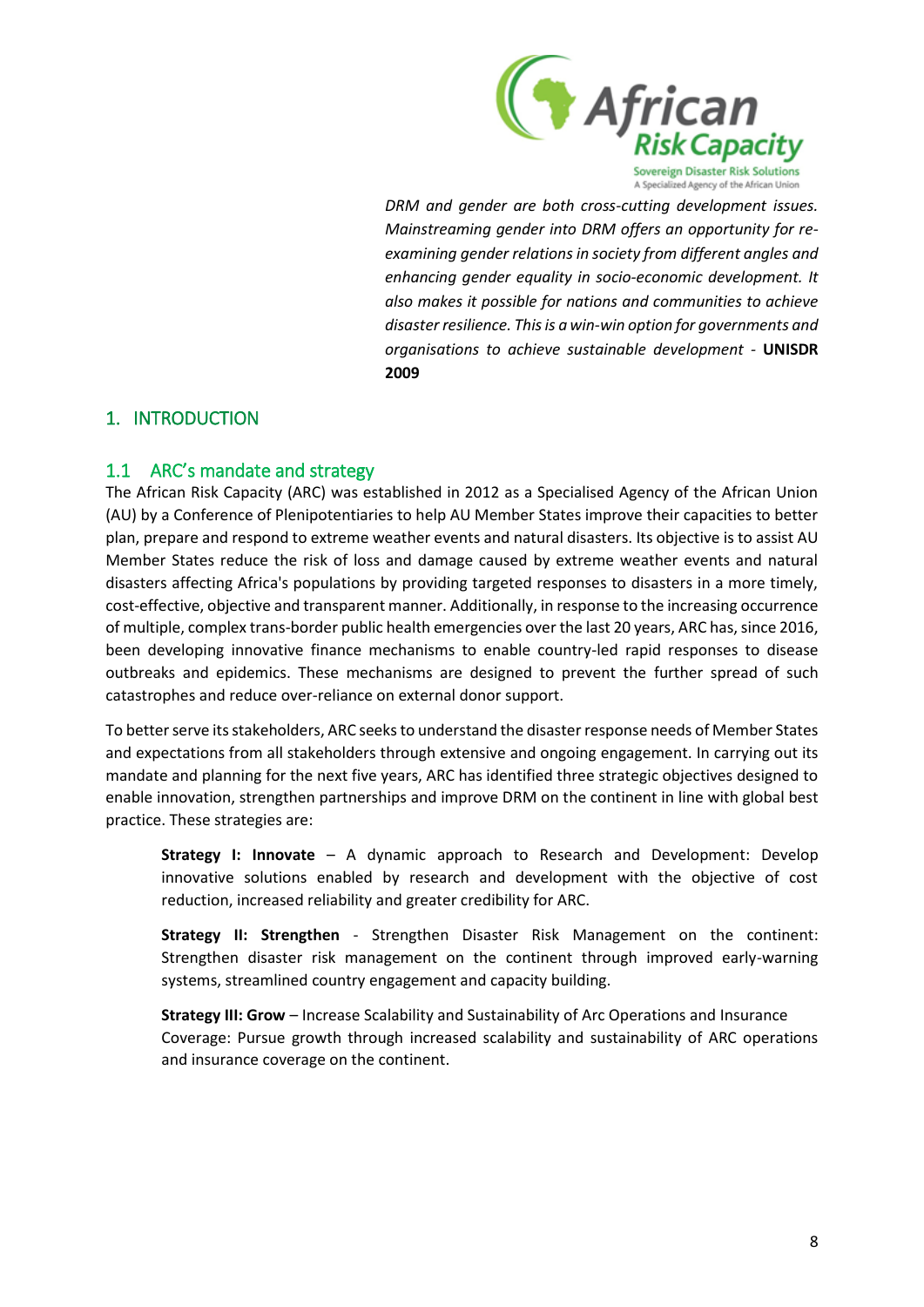

### <span id="page-8-0"></span>1.2 Vision, Mission and Goal: the three pillars of ARC's strategy

ARC provides an African solution to some of the world's most pressing challenges of climate-induced natural disasters as well as outbreaks and epidemics by partially transferring the burden of such risks away from governments. To enable the organisation to carry out its mandate effectively, ARC is guided by a set of well-defined vision, mission and goals, the three pillars against which the strategy is anchored. These principles direct every decision and inform every action within the organisation, influencing staff, partners and Member States alike.

ARC's new vision, mission and goal speak to the very core of what the organisation stands for and communicate its purpose to stakeholders. Further, its core values of *Integrity, Service, Innovation and Excellence* serve as the essence of the organisation's identity.

The table 1 below shows the vision, mission and goals that will help steer this strategy over the next five years.

#### **Table 1: ARC Strategic Pillars**

|                                                                                                                                                   | <b>ARC STRATEGY 2020-2024</b>                                                                                                                                                                            |                                                                                                                                                                                                 |  |  |
|---------------------------------------------------------------------------------------------------------------------------------------------------|----------------------------------------------------------------------------------------------------------------------------------------------------------------------------------------------------------|-------------------------------------------------------------------------------------------------------------------------------------------------------------------------------------------------|--|--|
|                                                                                                                                                   | Innovate, Strengthen, Grow                                                                                                                                                                               |                                                                                                                                                                                                 |  |  |
|                                                                                                                                                   |                                                                                                                                                                                                          |                                                                                                                                                                                                 |  |  |
| <b>VISION</b>                                                                                                                                     | <b>MISSION</b>                                                                                                                                                                                           | <b>GOAL</b>                                                                                                                                                                                     |  |  |
|                                                                                                                                                   |                                                                                                                                                                                                          |                                                                                                                                                                                                 |  |  |
| The development partner of<br>choice leading innovative Pan-<br>African Disaster Risk<br>Management solutions for<br>climate resilience in Africa | To promote harmonised<br>resilience solutions for<br>protecting African lives and<br>livelihoods vulnerable to<br>natural disasters caused by<br>climate change and other<br>perils of importance to the | <b>ARC Member States and</b><br>their partners provide<br>timely and targeted<br>responses to protect the<br>lives and the livelihoods of<br>vulnerable population<br>against natural disasters |  |  |

### <span id="page-8-1"></span>1.3 ARC's Gender Equality Principle

As part of its principles of engagement, ARC adopts a differentiated approach to issues of gender equality. ARC is committed to closing the gender gap which is central to achieving the SDGs and, thus recognises that the important role of women in agriculture and in disaster response is essential for food security and economic growth. ARC considers the promotion of women's empowerment and gender equality, in field operations and at the professional level, an important factor in creating long-term impacts and sustainability. Accordingly, ARC intends to vigorously ensure that its operational responses and its capacity building work have a differentiated approach to women and men. ARC will, therefore, systematically build a gender perspective into its operations and policies.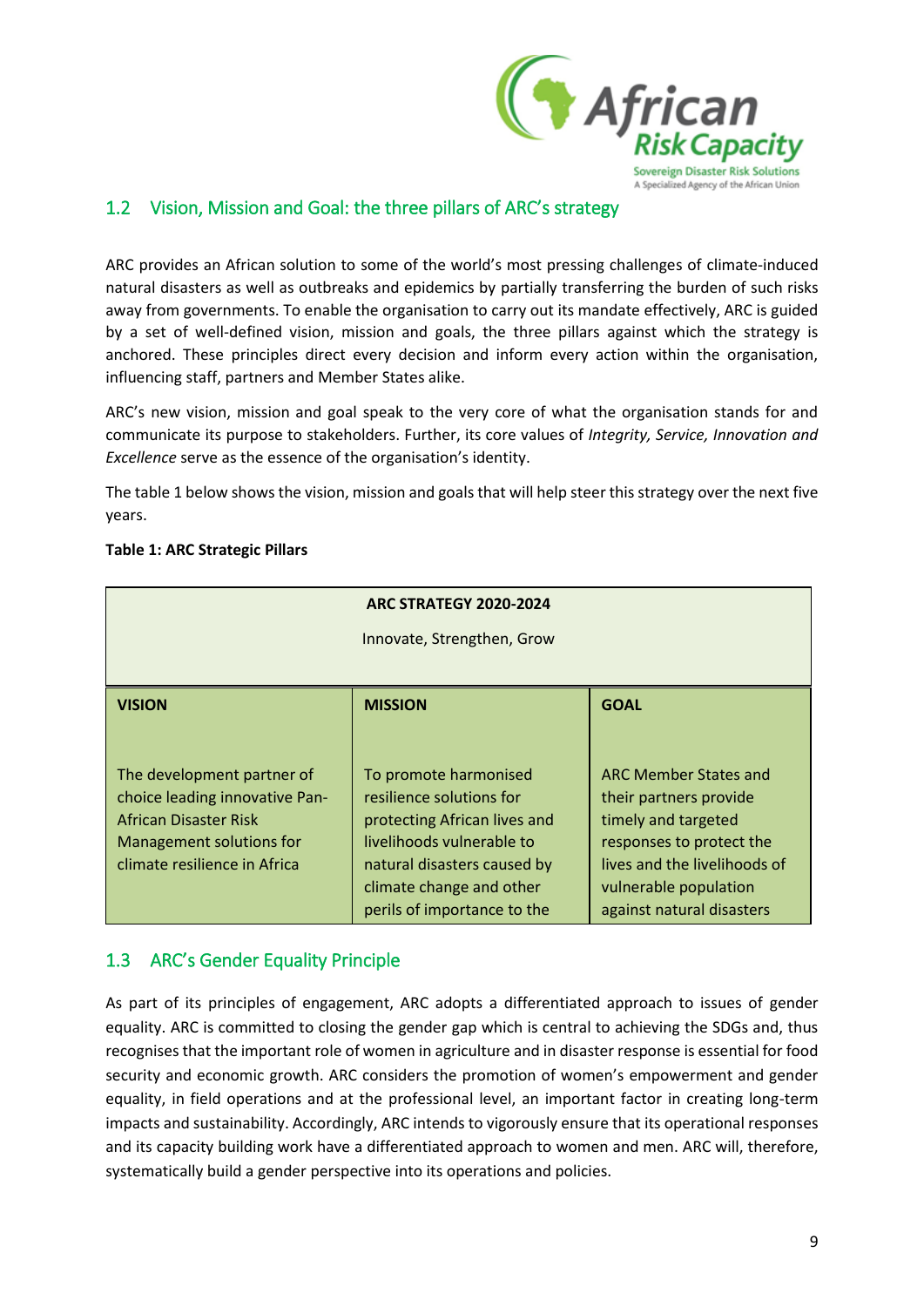

ARC's gender equality related interventions will be guided by a gender strategy that is developed in close consultations with partners/stakeholders across Africa as well as globally. This document is therefore a practical step towards ARC's commitment to systematically integrate gender in its interventions.

## <span id="page-9-0"></span>1.4 Methodology

This gender strategy document is elaborated in wide consultations with ARC's stakeholders and partners. The process of elaboration commenced with an internal gender assessment, an intensive literature review of relevant documents of stakeholders, partners as well as institutions/organisations in similar domain across the globe. This was followed by email and skype exchanges with key stakeholders to discuss trends, opportunities and constraints. The final phase of the process was in the form of in-country consultations with Member States that have participated in the various Pools since ARC's inception. In this context, individual interviews as well as workshops were held in nine countries, namely: Burkina Faso, Gambia, Ghana, Kenya, Madagascar, Malawi, Mali, Mauritania and Senegal. A detailed report of the consultations is available in a separate document.

In line with the perspectives from the various consultations with partners and stakeholders, this gender strategy document outlines appropriate steps and actions for an innovative gender-transformative DRMF in a context devoid of lessons learnt and best practices. It maps out how ARC Agency will engage with its partners and stakeholders towards ensuring that gender equality and women empowerment issues are adequately addressed in its interventions. The document proposes priority actions in the form of an action plan to guide gender integration in ARC.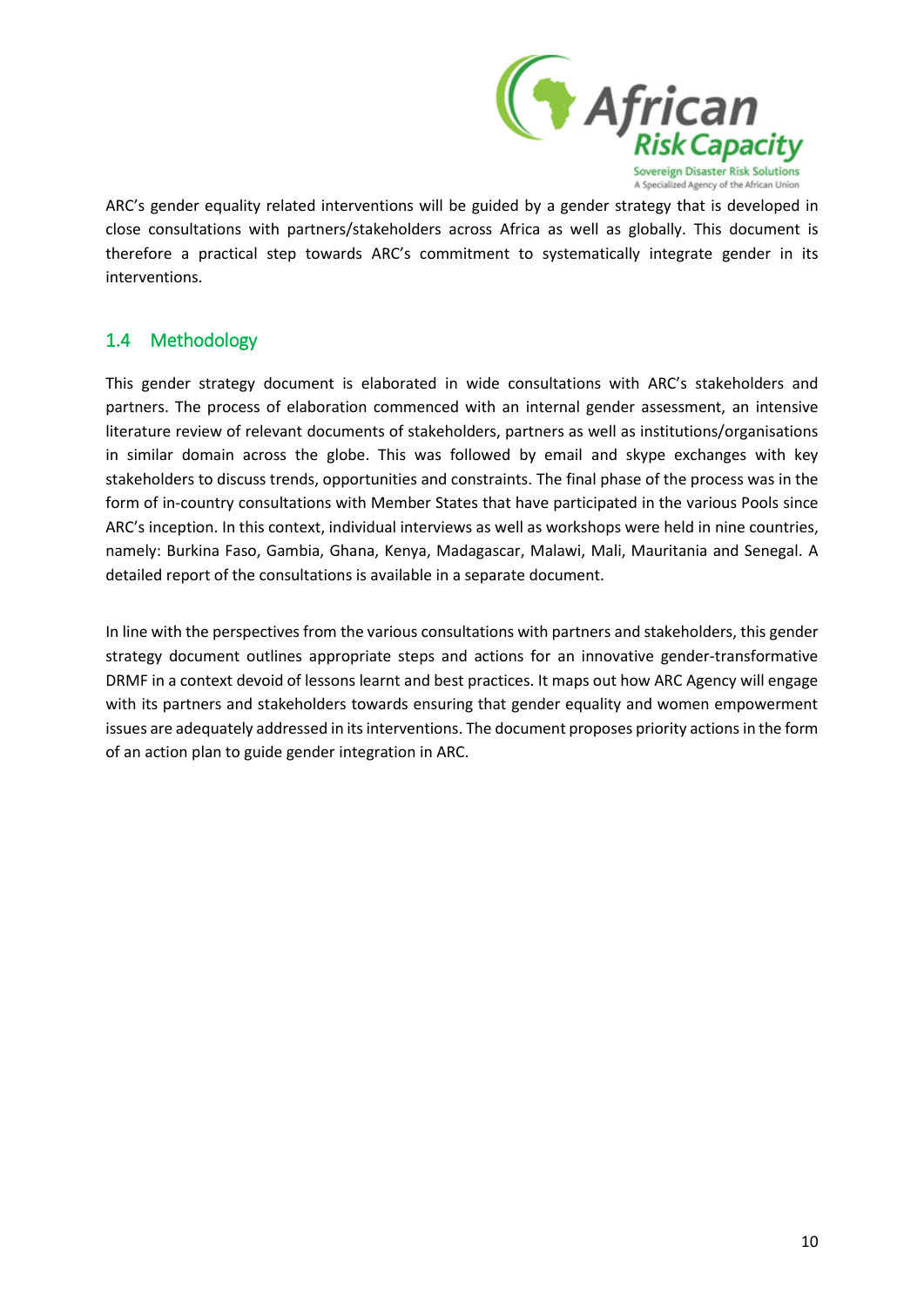

*It is especially important - as individuals with a vested interest in mitigating the effects of climate change that women and girls be given an active role in designing and developing strategic responses to climate change.* **Canada's Feminist International Assistance Policy**

## <span id="page-10-0"></span>2. GENDER AND DISASTER RISK MANAGEMENT<sup>2</sup>

### <span id="page-10-1"></span>2.1. Gender Issues in Disaster

 $\overline{a}$ 

"Disaster Risk Management is defined as both the concept and practice of reducing disaster risks, through systematic efforts to analyse and manage the causal factors of disasters. It is concerned with managing intensive, extensive, and emerging disaster risks both hydrometeorological as well as geophysical" (UNISDR 2009).

Disasters result from the combined factors of natural hazards and people's vulnerabilities. These vulnerabilities take the form of physical exposure, socio-economic, and limited capacity to reduce vulnerability and disaster risk. Capacities to reduce vulnerabilities and risks arise out of a complex mix of factors, which include poverty, social class, age group, ethnicity and gender relations (UNISDR 2009).

Disaster impacts are often not distributed uniformly within a population, due to existing socio-economic conditions, cultural beliefs and traditional practices. Women, men, boys and girls belonging to different age and socio-economic strata have distinct vulnerabilities. This shapes the way they experience disaster and their ability to recover from it (UNISDR 2009).

"Gender relations between men and women in the current approaches to DRM have everything to do with the roles and responsibilities women and men have at home and in society. These roles result in different identities, social responsibilities, attitudes, and expectations. Such differences are largely unfavourable to women and lead to gender inequality cutting across all socio-economic development, including differences in vulnerabilities to disasters, capacities to reduce risk and responds to disasters" (UNISDR 2009).

> *You cannot talk of Disaster Risk Management without looking at the most vulnerable – women and children* – **Deputy Director NDMA – Gambia**

<sup>&</sup>lt;sup>2</sup> Inputs in this section are adapted from the following two sources: UNISDR (2009): Making Disaster Risk Reduction Gender Sensitive: policy and practical guidelines and UNDP (2010): Gender and Disasters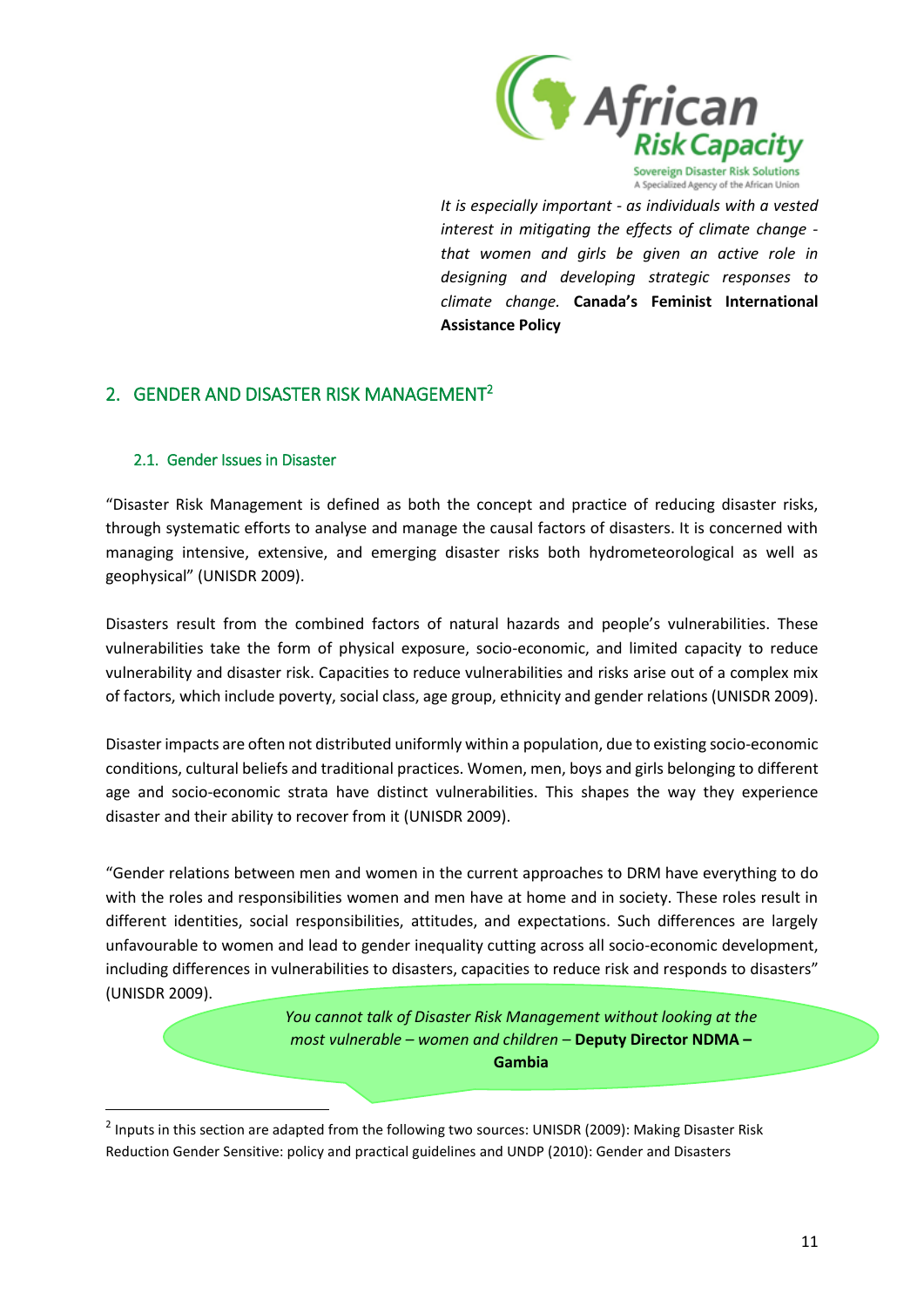

As noted by UNISDR (2009) Gender and DRM are both cross-cutting developmental issues. Without successfully addressing these two issues, it is difficult to achieve sustainable development in any society. Likewise, it is impossible to build the resilience of nations and communities to disasters without the equal and active participation of men and women in DRM.

According to a UNDP (2010) report on gender and disasters, disasters lower women's life expectancy more than men's. Women, boys and girls are 14 times more likely than men to die during a disaster. Following a disaster, it is more likely that women will be victims of domestic and sexual violence, many even avoid using shelters for fear of being sexually assaulted. In addition, disasters place an undue burden on women and girls who are responsible for unpaid work such as providing care, water and food for households.

'Addressing gender issues therefore contributes to reducing women's vulnerabilities and increases their resilience to overcome the impacts of disaster. On the other hand, failure to consider gender issues in design and implementation of DRM approaches is therefore likely to lead to overlooking the real costs linked to post-disaster damages and needs, which can hold back reconstruction, recovery and long-term development of countries repeatedly suffering from disasters' (UNISDR 2009).

There are therefore costs associated with ignoring gender issues in DRM. Various studies have shown that disasters followed by gender blind response can reinforce, perpetuate and increase existing gender inequalities, making bad situations worse for women and other vulnerable groups and reduces the impact of DRM interventions (UNIDSR, UNDP & IUCN 2009; World Bank 2011).

Nevertheless, according to the UNIDSR 2009 report, disasters could also create opportunities for women as change agents. Disasters can provide opportunities to redress gender disparities. Gender sensitive programming can lead men and women to challenge long standing gender biases, thereby providing opportunity to transform discriminatory and harmful practices inherent in the society. However, such opportunities will be lost if women are left out of planning for disaster response or risk reduction measures (UNISDR 2009).

Unfortunately, as trends across the globe show, disaster management and response is traditionally viewed as 'men's business' – planned by men for men (World Bank 2011). As a result, the different and specific needs of women are often not understood or addressed. Thus, while women's vulnerability to disasters is often highlighted, their role in fostering a culture of resilience and their active contribution to building disaster resilience has often been overlooked and has not been adequately recognised. Women are largely marginalised in the development of DRM policy and decision-making processes and their voices go unheard (UNISDR 2009).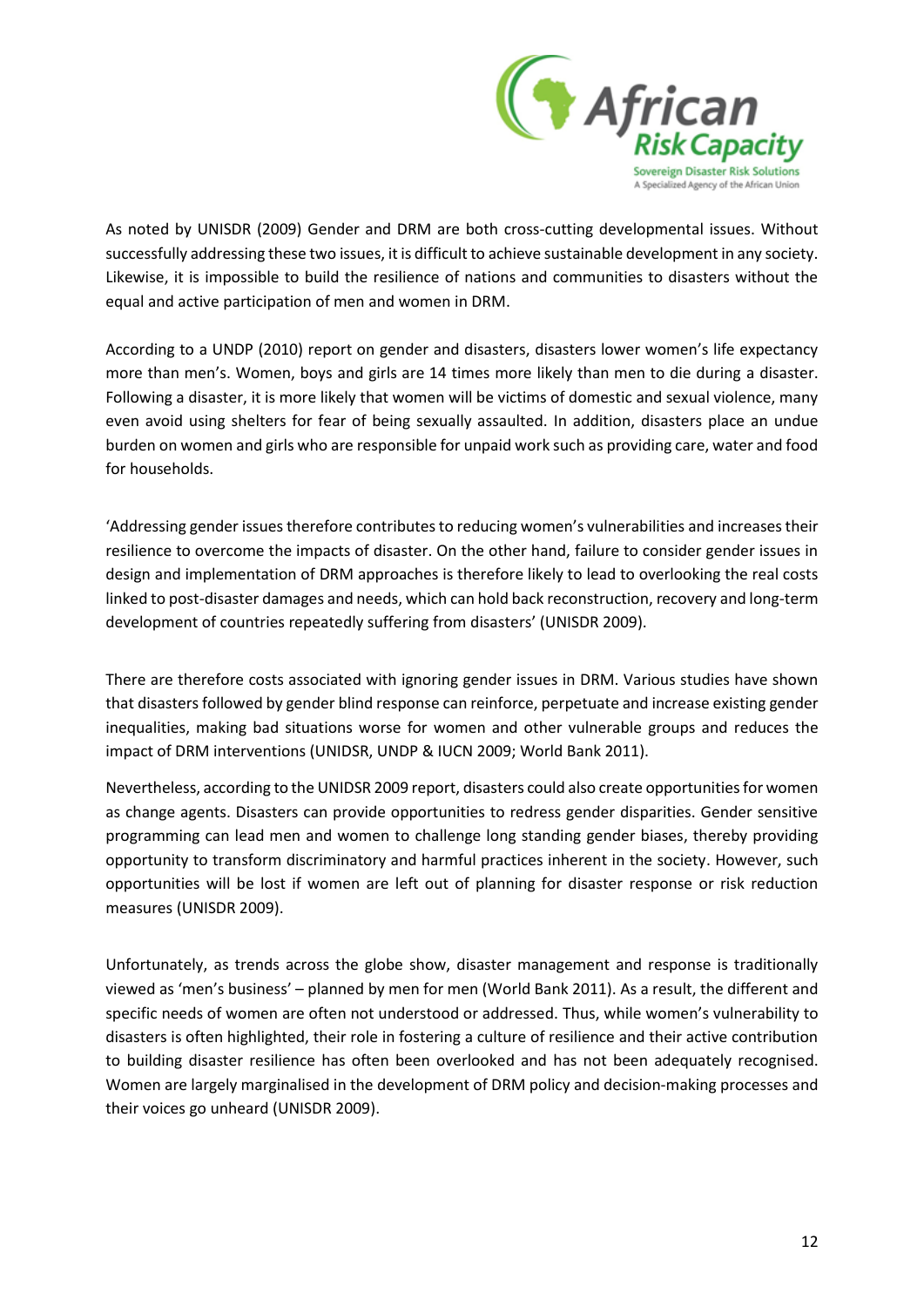

UNISDR (2009) identified the major challenges in Gender and DRM as follows:

- **Poor understanding of gender and DRM linkages at the policy and practitioner levels.** Gender equality in DRM does not mean merely addressing women's issues - it means addressing concerns of both men and women, the relations between them and the root causes of imbalances.
- **Gender issues are often institutionally marginalised within organisations.** The vogue for Gender Focal Points or Gender Desks results in easily marginalised positions with not enough authority to advance the issue organisation-wide in a multi-disciplinary way. This, in effect, is the opposite of mainstreaming. Gender issues become perfunctorily treated as just women's issues, there is a notable absence of male champions and gender 'expertise' is applied in isolation from development processes like DRM.
- **Gender continues to be identified as an 'add on' aspect, rather than an integral component.** The development and DRM fields are now addressing relatively new priority programming issues such as climate change that compete with other programmes for donors. This means that gender and DRM can be de-prioritised when they are not understood to be cross-cutting issues.
- **There is a lack of genuine political accountability and financial resources for global advocacy and action on gender and DRM.** Commitment to the issue largely remains in the documentation alone. There has been no significant moves to translate words into actions in terms of concrete policies, finances, substantive programmes or accountability measures. Gender mainstreaming in DRM remains a free choice with no accountability, no checks and balances, no ownership, and no medium or long-term commitment.
- **Gender events have not been adequately linked with inter-governmental DRM processes.** Recommendations on mainstreaming gender into DRM that are being produced have a limited impact because they are not being considered or implemented by national governments.
- **Lack of institutional and individual capacity and tools to mainstream gender and DRM.** Gender and DRM knowledge and capacity are still possessed by only a relatively small group of professionals and practitioners working in these two areas. Most disaster managers and professionals often lack the knowledge required to address gender issues in DRM. Similarly, Gender Focal Points in the development field frequently lack the technical expertise needed to use DRM as an opportunity to promote gender equality.

This gender strategy is aimed at contributing to transforming such gender blind or gender-neutral DRM approaches to gender transformative approaches capable of ensuring gender equality for vulnerable men and women in ARC's Member States and in the context of ARC's mandate as explained in chapter 1.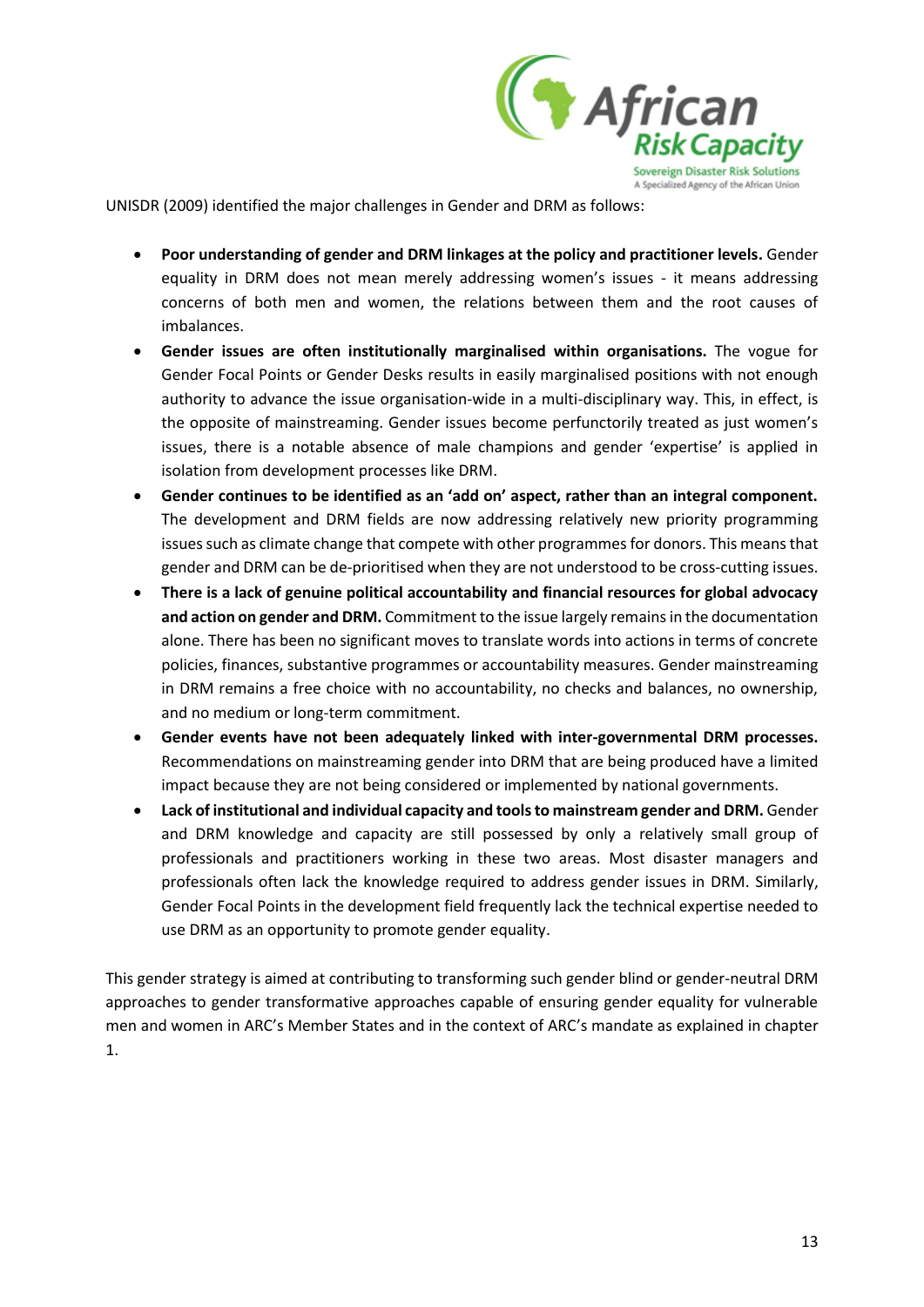

**Table 2: table below illustrates specific implications of the gendered nature of risk and vulnerability for women<sup>3</sup> :**

| <b>Disaster/situation</b>        | <b>Specific impact on Women</b>                                                    |
|----------------------------------|------------------------------------------------------------------------------------|
| <b>Impacts of slow onset</b>     | Increased workload to collect, store, protect, and distribute water for the        |
| disasters                        | household - often a responsibility that falls entirely to women.                   |
| (drought, desertification,       | Increased domestic workload to secure food.                                        |
| forestation, land                | Increased numbers of women headed households due to men's migration.               |
| degradation etc.)                | Women's access to collect food, fodder, wood, and medicinal plants diminishes.     |
| <b>Direct impacts of sudden</b>  | Women are at greater risk of injury and death due to societal restrictions and     |
| onset disasters (floods,         | gender roles.                                                                      |
| cyclones etc.)                   | Swimming is not a skill girls and women are encouraged to learn in some            |
|                                  | cultures.                                                                          |
|                                  | In some regions women's clothing limits their mobility.                            |
|                                  | In some societies and cultures, women cannot respond to warnings or leave the      |
|                                  | house without a male companion.                                                    |
|                                  | Loss of crops and livestock managed by women (with direct detriment to family      |
|                                  | food security).                                                                    |
| <b>Access to early</b>           | Warnings in many cases do not reach women.                                         |
| warnings and ability to          | Women lack adequate awareness how to act upon warnings.                            |
| respond                          | Women lack lifesaving skills such as swimming and climbing.                        |
|                                  | Women tend to take the responsibility of carrying children and elderly to safety.  |
| <b>Ownership of land and</b>     | Less control over production and markets.                                          |
| other assets                     | Less ability to adapt to ecological changes, resulting in crop failure.            |
|                                  | Loss of income.                                                                    |
| <b>Income</b>                    | Women's low level of income poses greater vulnerability in the face of shocks      |
|                                  | such as food shortages, crop failure, disasters.                                   |
| <b>Education</b>                 | Women's low level of education hampers their access to information and limits      |
|                                  | their ability to prepare and respond to disasters.                                 |
| <b>Participation in decision</b> | Women's low levels of participation implies that their capacities are not applied, |
| making bodies                    | their needs and concerns are not voiced, and they are overlooked in policies and   |
|                                  | programmes.                                                                        |
| <b>Poor access to resources</b>  | Women suffer inequitable access to markets, credit, information and relief         |
|                                  | services resulting in less ability to recover from disaster losses.                |

### <span id="page-13-0"></span>2.2. Enabling Policy environment

l

African Risk Capacity, a specialised Agency of the African Union, is guided by various international and regional commitments on gender equality. Furthermore, ARC Members States, who are all members of

<sup>3</sup> *Based on (Aguilar, 2004; Basnet, 2008; Boender & Thaxton, 2004; Cabrera et al., 2001; Daniel 2007; Dankelman et al., 2008; Davis et al., 2005; FAO, n.a.; Nanzala, 2008; Neumayer & Plumper, 2007; Oglethorpe & Gelman, 2004; Sillitioe, 2003; Thomalla, Cannon, Huq, Klein, & Schaerer, 2005; Thomas et al., 2004). Adapted from UNISDR 2009.*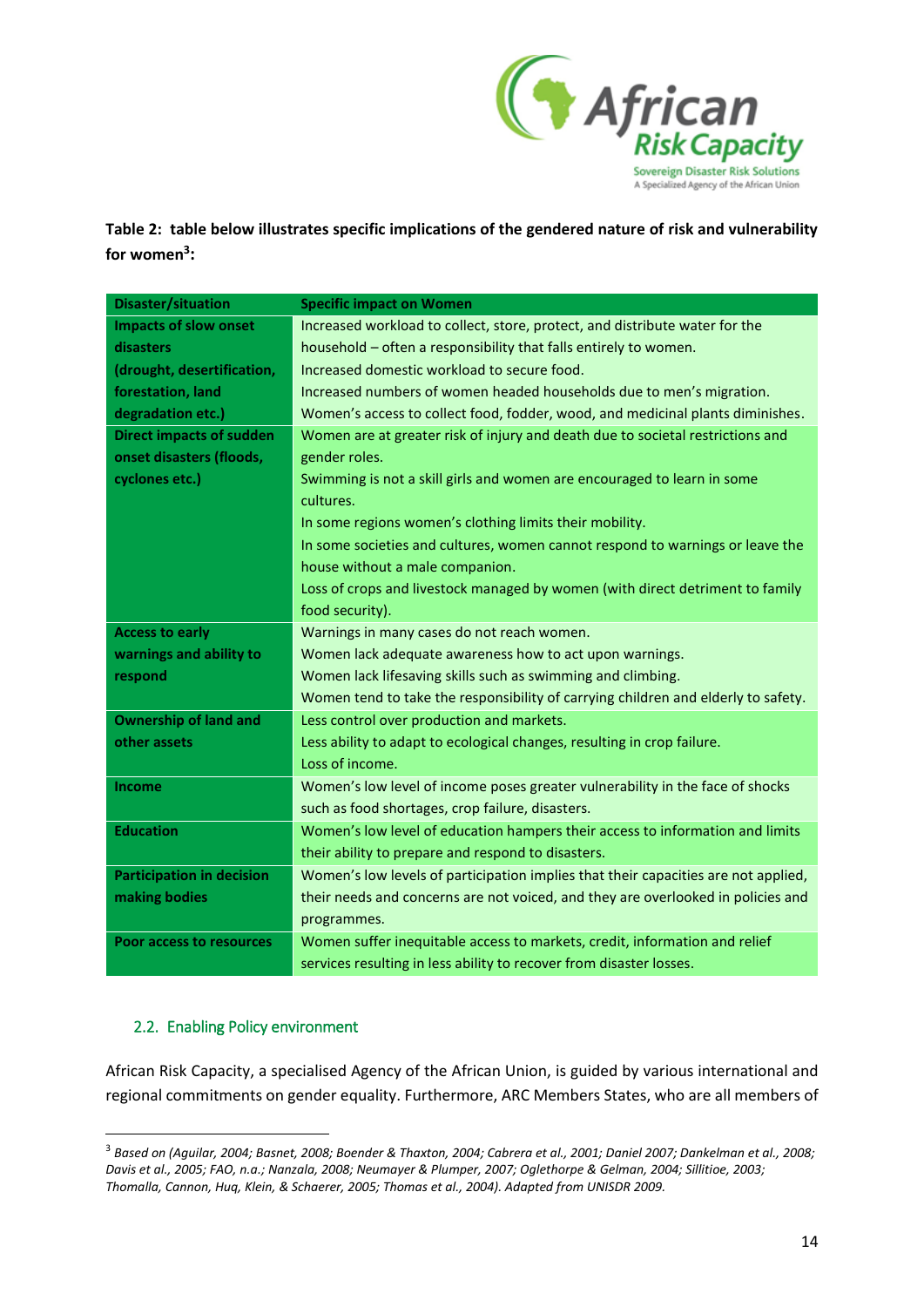

the African Union, have demonstrated consistent political commitment to gender equality. Over the years gender equality has been emphasised in the UN charter, UN Conventions, Declarations and Programmes of Action and regional instruments such as the Convention on the Elimination of All Forms of Discrimination against Women (CEDAW), the Beijing Platform for Action, SDG 5 of the SDGs 2030 agenda as well as the AU gender policy. Links to key policy instruments are provided in the box below.

#### **Box 1: Links to major instruments and convention**

- ➢ African Union Gender Policy [http://www.un.org/en/africa/osaa/pdf/au/gender\\_policy\\_2009.pdf](http://www.un.org/en/africa/osaa/pdf/au/gender_policy_2009.pdf)
- ➢ African Charter on Human and People's Rights - <http://www.achpr.org/instruments/achpr/>
- ➢ The protocol to the African Charter on Human and People's rights on Rights of Women in Africa <http://www.achpr.org/instruments/women-protocol/>
- ➢ The Solemn declaration on Gender Equality in Africa (SDGEA) [http://www.un.org/en/africa/osaa/pdf/au/declaration\\_gender\\_equality\\_2004.pdf](http://www.un.org/en/africa/osaa/pdf/au/declaration_gender_equality_2004.pdf)
- ➢ Agenda 2063 [https://hornaffairs.com/en/wp-content/uploads/sites/9/2014/09/Agenda-2063-](https://hornaffairs.com/en/wp-content/uploads/sites/9/2014/09/Agenda-2063-Aspirations-and-goals2.jpg) [Aspirations-and-goals2.jpg](https://hornaffairs.com/en/wp-content/uploads/sites/9/2014/09/Agenda-2063-Aspirations-and-goals2.jpg)
- ➢ Sustainable Development goal 5 <https://sustainabledevelopment.un.org/?menu=1300>
- ➢ Convention on the Elimination of all forms of Discrimination Against Women (CEDAW) <http://www.un.org/womenwatch/daw/cedaw/text/econvention.htm>
- ➢ Beijing Platform of Action <http://www.un.org/womenwatch/daw/beijing/platform/>
- ➢ Human Rights Charter <http://www.un.org/en/universal-declaration-human-rights/>
- ➢ Agenda 21(UN Conference on Environment and Development 1992: <https://sustainabledevelopment.un.org/outcomedocuments/agenda21>
- ➢ Sendai Framework<https://sustainabledevelopment.un.org/frameworks/sendaiframework>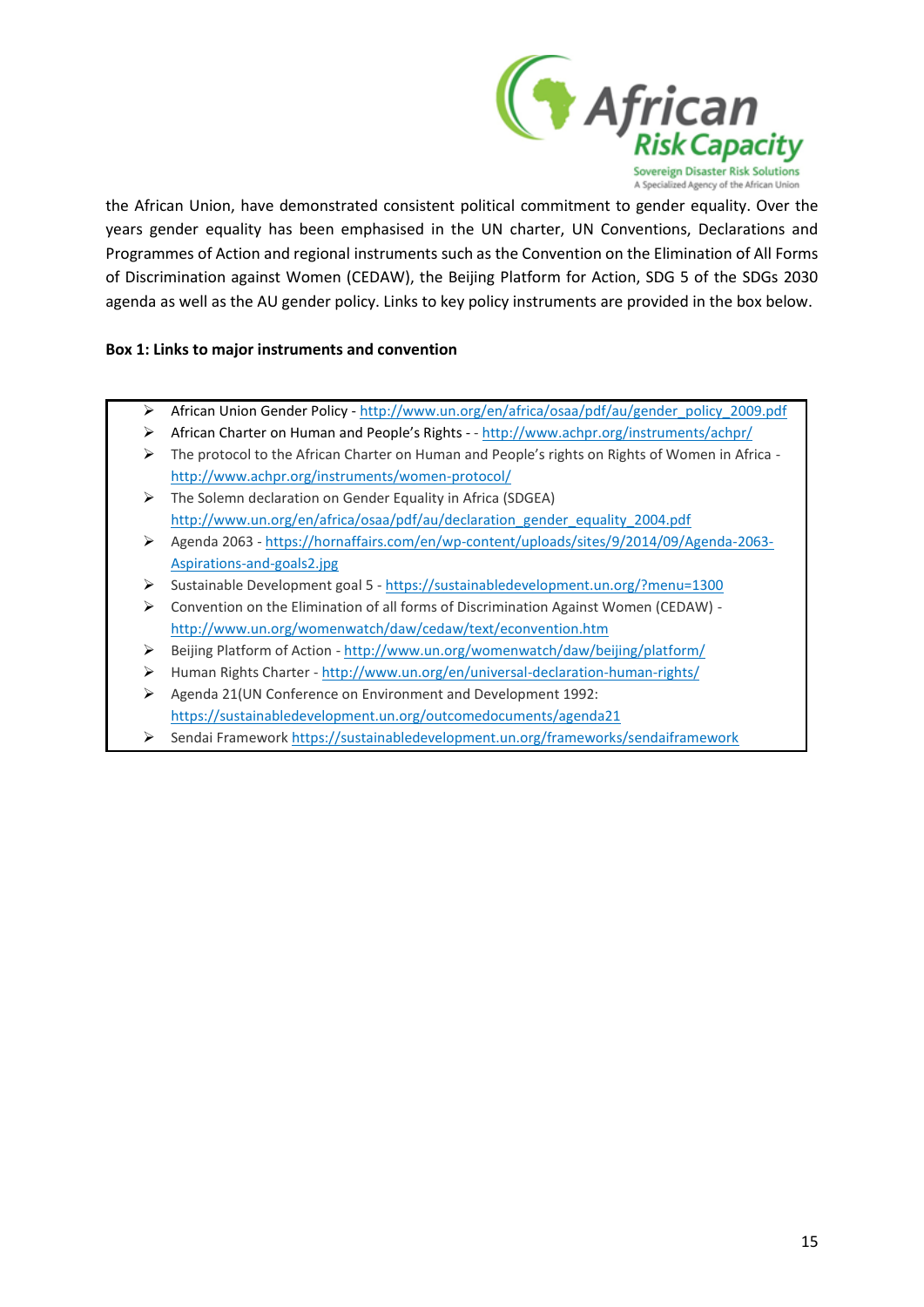

*Women and girls have the potential to be powerful agents of change in crisis situations. They are often uniquely positioned to take on leadership roles, determine priorities and influence more effective humanitarian responses. When women and girls are included in the planning and implementation of humanitarian responses, it improves humanitarian outcomes overall –* **Canada's Feminist International Assistance Policy**

### <span id="page-15-0"></span>3. ARC'S GENDER APPROACH

African Risk Capacity believes in gender equality and women's empowerment and recognises the strong relationship between gender equality and disaster risk management towards the attainment of the SDGs. To a large extent, ARC makes efforts to ensure that gender issues are taken into consideration in its internal operations as well as in its engagement with Member States. However, as DRM evokes the systematic process of using administrative decisions, organisation, operational skills, and capacities to implement policies, strategies and coping capacities of society and communities to reduce the impacts of natural hazards and related environmental and technological disasters, ARC will, henceforth, consciously ensure that gender issues are taken into consideration throughout the systematic process of DRM. In this perspective, **the Agency will adopt the gender mainstreaming approach to ensure that it consciously delivers on its gender equality and women empowerment mandate**.

Gender mainstreaming is a concept that most find easy to agree with, but fewer consistently do well. The same can be said of DRM. When these two issues are brought together in efforts to mainstream gender into DRM, governments and practitioners have found a gap in policy and practical guidance. They know why they should do it, but not always how. Thus, in adopting the gender mainstreaming approach, ARC will not only address gender inequality issues in its internal policies, programmes and procedures, but will also strive to attain the goal of **transforming DRM approaches to ensure gender equality for vulnerable men and women in its Member States**. The objectives below, which are in line with ARC Agency's strategic framework, will guide the implementation of the strategy.

### <span id="page-15-2"></span><span id="page-15-1"></span>3.1. Objectives:

### **3.1.1.** Objective 1: Institutionalise gender and DRM for innovative knowledge development and management

Under this objective ARC will mobilise partners and practitioners including, Governments, CSOs, Private Sector and Research, to develop and disseminate innovative approaches in the area of gender transformative DRM.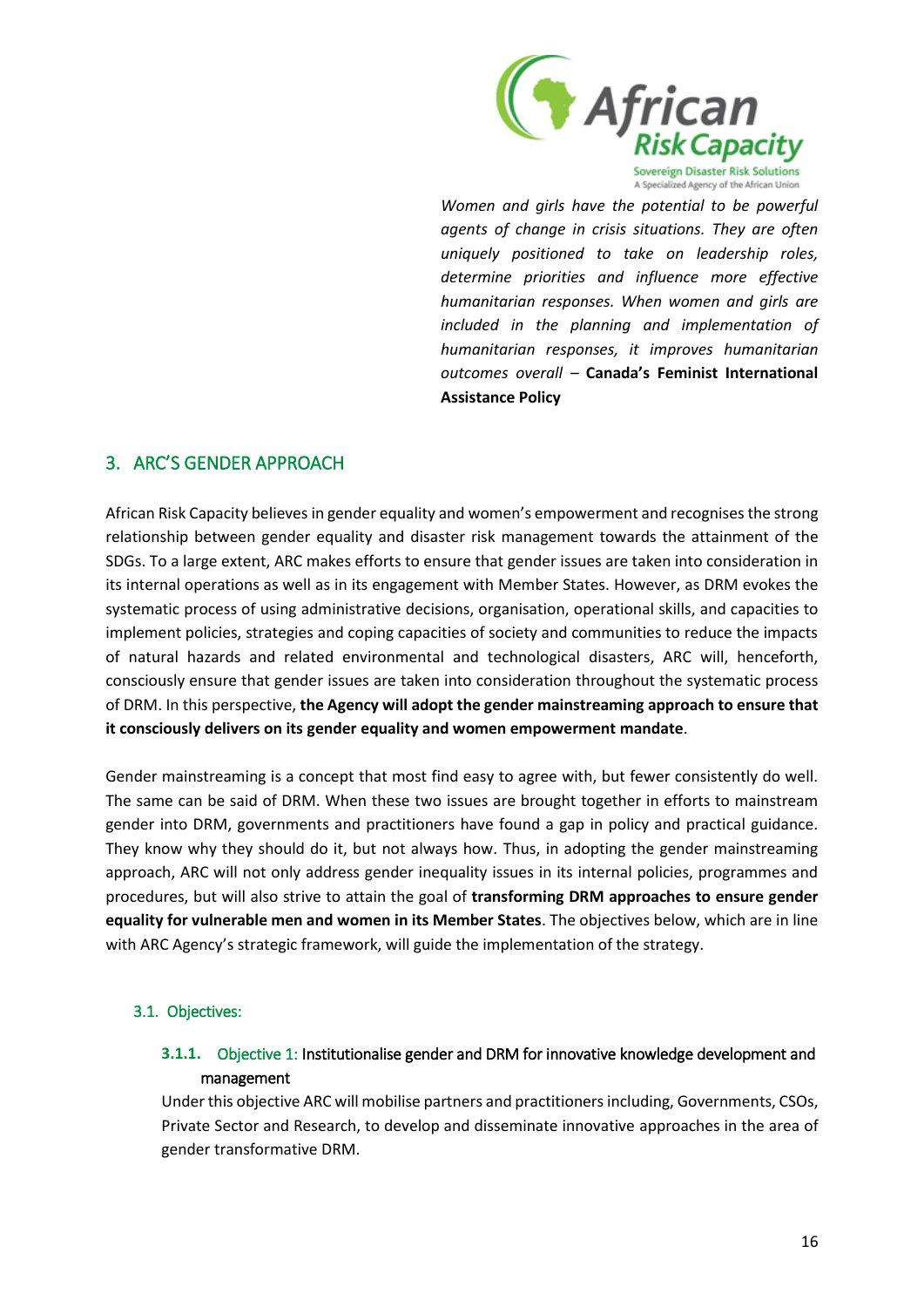

### <span id="page-16-0"></span>3.1.2.Objective 2: Build institutional and individual capacity and tools for mainstreaming gender in DRM

Under this objective, ARC will build the capacity of partners to integrate gender in DRM processes by supporting Member States to conduct DRM targeted gender analysis. Results of the analysis will be taken into consideration during ARV customisation and contingency planning processes. Sustained gender and DRM capacity building efforts will also be engaged in for members of the Technical Working Groups (TWG) as well as collaborating Civil Society Organisations (CSO).

### <span id="page-16-1"></span>3.1.3.Objective 3: Engage in sustained policy dialogue and advocacy for a gender sensitive DRM policy environment

In line with the risk financing instrument of ARC, this objective aims to contribute to a policy environment that enables a gender sensitive culture of insurance as well as other DRM financing mechanisms including social protection programmes.

#### **Figure 1: Diagram of goal and objectives**

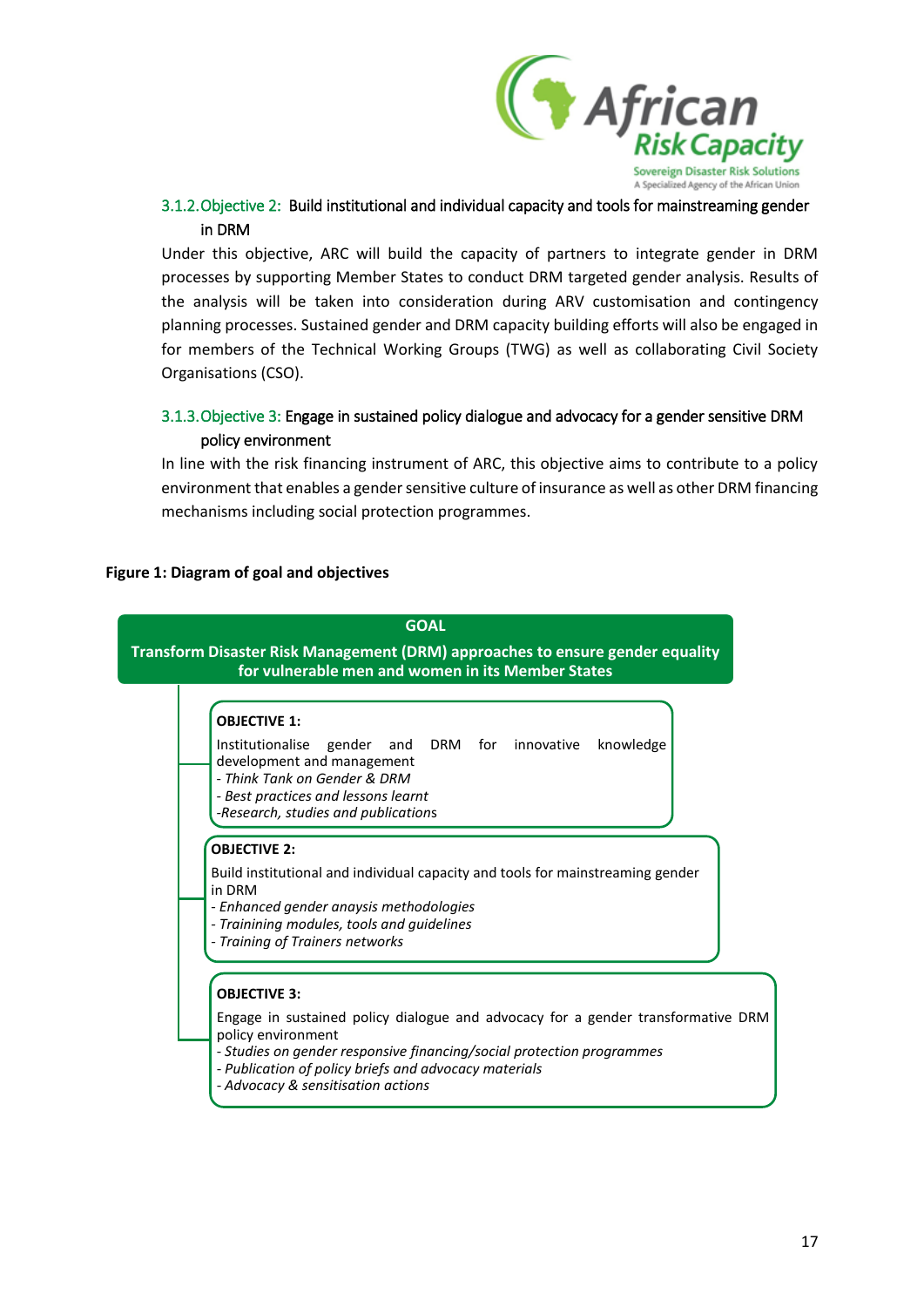

#### <span id="page-17-0"></span>3.2. Limitations of the Gender Strategy:

In the course of the in-country consultations, stakeholders made various observations and recommendations regarding their expectations for the gender strategy. A summary of the recommendations is presented in table 2, 3 and 4 below. However, it must be mentioned here that whereas the tables have highlighted the priority constraints and recommendations from the perspective of stakeholders contacted, in consistency with the mandate of ARC, the interventions that are proposed in the gender strategy will be limited to the core areas of the Agency as explained in chapter 1:

- Early Warning
- Climate Risk Insurance
- Contingency Planning
- Climate Adaptation Finance

Nevertheless, in order to assist countries to build resilient communities, which is an integral part of ARC's mandate and in line with the transformative goal of the gender strategy, the implementation of the strategy will seek to partner with stakeholders from a holistic DRM perspective, while focusing on the Agency's core mandate. Such positioning will enable ARC to lead in development and management of innovative gender transformative DRM approaches in the continent, in line with objective one (*see figure 2 above*). The next chapter will provide definite interventions and priority actions that the present strategy will focus on in the next five years. In the meantime, tables 2, 3 and 4 below, present a summary of the main issues that were raised across the DRM spectrum.

### **Table 3: Proposed recommendations for DRR (prevention, mitigation, preparedness):** *Risk profiling phase*

| Constraints                                                                                                   | <b>Recommendations</b>                                                                                                                                                                  |
|---------------------------------------------------------------------------------------------------------------|-----------------------------------------------------------------------------------------------------------------------------------------------------------------------------------------|
| Gender specificities, particularly women and<br>youth related data not captured in the parametric<br>software | Integration of gender criteria in the Africa RiskView (ARV)                                                                                                                             |
| Women groups are not systematically targeted in<br>the early warning information disclosure                   | Capacity building of women groups in the interpretation<br>and use of the early warning information; engagement of<br>women groups in the dissemination of early warning<br>information |
| The monitoring and evaluation system of the early<br>warning lacks gender considerations                      | Setting up gender sensitive monitoring and evaluation<br>systems in the usage of the early warning information                                                                          |
| The technical working groups are more technical<br>oriented and lack gender and social sciences<br>expertise  | Engendering the technical working groups (TWGs)                                                                                                                                         |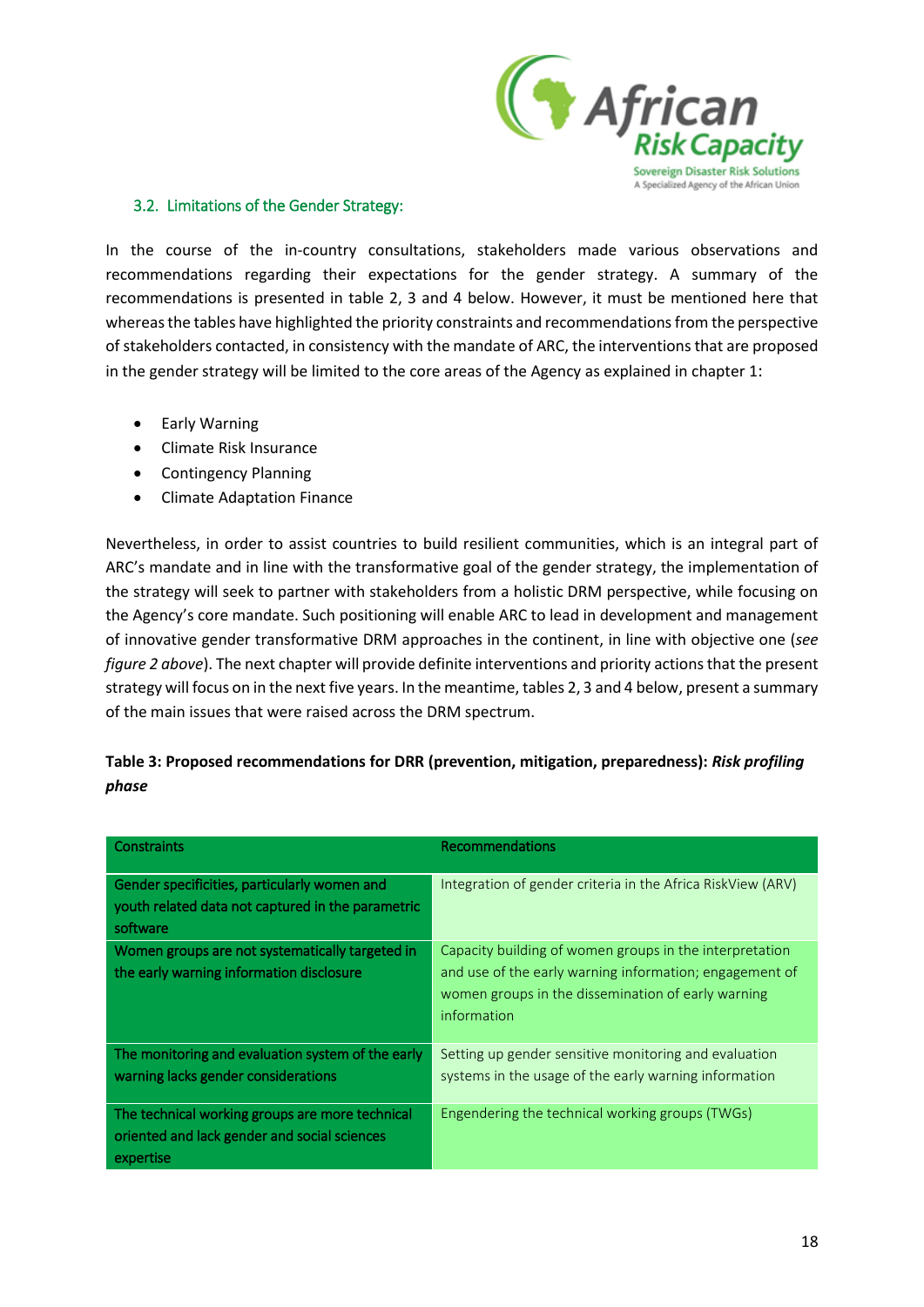

**Table 4: Proposed Recommendations for Disaster Response (rescue & relief): Contingency planning phase**

| Constraints                                                                                                                                        | Recommendations                                                                                                                          |
|----------------------------------------------------------------------------------------------------------------------------------------------------|------------------------------------------------------------------------------------------------------------------------------------------|
| The current assessment of the disaster is urgency-<br>based lacks women and youth related specific data<br>Focus is put on men and household heads | Conduct gender-based assessment of the magnitude of<br>disaster                                                                          |
| Women are poorly represented and even<br>marginalised in disaster management and decision-<br>making processes                                     | Increasing membership of women in disaster<br>management committees from national to local levels                                        |
| There are no specific guidelines for capturing<br>gender-based data in the evaluation of distribution<br>of relief                                 | Integrating gender criteria in the evaluation of the<br>distribution of relief                                                           |
| CSOs are only marginally involved in the distribution<br>of relief                                                                                 | Involvement of CSOs and women groups in the<br>distribution of relief                                                                    |
| No traceability mechanism to ascertain who really<br>receives and uses the relief                                                                  | Gender sensitive traceability mechanism to monitor<br>relief reception and usage among affected subgroups -<br>men, women, boy and girls |
| The contingency plans do not systematically address<br>gender issues                                                                               | Development of contingency plan that consciously<br>integrate gender issues                                                              |

Concerning the climate financing component of ARC's interventions, stakeholders and partners highlighted the **limitations of macro insurance in addressing the root causes of women's constraints in disaster situations**. In their analysis the macro level has a system that responds to crisis without paying attention to the beneficiaries. For instance, *in the case of cash transfer, access by women is easy but control may be difficult –* Government Coordinator, Mali. This was echoed by a women leader in Senegal as she complained that *the focus of ARC at the macro level is very distant from rural women*.

In light of the above, stakeholders appealed to ARC to partner with relevant national authorities, INGOs, CSOs, research institutions and the private sector actors so as to go beyond sovereign insurance. This will ensure that gender specific vulnerabilities are not carried over from disaster to disaster, as this would prevent the construction of resilient communities and hinder societies to build back better.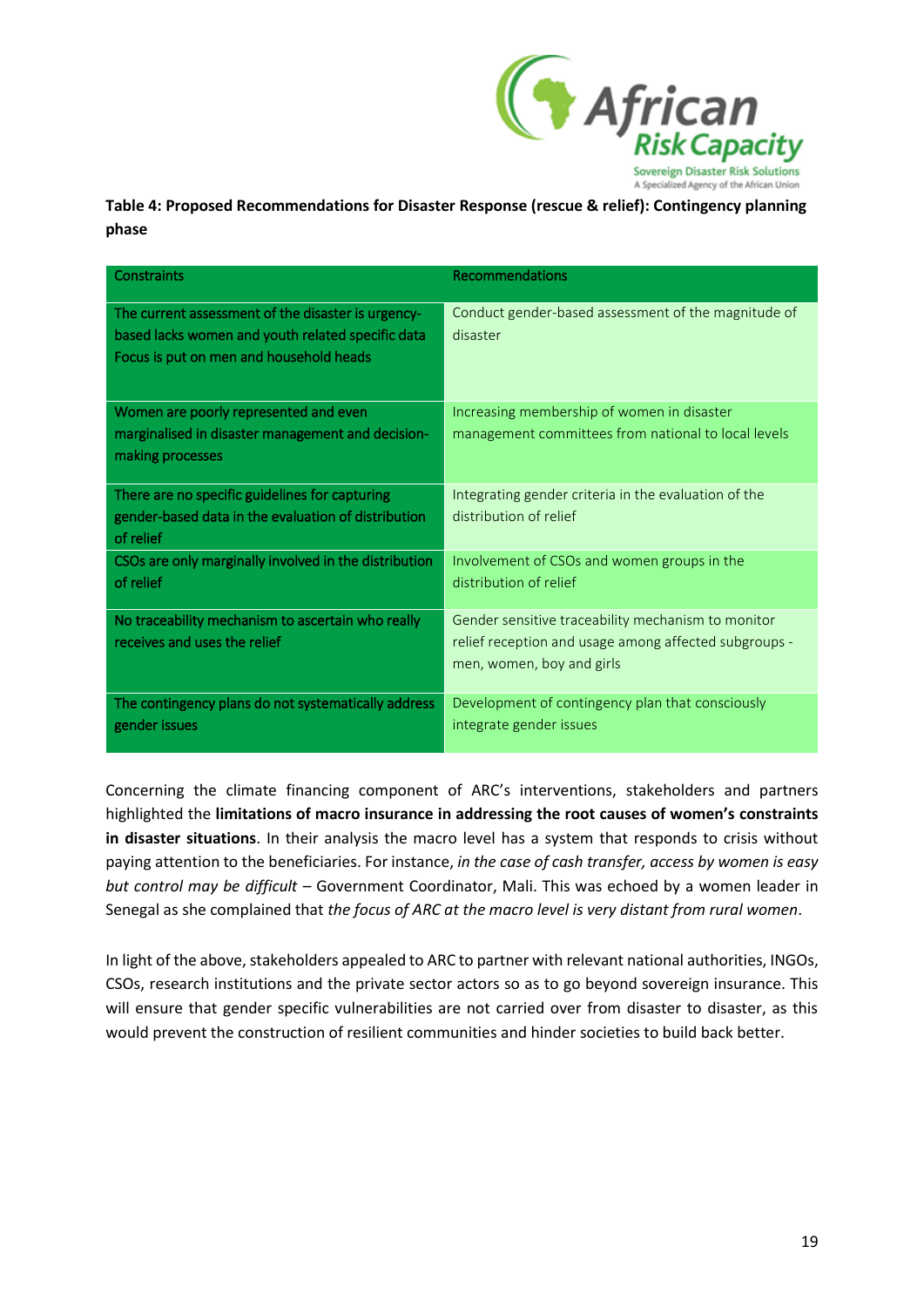

*ARC should be a catalyst, bringing together funds from various stakeholders in the area of DRM, the Agency should Identify channels that have resources for gender activities, for instance a lot of international organisations have resources for gender that are not consumed, ARC can use its convening power to bring these organisations together to fund gender sensitive DRM activities in the area of rehabilitation. (***TWG member, Ghana***)*

Some of the constraints identified and recommendations made in this domain are summarised in table 4 below:



| <b>Constraints</b>                     | <b>Recommendations</b>                                               |
|----------------------------------------|----------------------------------------------------------------------|
| Lack of a gender-based strategy of     | Facilitate and coordinate gender post disaster needs assessment to   |
| recovery and reconstruction            | inform subsequent design for recovery and reconstruction             |
|                                        | <i>interventions</i>                                                 |
| Absence of policies and plans to build | Support advocacy for policies that integrate the needs of the        |
| the resilience of the vulnerable       | vulnerable groups to 'build back better'                             |
| groups overtime                        |                                                                      |
| Most of the programmes promoting       | Involvement of both women and youth in carrying out mitigation       |
| sustainable livelihoods and resilience | measures (adoption of climate smart agriculture practices, coping    |
| to climate change target women but     | strategies, dykes, increase financial services, water ways etc.)     |
| lack operational tools to really       |                                                                      |
| engage women and youth on the          |                                                                      |
| ground                                 |                                                                      |
| Socio-cultural norms and legal         | Support advocacy and sensitisation to transform negative patriarchal |
| instruments favour men at the          | trends                                                               |
| expense of women for land              |                                                                      |
| ownership                              |                                                                      |

### <span id="page-19-0"></span>3.3. Feasibility profile

As gender mainstreaming has not been on the priority actions of Member States in most of ARC's countries, it was important, during the consultation process, to ascertain from stakeholders if gender could be effectively mainstreamed in DRM, which is also a relatively new area. In this perspective SWOT analyses were carried out to ascertain the strength, weaknesses, opportunities and threats that could be inherent in such an approach.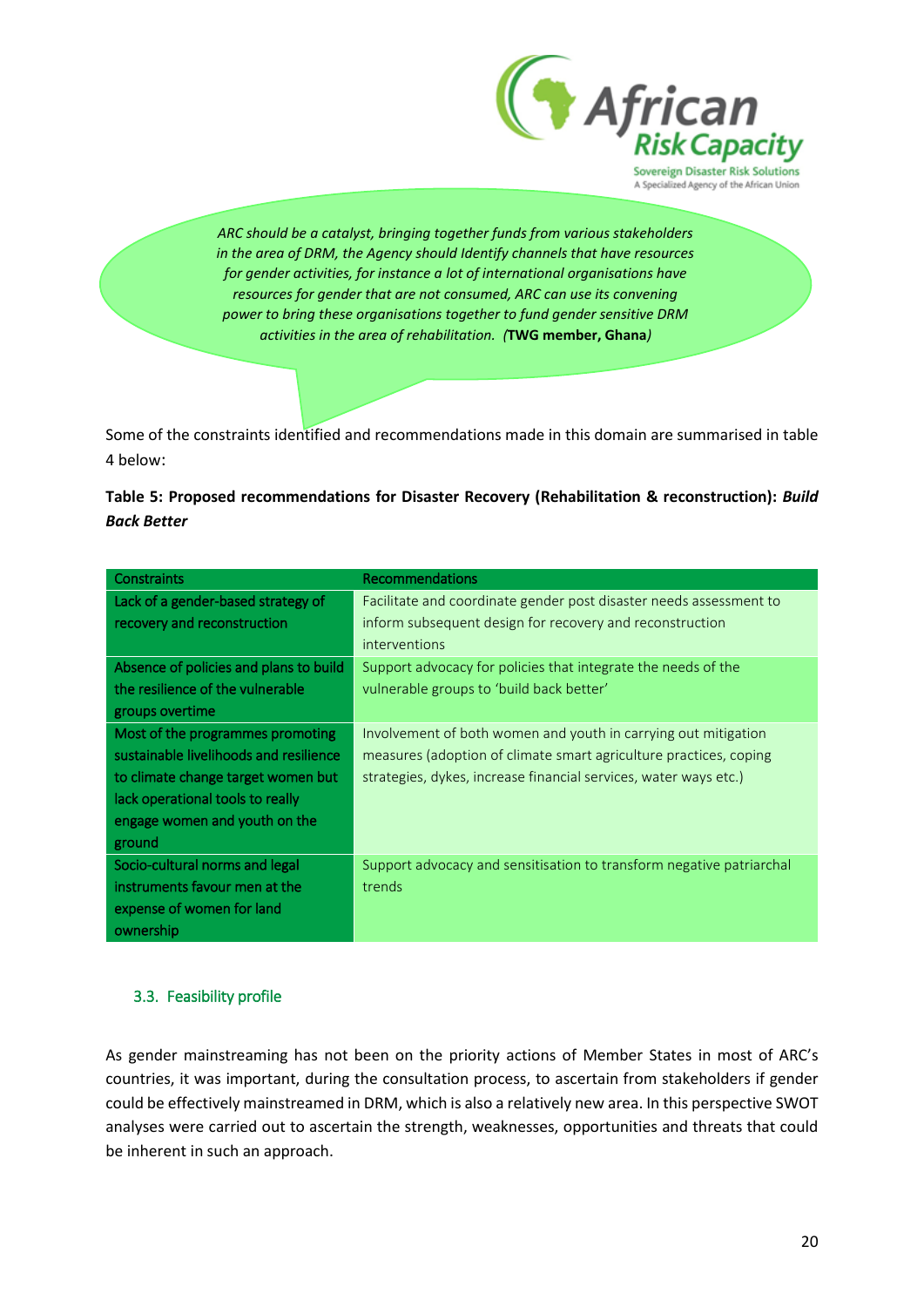

Major threats to effectively integrate gender in DRMF using the proposed mainstreaming approach include the fact that disaster risk reduction is an emerging area, still rift with scepticism and mistrust. Competitions over resources, and subsequent rivalries between public and private organisations hinder the appropriate engagement and leadership of gender machineries and CSOs to participate in the design, implementation, and monitoring of DRM policies and processes although they could be more knowledgeable and skilful in gender and advocacy issues.

Another major constraint is the lack of disaggregated data to appropriately address gender issues in DRMF. The reason for this is twofold; the lack of interest or knowledge of the data management organisations (the national institutes of statistics) in gender issues and the weak connections to university and research organisations as far as gender is concerned.

Besides, the socio-cultural contexts with prevailing patriarchal systems constrain, to a large extent, gender related initiatives in DRMF if not appropriately planned and carefully negotiated. Several concepts (positive masculinity, HeForShe) and tools (gender action learning, role model, household approach…) are designed and used particularly by development agencies, NGOs, and Farmer Organisations to help overcome or mitigate this challenge. Negotiations with and involvement of local leaders and traditional authorities (custodians of traditions) also appear to be key in facilitating gender initiatives at local level. A vast area that still needs to be strengthened to favour gender action in DRMF on the ground is the engagement of local governments.

Overall, the common top-down approach of central governments does not fit the diversity of 'localities' and overlooks the 'specificities' of each local context and particularly how vulnerability and vulnerable groups should be approached effectively. Above all, **there is a lack of insurance culture** both at grassroots and national levels that calls for consistent and perseverant actions including awareness raising, advocacy and capacity building.

Despite these weaknesses and threats, **an overarching strength is the existence of gender equality institutional mechanisms** such as gender policy, gender ministries, agencies, commissions, departments, guidelines etc. In addition to we have the intervention of international organisations such as UN Women, Care International, Oxfam among others. These mechanisms and structures are promoting internal dynamics and pushing the gender agenda even in the area of disaster risk reduction and financing.

Furthermore, the current international environment with various gender sensitive development frameworks (SDGs, Sendai, Paris Agreements, etc.), pro-gender platforms and networks at national, regional and global levels, and the ever growing spread of ICT are some of the opportunities that can be taped in to favour gender mainstreaming in DRMF and impact the most vulnerable people in Africa. Table 5 below is a consolidation of the SWOT analysis developed by participants in Kenya: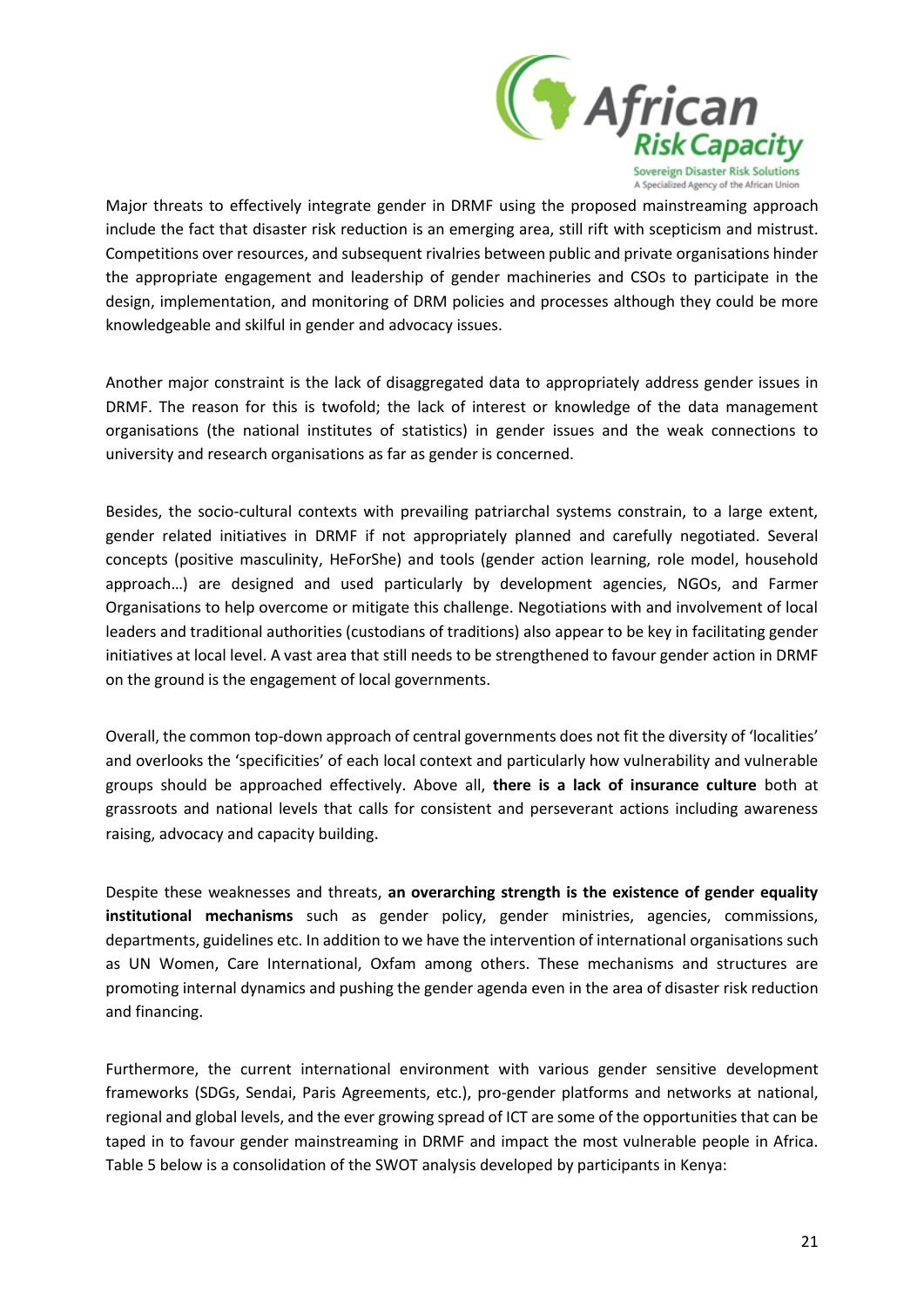

#### **Table 6: SWOT Analysis**

- Existence of an engendered disaster risk management policy
- Existence of gender mainstreaming guidelines for the National Drought Management Authority (NDMA) developed in partnership with UNWomen
- Existence of knowledge product (different data sets on gender)
- The country already has a constitution that supports gender mainstreaming
- Existence of gender sensitive regional DRM policies
- Availability of seconded gender experts to ensure gender is mainstreamed in all state departments.
- Capacity building on gender mainstreaming has been on-going in Kenya spearheaded by key stakeholders.
- Involvement of women groups (cash transfers) in the County Steering Groups.
- The country is in the process of developing the National Drought Management Bill

#### **OPPORTUNITIES THREATS**

- Availability of gender data (KNBS census, KDHS Kenya demographic health, Kenya AIDs Single registry etc.)
- If the country comes up with the action plan for DRM, ARC can plug into it and include a gender and climate change strategy
- Existence of accountability frameworks. There is a gender sector working group at the governmental level and this can be tapped into for accountability.
- There are gender experts that can be used to help put structures in place. There are also many partners working on disaster risks as 1st responders, ARC and NDMA can tap into their experience regarding disaster risk and gender
- The implementation of the "Do no harm" policy.
- There is a growing drive towards gender equality which creates a form of accountability which can be used to hold the government accountable.
- Kenyan government has ratified gender treaties, and these only need to be implemented

#### **STRENGHTS WEAKNESSES**

- NDMA is a creation of an Act of Parliament. However, it is not clear to what extent the act has integrated gender.
- Partnerships and institutional arrangements still lack strong gender consideration.
- Disaster coordination is being handled by different institutions - NDOC and NDMA. Streamlining will make the work of mainstreaming gender easy.
- There is still lack of data especially gender disintegrated data to inform different activities on disaster risk management
- Lack of proper gender monitoring and evaluation mechanisms
- Gender considerations on disaster response is not well elaborated and anchored in policy or law
- The academia and research institutions are still missing in action, yet they are the custodians of research on gender mainstreaming.

- Patriarchal social, cultural and religious norms: The society is yet to understand it all through from national level. Many people look at gender equality as a way of taking power from one group to another.
- Lack of willingness of the government and stakeholders to implement the existing policies
- Vulnerability of households when data taps into too much information
- Absence of gender analysis at the scoping level of ARC's interventions.
- Unintended consequences of the pay-out such as breakdown of family units. Men when paid could remarry; if women are paid, there could be dis-unity - whoever has the money has the power.
- Response interventions could be skewed to one gender
- Lack of data sharing policy by certain organs of the government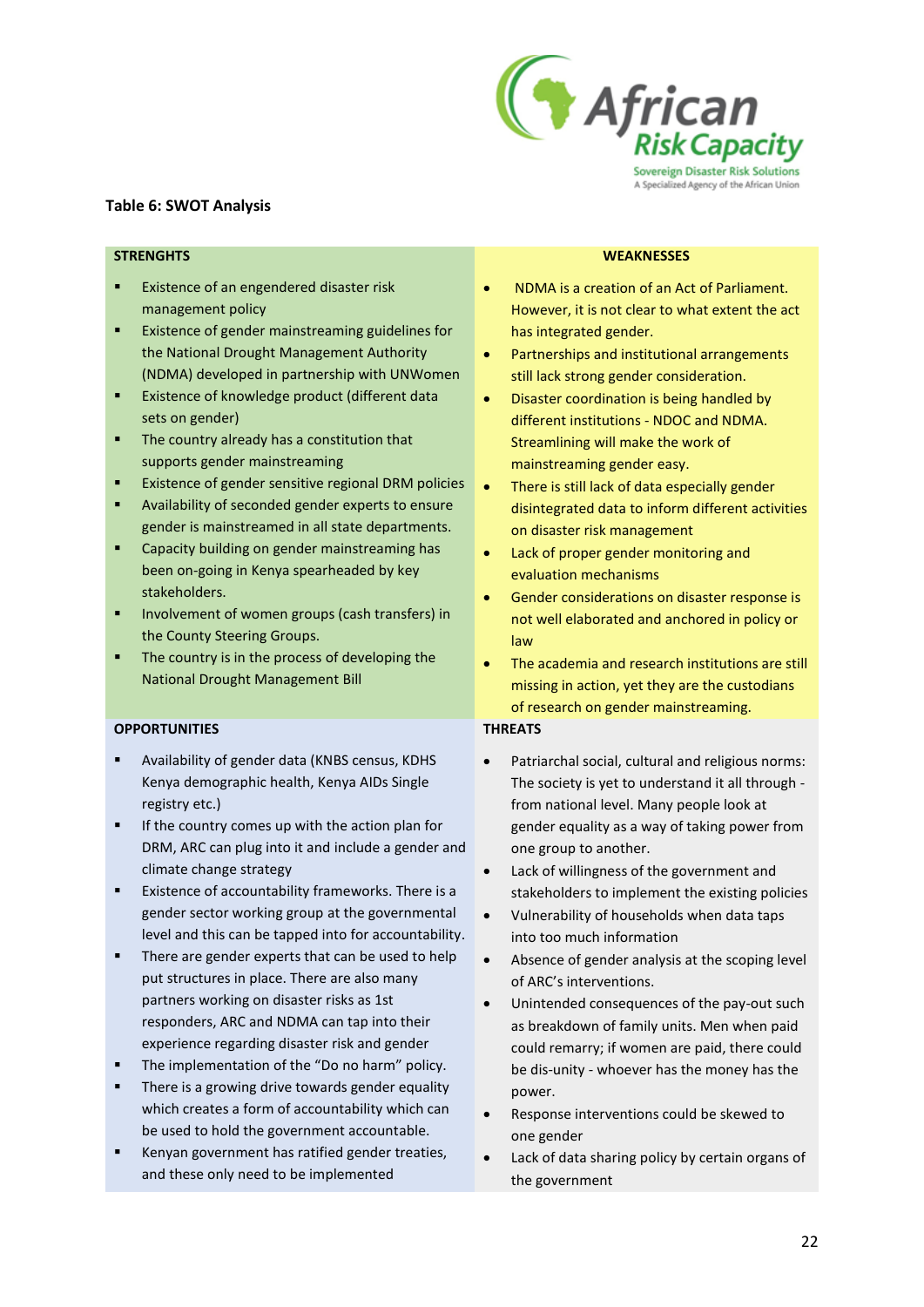

*When women and girls have better access to climate resilient resources and technologies, they are able to devote more time to other activities such as education, paid work, political and public participation, and leisure - that enhance the quality of life for entire communities –* **Canada's Feminist International Assistance Policy**

### <span id="page-22-0"></span>4. MAINSTREAMING GENDER IN ARC INTERVENTIONS

#### <span id="page-22-1"></span>4.1. Entry Points

In a bid to support Member States to improve their capacity to better plan, prepare and respond to extreme weather events and natural disasters, ARC accompanies Member States through an institutional strengthening process that spans from 12 to 18 months, at the end of which a Certificate of Good Standing is awarded in preparation for an insurance cover. The above process commences with an initial contact with the country through scooping missions and technical missions. This is followed by the country programme management phase which comprises of setting up of country programme, coordination of country activities and managing country relationships. The final phase centres around institutional visibility and comprises of conferences and in-country policy dialogue.

The above-mentioned steps are outlined and sequenced in ARC's project life cycle document, which guides ARC's in-country operations. Integration of gender issues into ARC's interventions will therefore seek to be effectively mainstreamed in the project life cycle at the following entry points:

- 1. **Scoping mission**: Gender specific intervention at this point will be focused on **Gender analysis using a participatory self-assessment methodology** (Gender audit). This activity will be carried out through the Ministry of Gender and will involve the key ministries and departments identified for the country engagement, as well as potential actors in the civil society, international organisations, private sector and research institutes. An important document for review at this stage is the National Contingency Plan/ or Response Mechanism, as this document is key to ARC's contingency planning which identifies potential actions and activities to be implemented by the country during a pay-out. This activity will assess existing data, tools, expertise, systems and procedures that are capable of ensuring gender responsiveness in the planned ARC's interventions. In addition, the gender analysis will identify gender gaps and propose recommendations to address such gaps through the core workstreams of early warning/ARV customization, response/contingency planning and risk transfer/financing.
- 2. **Country strategy paper**: As this document proposes ARC's approach to work with the Member State, information derived through the gender self-assessment phase above will also be integrated in the Country Strategy Paper to **ensure that the CSP is gender sensitive, at the minimal, and gender transformative, at best.**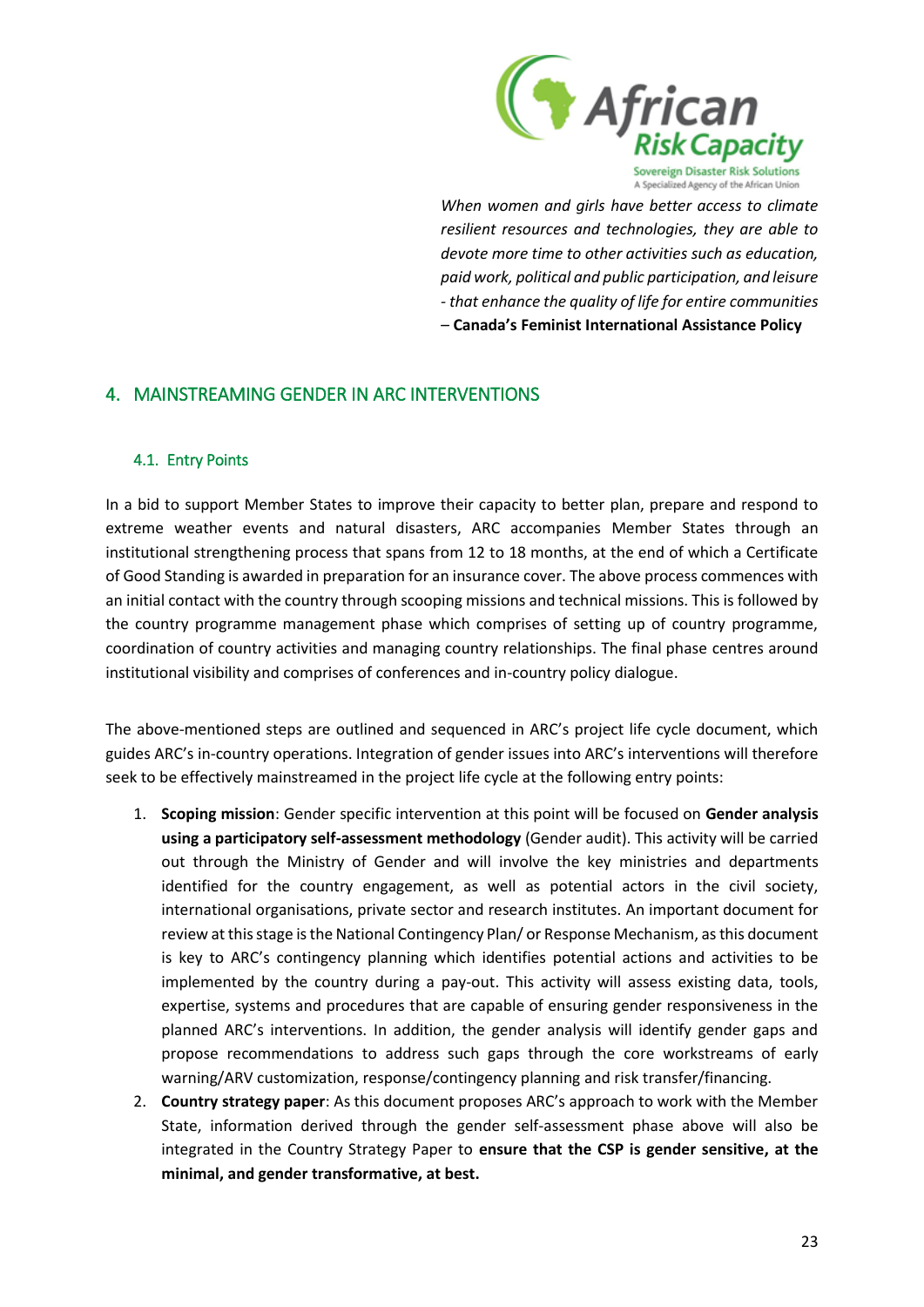

- 3. **Programme set up and MoU:** Specific gender transformative actions that will be carried out in the course of the MoU negotiations and actions identified to be undertaken by the government will include **commitment of the Member State to ensure gender balance** in the selection of a Government Coordinator, Programme Supervisor as well as nomination of relevant experts to be part of the Technical Working Groups. It is strongly recommended that negotiations be also made for the setting up of **a cross cutting sub-group of the TWG on gender, advocacy and communication**, instead of isolating such tasks to focal points or specialists. Such a subgroup is important for ensuring sustained advocacy, communication/information on efforts by ARC to transform the DRM landscape, to ensure gender equality for the vulnerable women and men in the disaster affected communities.
- 4. **Capacity building trainings and workshops:** As training workshops constitute the bulk of the ARC in-country capacity building programme, it is important that capacity building activities geared towards enhancing the gender mainstreaming capacity of individuals and institutions of Member States be engaged in at this point. A gender specific objective to be included in the objectives<sup>4</sup> of ARC's capacity building is '**Introduction to Gender and Disaster Risk Management'.** This is to ensure that gender issues capable of transforming DRM approaches are mainstreamed from the beginning of the process and not introduced as 'add on' during the process.
- 5. **Africa RiskView Customisation Review Committee and Contingency Planning Technical Review Committee:** The importance of applying a gender lens in the work<sup>5</sup> of the CRC cannot be overemphasised. As the body that ensures the efficient and effective implementation of ARC's plans in Member States, it is recommended that the **CRC's composition as well as its ToR be gender sensitive** to ensure that its recommendations to the Peer Review mechanisms of the board on the approval of the plans are capable of responding to gender issues in ARC's interventions.
- 6. Certificate of Good Standing<sup>6</sup>: It is strongly recommended that gender responsiveness of the **Countries Operational Plan be visibly recognised** as one of the requirements to be taken into consideration for the award of a Certificate of Good Standing.
- 7. Final Implementation Plan<sup>7</sup>: It is important that the Final Implementation Plan aligns with the gender sensitivity criteria set up in the earlier steps of the project life cycle as indicated above. The **reports from the government on activity implementation during the pay-out implementation period should also address gender issues through a dedicated section**.

l

<sup>&</sup>lt;sup>4</sup> Current objectives are: Introduction to disaster risk financing and insurance as a risk transfer instrument; Introducing Africa *RiskView and how it works to the TWG; Africa RiskView customisation process for country specific discussions; Introduction to risk transfer and ARC risk transfer process; Introducing the legal framework of the ARC MoU and ARC Ltd Insurance Policy documents; Contingency Planning discussions with key partners in country*

*<sup>5</sup> To review and ensure the quality, appropriateness and consistency of the in-country customizations process and the final customizations.*

*<sup>6</sup> A country is eligible to take out insurance from ARC Ltd after it has been awarded a Certificate of Good Standing (CGS) by the ARC Agency Board. To obtain a CGS, a country must meet the requirements set by the Conference of the Parties*

*<sup>7</sup> In countries where a payout has been triggered, the government will be required to develop a Final Implementation Plan, mapping out the processes and steps leading to the disbursement of funds.*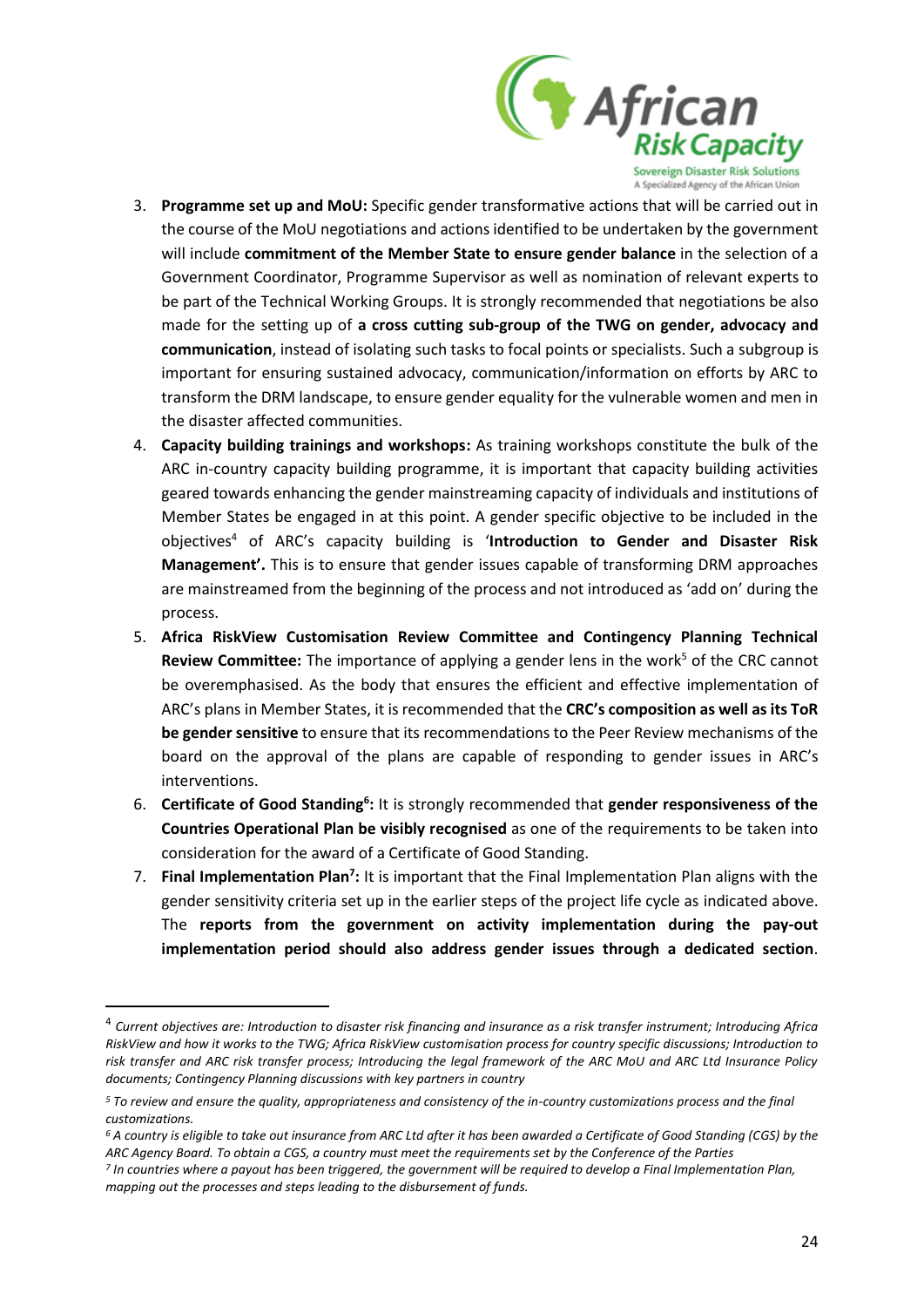

Furthermore, the ToR for the evaluation process of the Final Implementation Plan should be gender sensitive to ensure **efficient gender sensitive monitoring and evaluation** of the process.

#### <span id="page-24-1"></span><span id="page-24-0"></span>4.2. Key Interventions

#### 4.2.1.Institutionalise gender and DRM for innovative knowledge development and management

ARC will coordinate partners and practitioners to set-up a continental **Platform on Gender and DRM**. This flagship initiative will seek to bring together partners and stakeholders to build knowledge, and research innovative solutions to improve lives and livelihoods in the context of DRM. In this regards ARC will seek to partner with the International Development Research Centre (IDRC) which is renowned in the region and beyond for bringing together the right partners around opportunities for impact, building leaders for today and tomorrow and helping to drive change for those who need it most. Partners expected to actively participate on this platform include research/university, private sector, IOs, CSOs and government. Such partnership will also provide an enabling environment for experimentation and scaling up of new solutions to gender and DRM challenges. For the purpose of efficiency and effectiveness in decision-making and implementations of activities, members of the platform are expected to be high-level government staff/heads of organisations capable of taking decisions with minimum consultation. The platform is also expected to be a mechanism for policy dialogue and advocacy on gender transformative DRM approaches through the adoption of a gender transformative 'culture of insurance' by Member States'. Potential activities of the platform include information sharing, exchange visits, research, publications and many more.

#### <span id="page-24-2"></span>4.2.2.Build institutional and individual capacity and tools for mainstreaming gender in DRM

Key interventions in this area will be geared towards supporting Member States to build institutional and individual capacity for mainstreaming gender in DRM. To this end ARC will support the conduct and use of gender analysis using the **Gender Audit** methodology. This activity is capable of informing on existence, or lack of gender disaggregated data, make plans to collect missing data, provide clear accountabilities for planning, achieving, tracking and reporting on gender equality results in the context of contingency planning and implementation. This activity, which will be led by the Ministries of Gender and will involve the key ministries and institutions that are identified as lead in ARC's intervention in the Member State, will, through the use of specific gender audit tools, build the capacity of individuals in gender mainstreaming. An important document that will be assessed, among others, is the national contingency/emergency plan. Gender Audit recommendations will serve as guide for ARC's capacity building and contingency planning processes. In this regard gender audit key recommendations are expected to address gender issues **in early warning/risk profiling** at the point of **ARV customisation** as well as **Response/Contingency Planning**. The process of gender audit will also involve other stakeholders such as CSOs, women organisations as well as international organisations capable of influencing gender and DRM issues in the Member State.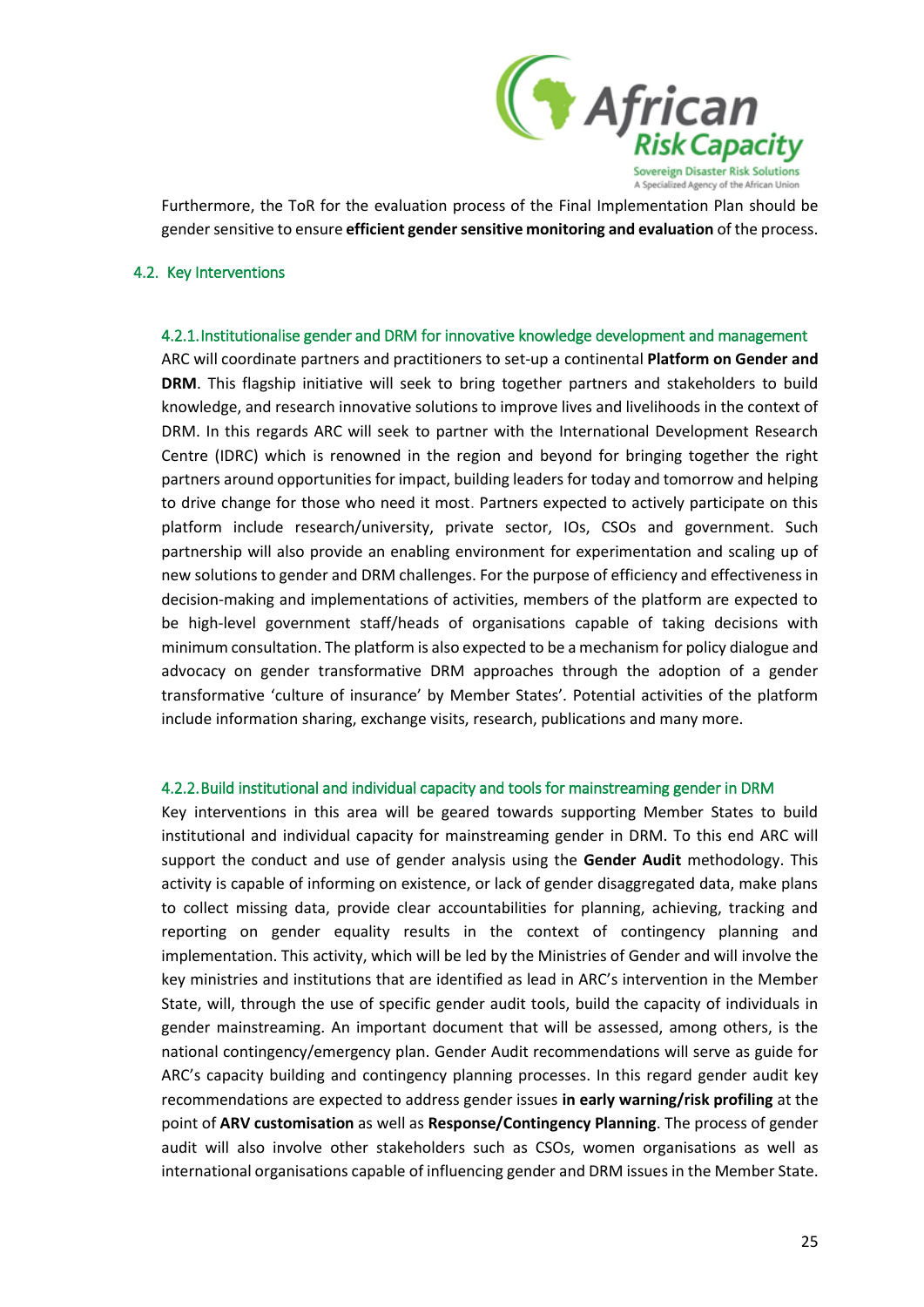

In addition, **Gender and DRM trainings** will be provided to TWG members and other stakeholders.

### <span id="page-25-0"></span>4.2.3.Engage in sustained policy dialogue and advocacy for a gender transformative DRM policy environment

In line with the risk financing instrument of ARC, this objective aims to contribute to a policy environment that enables gender sensitive culture of insurance as well as other DRM financing mechanisms including social protection programmes. In this perspective, ARC will engage in sustained advocacy at the level of regional and continental bodies to adopt policies, strategies as well as declarations capable of transforming the DRM landscape to ensure gender equality for vulnerable women and men in Africa. ARC's efforts in this area, which will be done in partnership with women leaders and CSOs, will be supported by research and studies leading to **publication and dissemination of policy briefs and other advocacy and sensitisation materials**.

#### <span id="page-25-1"></span>4.2.4.ARC's internal environment

ARC's gender mainstreaming efforts will, under the guidance of the WFP Gender Policy, also focus on the internal operations of the Agency to ensure gender sensitive personnel and gender responsive systems and procedures to accompany Member States in the gender and DRM journey. Interventions of the Gender Strategy in this area will seek to strengthen gender responsiveness in ARC's administrative and operational policies, systems and procedures. Actions in this perspective will focus on **capacity building, knowledge development and management.**

#### <span id="page-25-2"></span>4.2.5. Gender responsive financing mechanisms

In the course of in-country consultations, partners, especially CSO partners, expressed their desire to work with ARC to transform disasters to positive events through the reconstruction of resilient communities where discriminatory mentalities and attitudes that hinder socioeconomic recovery are transformed. Unfortunately, this desire falls outside of ARC's core mandate which is limited to Early Warning and Response. Nevertheless, as responding to this desire has the potential of enhancing the sustainability of ARC's interventions and ensuring ARC's consistent presence/visibility in the Member State, ARC will explore ways and means of supporting activities aimed at building back better which are identified in the gender audit process. As suggested by participants at the various workshops, an initiative that merits being studied is the setting up of a *Gender Transformative Fund as a social protection measure*  dedicated to supporting activities capable of transforming mentalities, gender discriminatory norms and practices especially at the micro and meso levels of the community. This initiative, when fully functional, will engage in actions that will work towards the transformation of social norms and power relations. This will therefore ensure that unequal power relations and systemic discrimination, harmful norms and practices, are challenged, and a broad range of stakeholders—including men and boys—are engaged. ARC, as a leader in DRM&F, will provide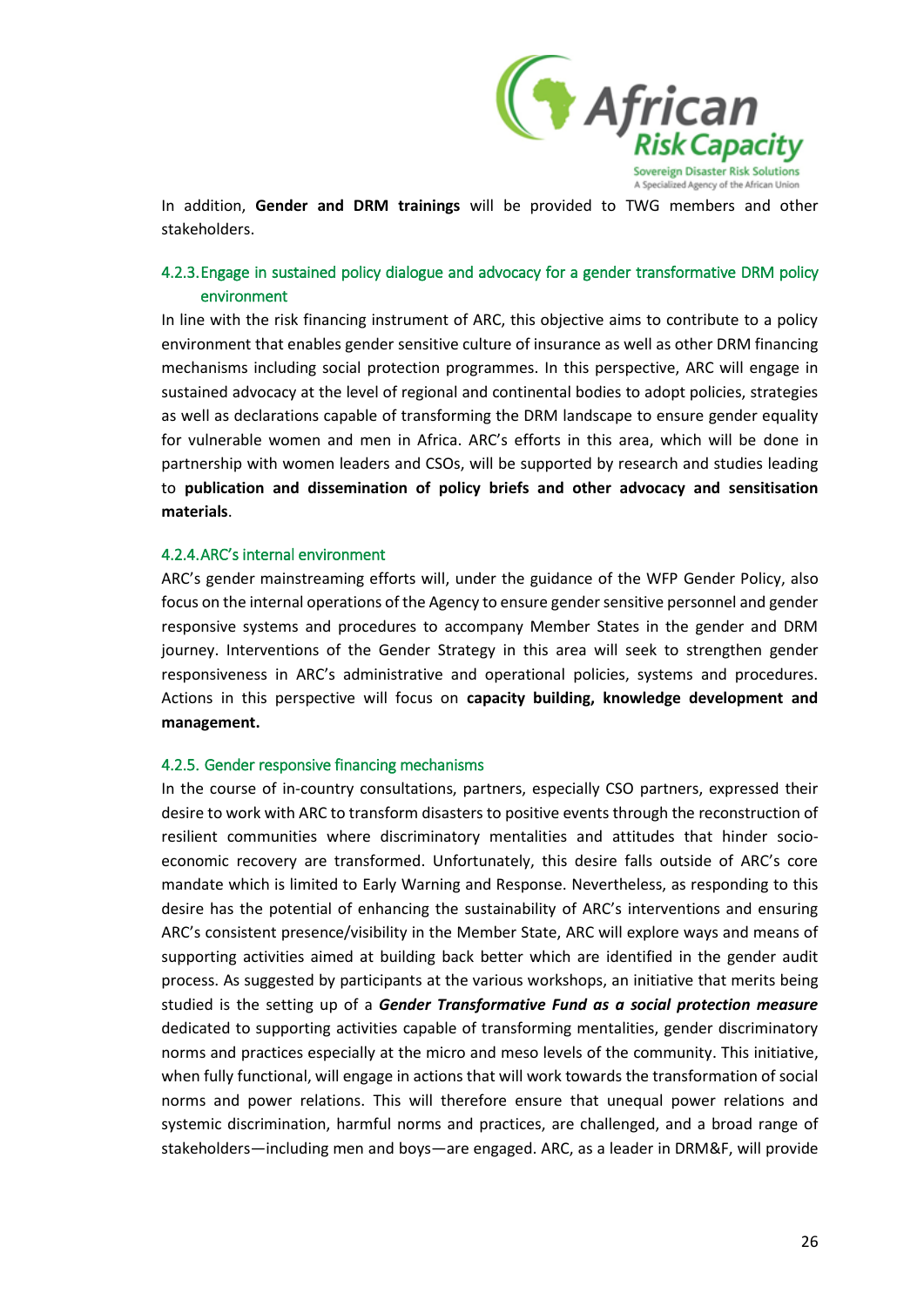

leadership in mobilising and coordinating partners to set up this mechanism, ensure its functionality and build the capacity of relevant umbrella CSOs to manage as an exit strategy.

> *A Gender Fund is very important: insurance cannot return the victims to where they were, a complimentary program that runs outside the trigger mechanism will definitely be celebrated by countries and entice them to join the scheme. Benefits of Gender Fund will override the cost of premiums*  – **Women's Bureau - Gambia**

Such an initiative, according to beneficiaries of ARC's interventions, has the potentials to fill the gaps of the limitations of insurance financing to effectively address gender issues in DRM. Furthermore, as activities under such a mechanism, would be carried out prior to disasters and may continue after response, this will **not only provide incentives to Member States but will ensure ARC's presence in the countries prior to "trigger' and well after 'trigger' thus ensuring a more consistent development relationship with Member States and partners.**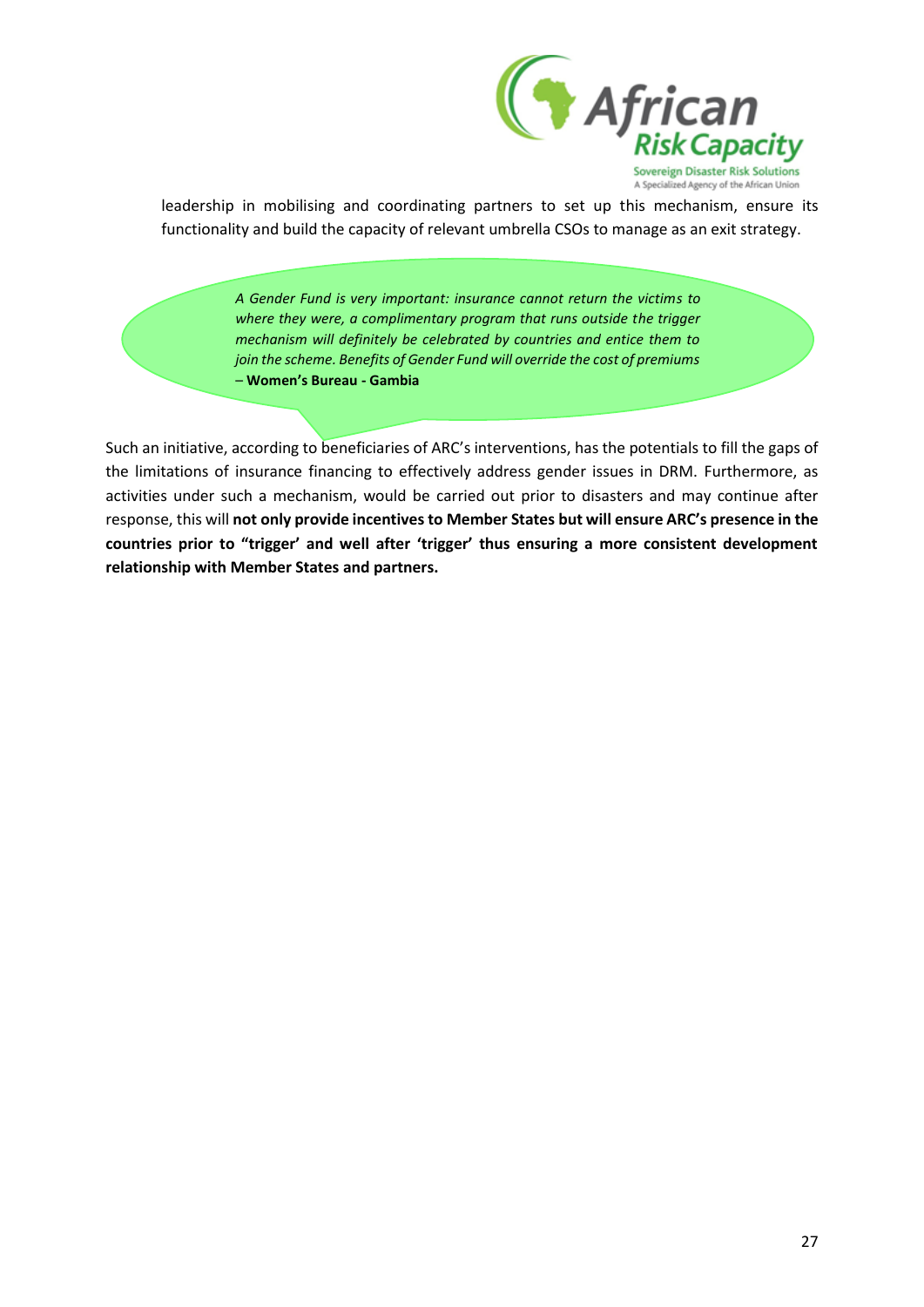

4.3. Action Plan

<span id="page-27-0"></span> $\overline{a}$ 

### **GENDER ACTION PLAN<sup>8</sup> (2019 to 2024)**

#### **GOAL: TRANSFORM DRM APPROACHES TO ENSURE GENDER EQUALITY FOR VULNERABLE WOMEN AND MEN IN ARC MEMBER STATES**

| Objective 1: Institutionalize Gender and DRM for innovative knowledge development and management |                                                                                                    |                 |                           |                      |  |
|--------------------------------------------------------------------------------------------------|----------------------------------------------------------------------------------------------------|-----------------|---------------------------|----------------------|--|
| <b>Expected Result</b>                                                                           | <b>Activities</b>                                                                                  | <b>Partners</b> | <b>Time Frame</b>         | <b>Budget</b>        |  |
|                                                                                                  | Set up a Platform (Think Tank) on Gender and                                                       | Research        | Year 1 (annual activities | Staff time           |  |
|                                                                                                  | Disaster Risk Reduction and financing                                                              | Centres,        | of the Platform to be     | Services of          |  |
| Innovative                                                                                       |                                                                                                    | Government,     | identified from year 2)   | consultants for      |  |
| knowledge on DRM                                                                                 | Set up a virtual research and documentation                                                        | CSOs, IOs, etc. |                           | editing &            |  |
| is developed and                                                                                 | Centre on gender and disaster risk management                                                      |                 | Years $1 - 5$             | translations         |  |
| managed                                                                                          |                                                                                                    |                 |                           | ICT consultant       |  |
|                                                                                                  | Publications and dissemination of Gender and                                                       |                 | Years $1 - 5$             | Travel/logistics for |  |
|                                                                                                  | DRMF articles including best practices and lessons                                                 |                 |                           | face to face         |  |
|                                                                                                  | learnt                                                                                             |                 | Year 4                    | meetings of the      |  |
|                                                                                                  | Conduct study on socio-economic impact of                                                          |                 |                           | Platform             |  |
|                                                                                                  | drought on women and girls – case of ARC's                                                         |                 |                           |                      |  |
|                                                                                                  | premium paying countries                                                                           |                 |                           |                      |  |
|                                                                                                  | Objective 2: Build Institutional and individual capacity and tools for gender mainstreaming in DRM |                 |                           |                      |  |
| Enhanced gender                                                                                  | Facilitate gender analysis in Member States                                                        | Ministries of   | Throughout                | Staff time           |  |
| and DRM                                                                                          |                                                                                                    | Gender, Gender  | implementation period     | Consultant services  |  |
| mainstreaming                                                                                    | Conduct training workshops on Gender and DRM                                                       | Departments of  | for all Member States     | for regional         |  |
|                                                                                                  |                                                                                                    | <b>RECS</b>     |                           | trainings            |  |

*<sup>8</sup> An annual work plan and budget, including indicators and targets, will be developed for each year of implementation*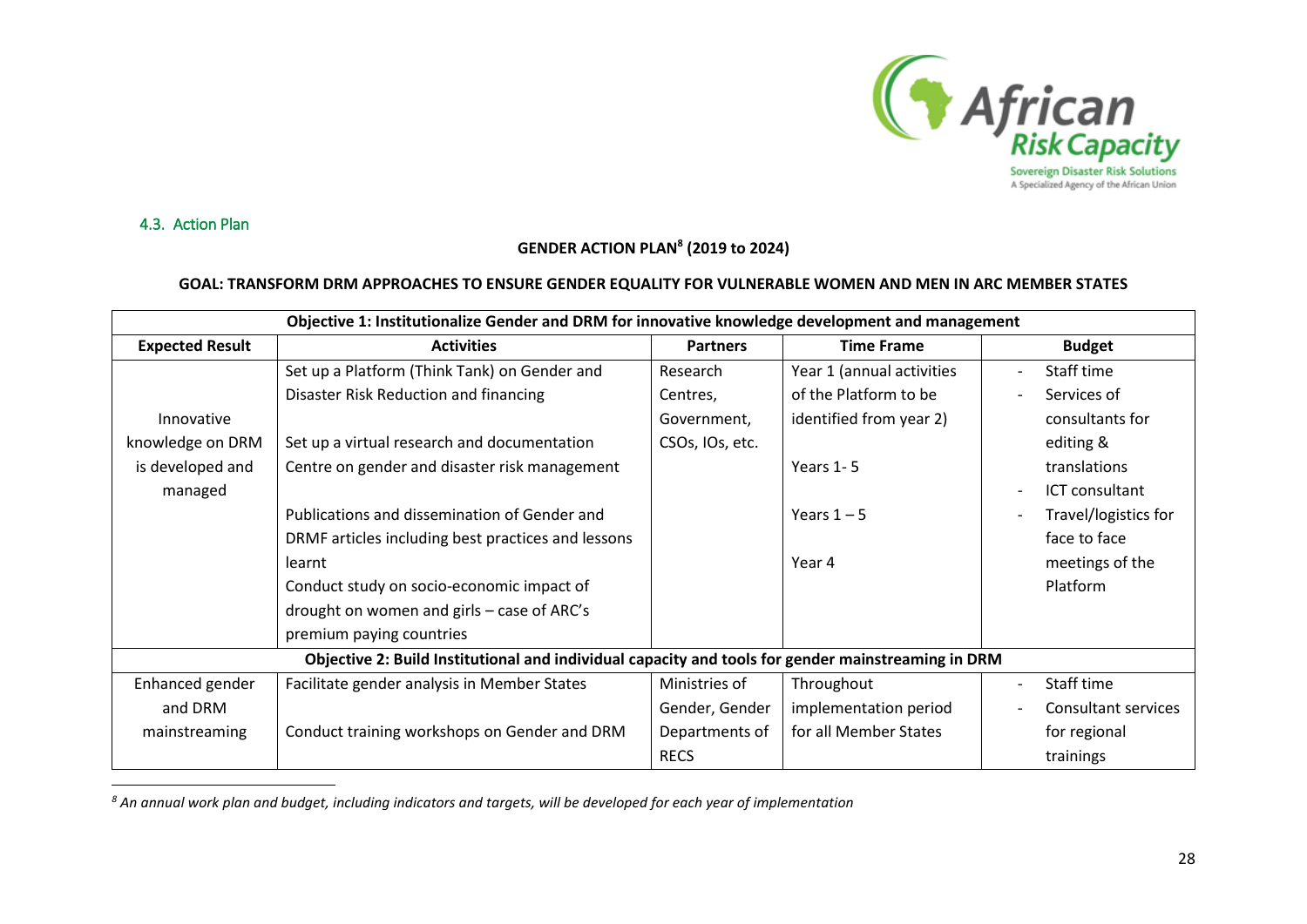

Sovereign Disaster Risk Solutions<br>A Specialized Agency of the African Union

| capacity of Member     | Set up Training of Trainers networks at national                                                                 |                   | Annual regional trainings   | Travel/logistics for      |  |  |  |
|------------------------|------------------------------------------------------------------------------------------------------------------|-------------------|-----------------------------|---------------------------|--|--|--|
| <b>States</b>          | and regional levels                                                                                              |                   | from year 2                 | training workshops        |  |  |  |
|                        | Objective 3: Engage in sustained policy dialogue and advocacy for a gender transformative DRM policy environment |                   |                             |                           |  |  |  |
|                        |                                                                                                                  | AU gender         |                             | Staff Time, Travels       |  |  |  |
| Gender                 | Build networks and partnerships                                                                                  | directorate, IOs, | All through the 5-year life |                           |  |  |  |
| transformative policy  |                                                                                                                  | RECs, CSOs,       | span of the Strategy        | Consultants for study and |  |  |  |
| environment for        | Publish policy briefs and advocacy materials                                                                     | Private Sector,   |                             | publications              |  |  |  |
| DRM and Financing      |                                                                                                                  | Development       |                             |                           |  |  |  |
|                        | Engage in advocacy and sensitisation                                                                             | partners          |                             |                           |  |  |  |
|                        |                                                                                                                  |                   | Year 2                      |                           |  |  |  |
|                        | Conduct study on gender responsive                                                                               |                   |                             |                           |  |  |  |
|                        | financing/social protection programmes                                                                           |                   |                             |                           |  |  |  |
|                        | <b>Essential Activities for ARC internal Operations</b>                                                          |                   |                             |                           |  |  |  |
|                        | Develop gender training modules for e-learning                                                                   | All units         | All through the 5-year life | Staff time                |  |  |  |
| <b>Enhanced Gender</b> | Conduct regular gender trainings                                                                                 |                   | span of the action plan     | Consultant for training   |  |  |  |
| mainstreaming          | Elaborate and disseminate gender tools including                                                                 |                   |                             | modules & e-learning      |  |  |  |
| capacity of ARC        | guidelines, checklists etc.                                                                                      |                   | Modules and tools are       | platform                  |  |  |  |
| personnel, systems     | Support the development of gender sensitive                                                                      |                   | developed in year 1 and     |                           |  |  |  |
| and procedures         | indicators for Monitoring and measurement of                                                                     |                   | regularly updated           |                           |  |  |  |
|                        | progress                                                                                                         |                   |                             |                           |  |  |  |
|                        | Support a gender sensitive recruitment process                                                                   |                   | Annual gender training      |                           |  |  |  |
|                        | Support HR reporting on gender issues                                                                            |                   | workshops                   |                           |  |  |  |
|                        |                                                                                                                  |                   |                             |                           |  |  |  |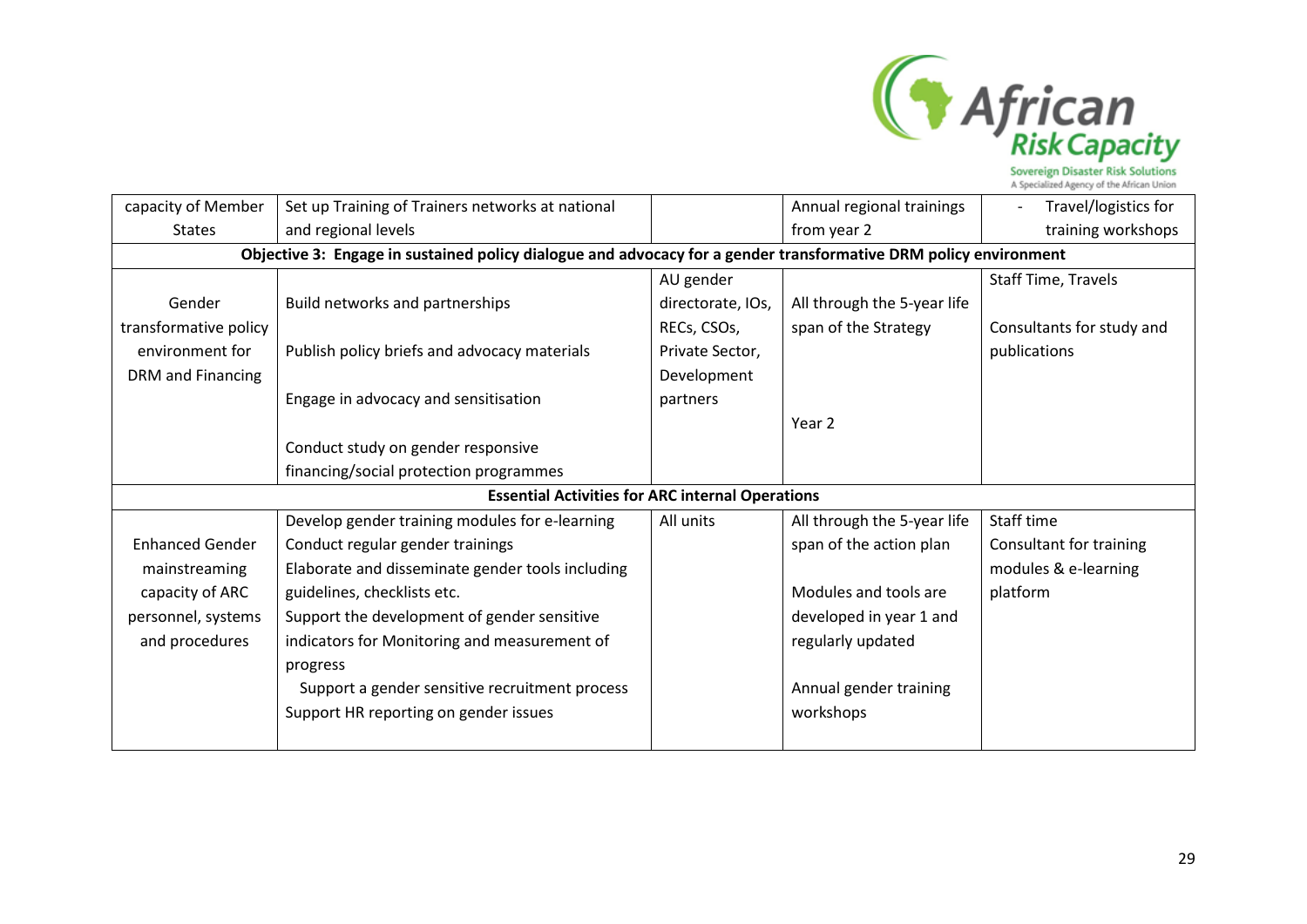

### <span id="page-29-0"></span>5. MANAGEMENT AND IMPLEMENTATION STRATEGY

#### <span id="page-29-1"></span>5.1. Coordination Mechanism

The Director-General is the accountable officer for ARC's gender equality mandate and will therefore oversee the implementation of the gender strategy. The Gender Strategy will be in place for a period of five years. A mid-term learning evaluation will be carried out in the third year of its implementation. The strategy will be reviewed in 2024 through a gender audit.

To ensure smooth implementation of the strategy, the Director-General will recruit a Senior Management Staff at the level of a Director to coordinate the day-to-day activities of the strategy. This positioning is important to the success of the implementation of the strategy given that the Director-General will delegate convening power to the **Gender Director** to bring together gender ministers, female parliamentarians, high level government officials and heads of gender sections of the AU, international organisations, local and international CSOs, private sector, research institutions and donors for sustained policy dialogue as well as innovative initiatives in the framework of the platform on gender and DRM. Such a strategic positioning will also inspire confidence in the process and facilitate easy access to relevant high-level stakeholders. The Gender Director will, in addition to overseeing all aspects of the implementation of the strategy, work closely with the Policy and Technical Support (PTS) unit of ARC to build strategic partnership capable of driving the gender agenda beyond country and continental boundaries through strategic, technical and financial engagements/support.

In the area of country engagement, the Gender Director will be assisted by a **Gender Expert** (level P3) with good knowledge on climate change or agriculture. The gender expert will work closely with the programmes department to implement gender responsive in-country activities in the context of the institutional strengthening process. The gender unit will also need a **Research Analyst** (level P2) who will work closely with the M&E unit to collect and analyse gender disaggregated data. The research analyst will also assist with administration and management of the gender & DRM platform through the establishment and updating of membership profiles, moderation of discussions on the virtual platform, development and dissemination of summary discussions of the platform, preparation of logistics for face to face meetings of the Platform etc.

The services of consultants will be sourced for specific tasks such as setting up the virtual platform, publication of advocacy materials, policy briefs etc.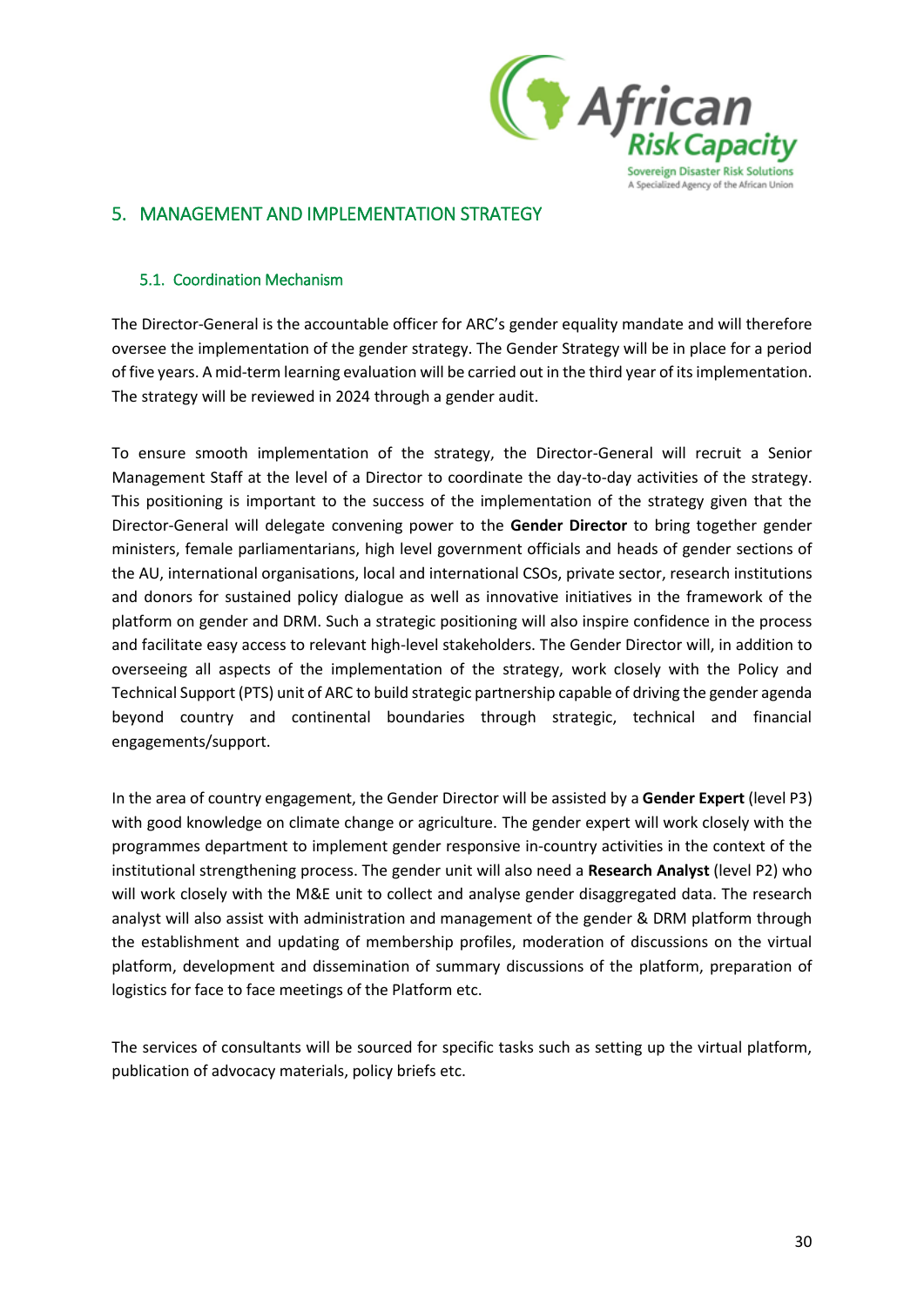

#### <span id="page-30-1"></span><span id="page-30-0"></span>5.2. Partnership Framework

#### 5.2.1.External partnership

Partnership is key for the successful implementation of the gender strategy. Building partnership will therefore be an important focus of the Agency in the implementation of the strategy. The following levels of partnership is envisaged:

**National**: At the national level, partnership will be led by the ministries in charge of Gender Equality and Women Empowerment. In collaboration with the relevant international organisations such as UNWomen, the gender ministries will coordinate relevant government authorities, female parliamentarians and CSOs to mobilise other partners in the private sector and research organisations to deliver on the gender and DRM objectives.

In practical terms the National Gender Ministries will, among others, ensure the conduct of gender analyses, support the building of gender sensitive technical capacity in the TWG, engage in a sustained advocacy at the level of executives and legislators for a gender sensitive "culture of insurance" and ensure active presence in the ARC process through their participation in the Gender, Advocacy and Communication sub-group of the TWG.

On its part, ARC will build the capacity of the gender ministries on DRM issues, ARC will also financially support the ministries to carry out the gender analyses as well as other related activities.

**Continental/Regional**: At the regional level, the Gender Directorate of the AU will be a key partner. ARC's status as a Specialised Agency of the AU will come into play in building sustained partnership with the Gender Directorate to enable the ARC Gender Director to participate in high level AU meetings such as Gender Ministers Forum, Female Parliamentarians meetings as well as gender pre-summits. Participation of the Gender Director at such forums is critical to ensure sustained policy dialogue and advocacy, visibility of ARC's gender equality activities as well as engaging with the relevant CSOs at the regional level for development of best practices and lessons learnt.

Partnerships will also be built with AUDA/NEPAD, ECA, gender departments of Regional Economic Commissions, WECARD/CORAF, IDRC, research institutes as well as umbrella women organisations engaged in advocacy and lobbying such as Gender is My Agenda Campaign (GIMAC), West African Women Association (WAWA) among others. The Agency will coordinate this large body of partners through the Gender and DRM platform and provide capacity building for members of the Platform on DRM issues as and when needed.

**International level:** partnership will be built with the gender department of InsuResilience through participation in the InsuResilience gender working group among others.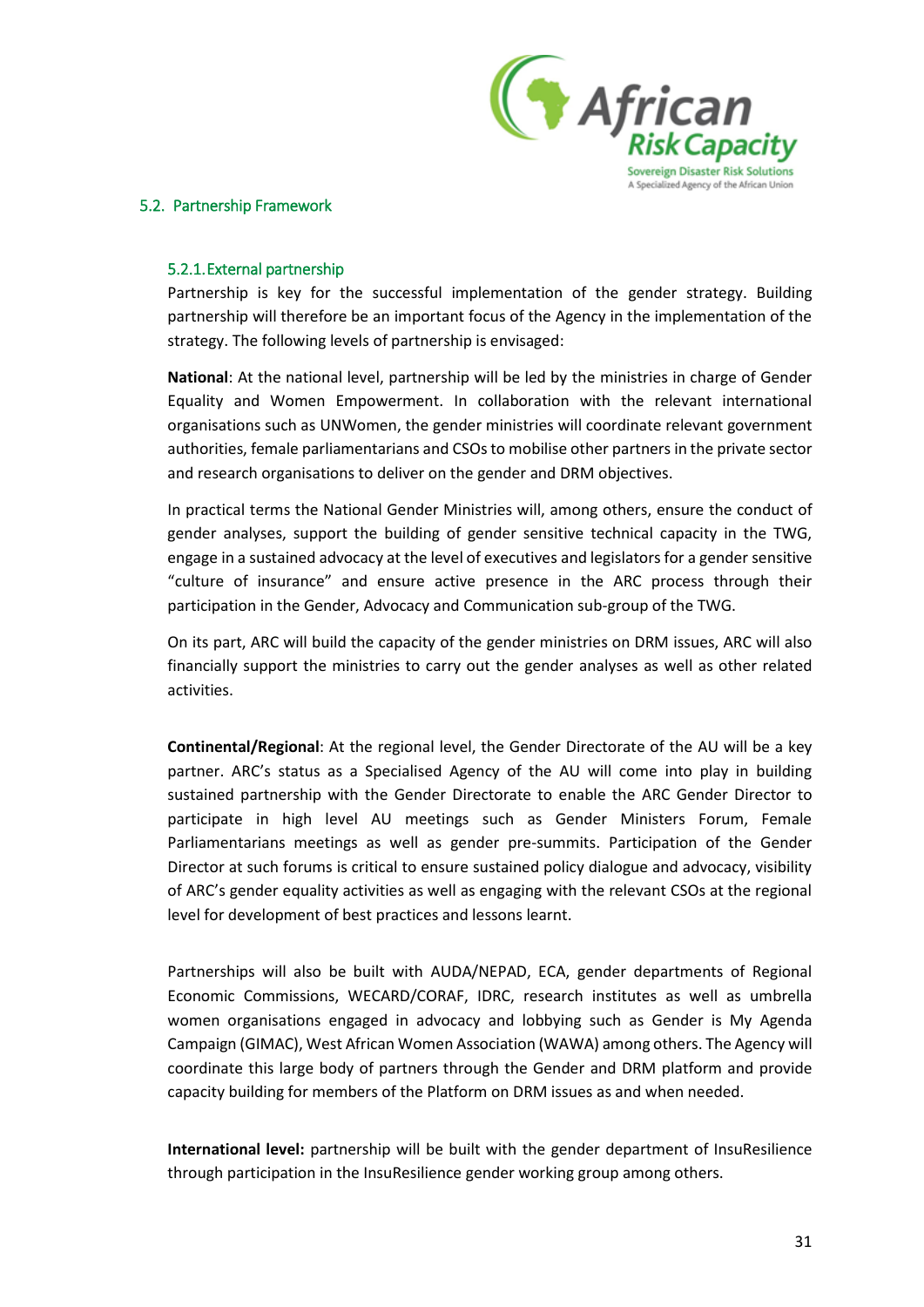

#### <span id="page-31-0"></span>5.2.2.Internal partnership

Whereas the coordination of the gender strategy will work with all departments and units of ARC, the following departments will be key to the implementation of the strategy and structured working relationships, including participation in meetings, joint programming and more, will be sought with them:

**PTS:** As partnership is key to the success of this strategy, the gender team will work in close collaboration with PTS to streamline partnership building as well as resource mobilisation in the context of the Gender Transformative Fund.

**Programmes**: Close collaboration with the programme department will be maintained to ensure effective coordination of activities in Member States.

**Projects:** Out breaks and Epidemics (O&E) and Extreme Climate Financing (XCF) – specific areas of collaboration will be identified as the projects progress.

**R&D**: specific areas of collaboration will be identified for a gender transformative research and development products.

**Communication**: In line with the strong advocacy component, the gender team will work in close collaboration with communications unit for the publication of advocacy materials, information sharing as well as adequate publicity of activities. **In this perspective, within the overall context of ARC's Communication Strategy, gender transformative communication/advocacy activities will be jointly developed for Member States and regional partners**. Collaboration will also involve gender editing of ARC's publications and information materials.

**M&E:** As actions of the M&E team are of great importance to monitoring the progress of the implementation of the Gender Strategy, the Research Analyst, when recruited, will be expected to develop a working programme with the M&E team, especially in the first 2 years of the implementation of the strategy. This is to ensure that tools, guidelines, checklists, as well as gender sensitive indicators for effective monitoring are developed and put in use.

#### <span id="page-31-1"></span>5.3. Monitoring and Evaluation Framework

Monitoring and Evaluation of the gender strategy will be done within existing M&E mechanisms, especially the M&E framework as summarized in the box below. ARC's effort on disaggregated results reporting and tracking the impact of assistance on women and girls will be intensified. Additional tools, such as gender sensitive indicators, guidelines and checklists will be developed during the first two years of the implementation of the strategy. The M&E plan for gender equality will be reviewed as and when needed. A mid-term learning evaluation will be carried out in the third year of its implementation and a gender audit will be conducted in the final year to monitor progress and propose new ways forward.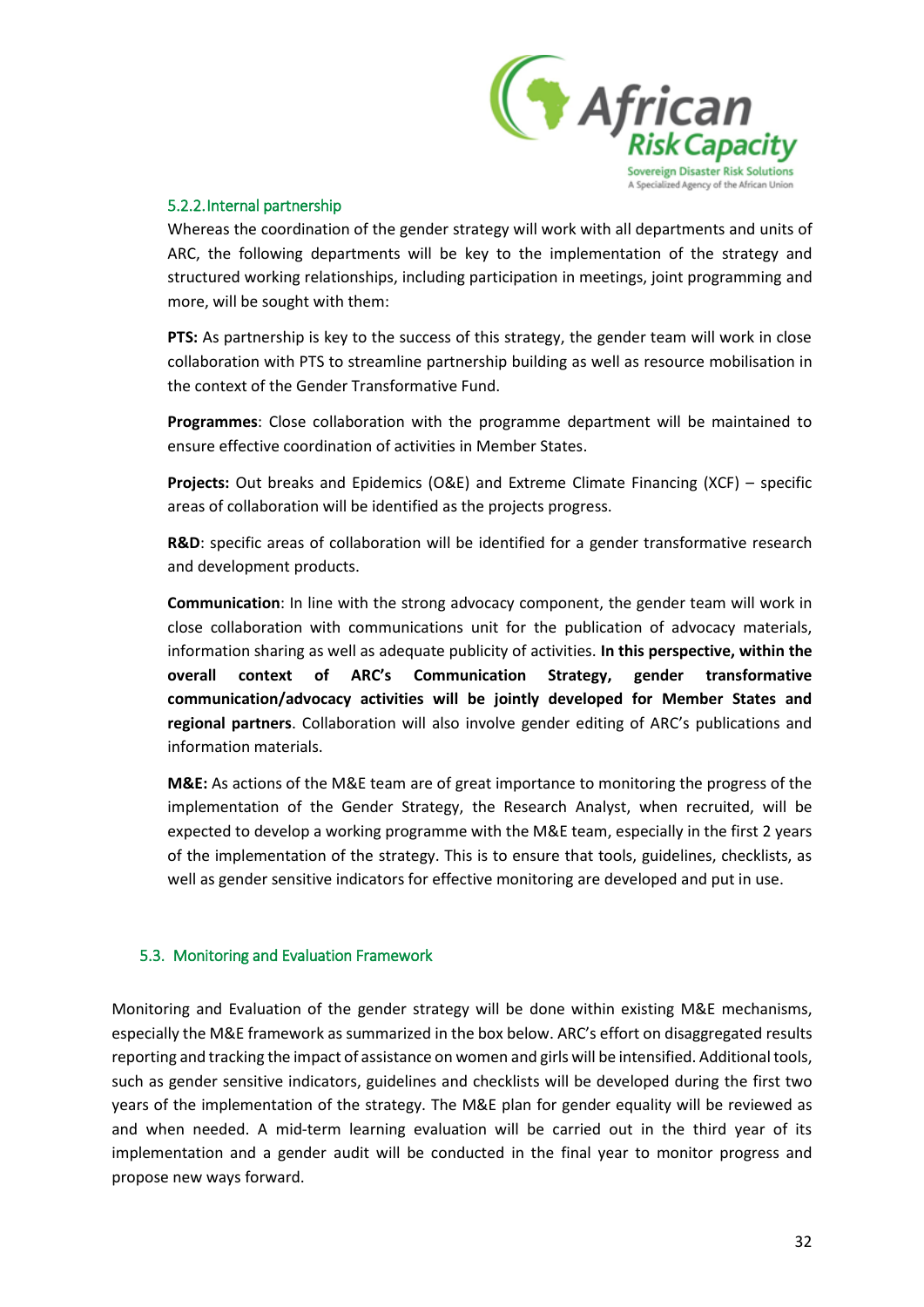

#### **Box 2: Summary of ARC's M&E plan for gender equality**

ARC Monitoring and Evaluation plan and approaches are gender sensitive. Thus, the M&E system in place is designed to ensure and track how gender equality is mainstreamed within ARC agency. It will also help to demonstrate how women, youth and other vulnerable groups are involved and impacted by ARC interventions. Specifically, gender equality will be fully integrated into relevant segments of ARC programme cycle and logic model, and appropriate indicators disaggregated to track the progress and demonstrate improvement in gender equality.

The monitoring of gender equality will be conducted at three levels:

- **a. Operations:** The M&E system will track and report on gender mainstreaming in ARC workplace. This includes (but not limited to) gender equality in operations, management and governing board, as well as gender equality among ARC staff composition.
- **b. Programme:** The M&E system will track and report on gender equality mainstreaming in ARC country engagement and programmatic interventions, including the formation of Technical Working Groups, capacity building, technical and institutional support and policy dialogues activities. Where necessary, performance indicators will be disaggregated by gender and a standardized data reporting tool (Indicator Performance Tracking Table, IPTT) will be used by all programmatic divisions and department to report on progress on a quarterly basis.
- **c. ARC pay-out**: The M&E system will track and report the mainstreaming of gender equality in the development of country Contingency Plans (CP) and Final Implementation Plans (FIP) and the implementation of the latter. In particular, the system will track how different groups (women, youth and other vulnerable groups) participate in, and benefit from the implementation of the FIP. Data will systematically be documented and reported by the countries and implementing partners. Relevant key performance indicators and appropriate disaggregation will be used to track progress. During the pay-out process evaluations and institutional evaluation, particular attention will be given to the assessment of gender equality which will be explicitly factored in the Terms of Reference. M&E department will ensure that recommendations related to gender equality are used to improve ARC planning, design and implementation.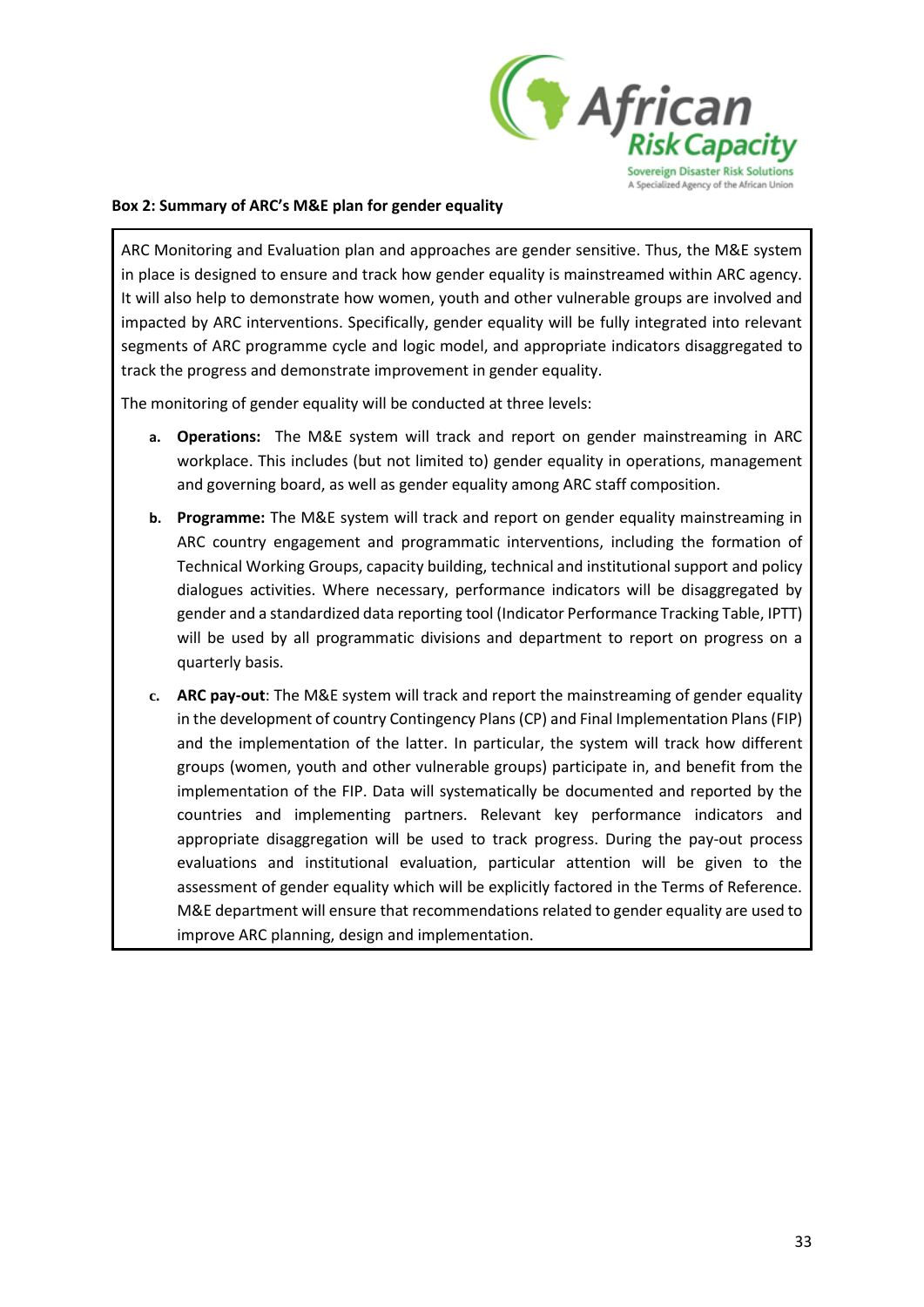

### <span id="page-33-0"></span>**Bibliography**

Canada's Feminist International Assistance Policy (2017): [https://international.gc.ca/world](https://international.gc.ca/world-monde/assets/pdfs/iap2-eng.pdf)[monde/assets/pdfs/iap2-eng.pdf](https://international.gc.ca/world-monde/assets/pdfs/iap2-eng.pdf)

Elizabeth Bageant & Christopher Barrett (2017), Are There Gender Differences in Demand for Index-Based Livestock Insurance?

<https://www.tandfonline.com/doi/abs/10.1080/00220388.2016.1214717?journalCode=fjds20>

GIZ, IFC, Women's World Banking, (2018), Mainstreaming Gender and Targeting, Women in Inclusive Insurance: Perspectives and Emerging Lessons:

[https://www.ifc.org/wps/wcm/connect/topics\\_ext\\_content/ifc\\_external\\_corporate\\_site/gender+at](https://www.ifc.org/wps/wcm/connect/topics_ext_content/ifc_external_corporate_site/gender+at+ifc/resources/women-in-inclusive-insurance) [+ifc/resources/women-in-inclusive-insurance](https://www.ifc.org/wps/wcm/connect/topics_ext_content/ifc_external_corporate_site/gender+at+ifc/resources/women-in-inclusive-insurance)

Hirsch Thomas & Schafer Laura (2018), Stock-take report & policy recommendations: The possible role of the African Risk Capacity & Climate Risk Insurance, Approaches for small-scale farmers in Malawi, Zimbabwe, Madagascar, Tanzania & Mozambique. www.climate-development-advice.de

InsuResilience Blog (2018), Insuresilience in conversation: interview with Fatou Assah, Global Index Insurance Facility (GIIF), [https://www.insuresilience.org/insuresilience-in-conversation-interview](https://www.insuresilience.org/insuresilience-in-conversation-interview-with-fatou-assah-global-index-insurance-facility-giif/)[with-fatou-assah-global-index-insurance-facility-giif/](https://www.insuresilience.org/insuresilience-in-conversation-interview-with-fatou-assah-global-index-insurance-facility-giif/)

InsuResilience Global Partnership (2018), Applying a Gender Lens to Climate Risk Finance and Insurance. [https://www.giz.de/en/downloads/insuresilience\\_applygender\\_181128\\_web.pdf](https://www.giz.de/en/downloads/insuresilience_applygender_181128_web.pdf)

OXFAM (2018): Facing Risk: Options and challenges in ensuring that climate/disaster risk finance and insurance deliver for poor people; [https://d1tn3vj7xz9fdh.cloudfront.net/s3fs](https://d1tn3vj7xz9fdh.cloudfront.net/s3fs-public/file_attachments/bp-facing-risk-climate-disaster-insurance-160418-en.pdf)[public/file\\_attachments/bp-facing-risk-climate-disaster-insurance-160418-en.pdf](https://d1tn3vj7xz9fdh.cloudfront.net/s3fs-public/file_attachments/bp-facing-risk-climate-disaster-insurance-160418-en.pdf)

Sonia Akter, Timothy Krupnik, Frederick Rossi, Fahmida Khanam (2016), The influence of gender and product design on farmers' preferences for weather-indexed crop insurance, <https://www.sciencedirect.com/science/article/pii/S0959378016300310>

UNDP (2010): Gender and Disasters:

https://www.undp.org/content/dam/undp/library/crisis%20prevention/disaster/7Disaster%20Risk% 20Reduction%20-%20Gender.pdf

UNISDR (2009): Making Disaster Risk Reduction Gender Sensitive: policy and practical guidelines: https://www.unisdr.org/files/9922\_MakingDisasterRiskReductionGenderSe.pdf

World Bank (2017): Integrating Gender-Sensitive Disaster Risk Management into Community Driven, Development Programs;

[https://openknowledge.worldbank.org/bitstream/handle/10986/17078/733690BRI0P1300idance0N](https://openknowledge.worldbank.org/bitstream/handle/10986/17078/733690BRI0P1300idance0Note0060final.pdf?sequence=1&isAllowed=y) [ote0060final.pdf?sequence=1&isAllowed=y](https://openknowledge.worldbank.org/bitstream/handle/10986/17078/733690BRI0P1300idance0Note0060final.pdf?sequence=1&isAllowed=y)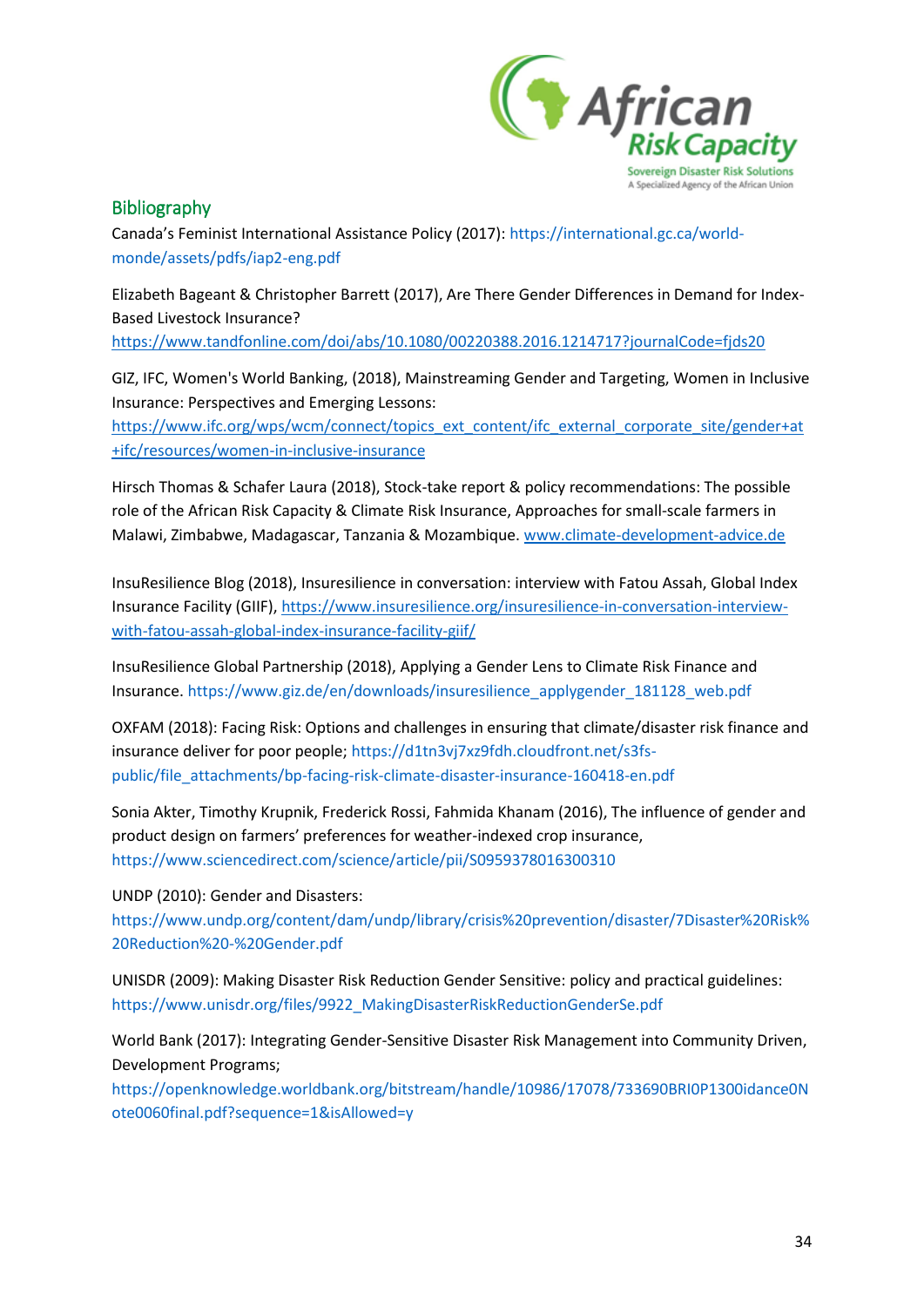

### Logframe

<span id="page-34-0"></span>

| <b>Hierarchy of objectives</b>                                                                                            | <b>Result</b>                                                                                                               | <b>Indicator</b>                                                                                                                                                                               | <b>Means of Verification</b>                                                | <b>Assumptions</b>                                                     |
|---------------------------------------------------------------------------------------------------------------------------|-----------------------------------------------------------------------------------------------------------------------------|------------------------------------------------------------------------------------------------------------------------------------------------------------------------------------------------|-----------------------------------------------------------------------------|------------------------------------------------------------------------|
| <b>Goal: Transform DRM approaches to</b><br>ensure gender equality for vulnerable                                         | Impact: Vulnerable women, men, boys and girls<br>in ARC Member states are equally integrated in<br>disaster risk management | Cumulative number of people who<br>received assistance through ARC-<br>payout (disaggregated by gender)<br>Level of women involved in the TWGs                                                 | Country final reports on<br>CP implementation<br>Process evaluation reports | No Fund or donor<br>support for<br>implementing the<br>gender strategy |
| women and men in arc member states                                                                                        |                                                                                                                             |                                                                                                                                                                                                | TWGs attendance lists,<br>meeting reports                                   |                                                                        |
|                                                                                                                           |                                                                                                                             | Level of satisfaction of women (and<br>men) in preparedness and early<br>warning responses                                                                                                     | Survey, interviews, or<br>focus groups                                      |                                                                        |
| <b>Objective 1: To Institutionalize Gender</b><br>and DRM for innovative knowledge<br>development and management          | <b>Outcome 1.1:</b> Innovative knowledge on DRM is<br>developed and managed                                                 | # of innovative approaches and<br>solutions developed                                                                                                                                          | Reports                                                                     |                                                                        |
| <b>Objective 2: To Build Institutional and</b><br>individual capacity and tools for gender<br>mainstreaming in DRM        | <b>Outcome 2.1:</b> Enhanced gender and DRM<br>mainstreaming capacity of Member States                                      | # of Members states that have<br>conducted gender analysis<br># of Member States which<br>integrate gender in their<br>contingency plan<br># of CP with disaggregated<br>beneficiary targeting | <b>Contingency Plans</b><br><b>TWC</b> reports<br>TRC and PRC<br>reports    |                                                                        |
| Objective 3: To Engage in sustained policy<br>dialogue and advocacy for a gender<br>transformative DRM policy environment | <b>Outcome 3.1:</b> Enabling environment for gender<br>transformative policy for DRM and Financing                          | Adoption of a Gender<br>Transformative Fund (GTF) by<br>the Member states<br># of policy dialogues held in<br>Gender and DRM                                                                   | Reports                                                                     |                                                                        |
| <b>Activities</b>                                                                                                         | <b>Outputs</b>                                                                                                              |                                                                                                                                                                                                |                                                                             |                                                                        |
| Objective 1: To Institutionalize Gender and DRM for innovative knowledge development and management                       |                                                                                                                             |                                                                                                                                                                                                |                                                                             |                                                                        |
| Setting up of a Platform on Gender and<br>Disaster Risk Reduction and financing                                           | <b>Output 1.1:</b> A Platform on Gender and Disaster<br>Risk Reduction and financing is set-up                              | A platform is in place<br># and type of stakeholders<br>participating in the platform                                                                                                          | Reports                                                                     |                                                                        |
| Publication of Gender and DRM/F articles                                                                                  | <b>Output 1.2:</b> Gender and DRM/F articles are<br>published                                                               | # of articles published                                                                                                                                                                        | Articles, policy briefs                                                     |                                                                        |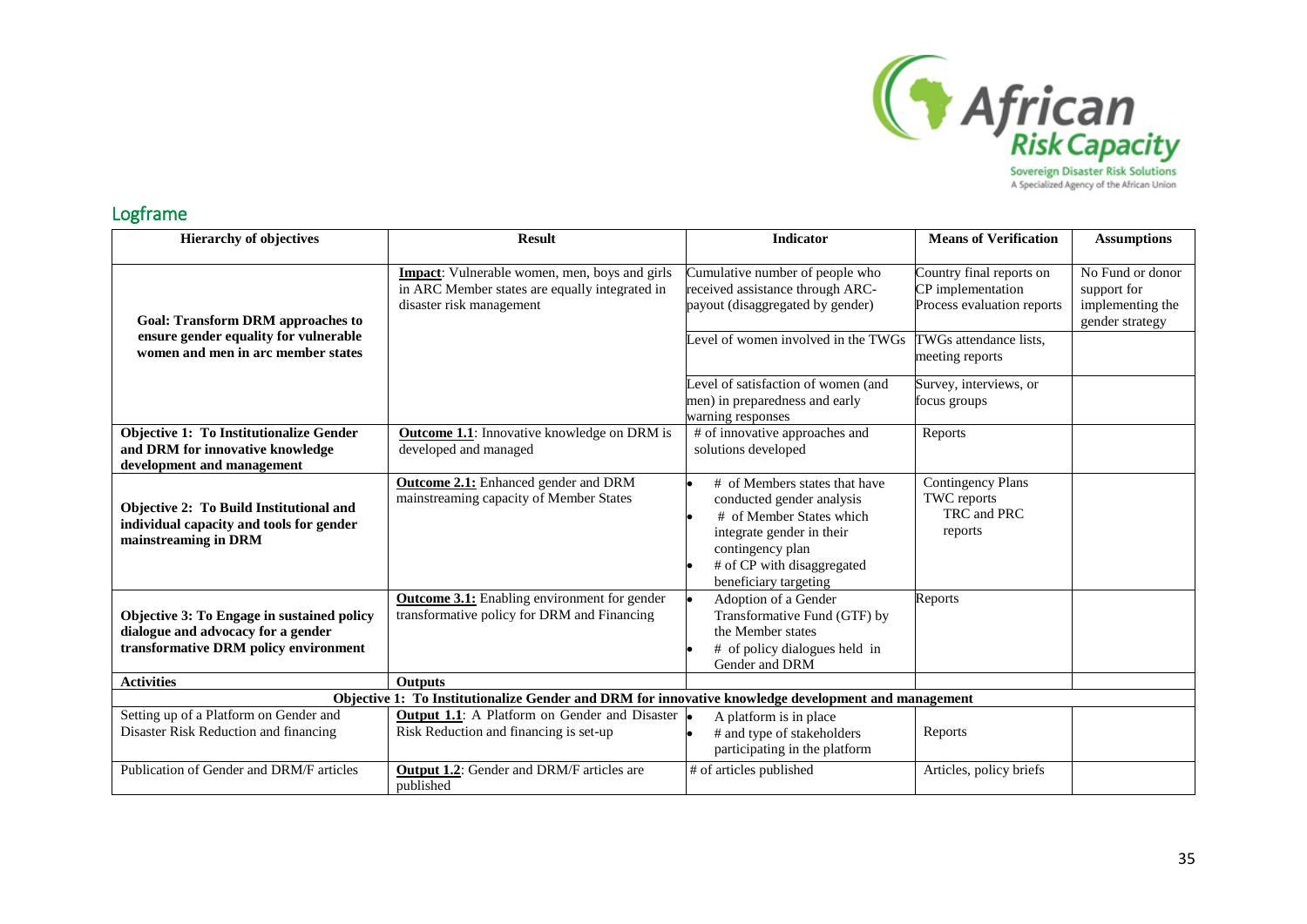

Sovereign Disaster Risk Solutions<br>A Specialized Agency of the African Union

| Study on socio-economic impact of drought<br>on women and girls – case of ARC's<br>premium paying countries | <b>Output 1.3:</b> A study on socio-economic impact<br>of drought on women and girls is conducted                     | The study is completed                                                                 | Report               |
|-------------------------------------------------------------------------------------------------------------|-----------------------------------------------------------------------------------------------------------------------|----------------------------------------------------------------------------------------|----------------------|
| Setting up a virtual research and<br>documentation Centre on gender and disaster<br>risk management         | <b>Output 1.4:</b> A virtual research and<br>documentation Centre on gender and disaster risk<br>management is set-up | A virtual center is in place                                                           | <b>ToRs</b>          |
|                                                                                                             | Objective 2: Build Institutional and individual capacity and tools for gender mainstreaming in DRM                    |                                                                                        |                      |
| Facilitate gender analysis in Member States                                                                 | <b>Output 2.1:</b> In country gender analysis conducted                                                               | # of in-country gender analysis<br>conducted                                           |                      |
| Set up Training of Trainers networks at<br>national and regional levels                                     | <b>Output 2.2:</b> Training of Trainers conducted                                                                     | # of training sessions conducted<br># of trainers trained by sex                       | Reports              |
|                                                                                                             | Objective 3: Engage in sustained policy dialogue and advocacy for a gender transformative DRM policy environment      |                                                                                        |                      |
| Build networks and partnerships                                                                             | <b>Output 3.1:</b> Strategic networks and partnerships<br>are built                                                   | # of gender specific MoU                                                               | MoU<br>Reports       |
| Publish policy briefs and advocacy materials                                                                | <b>Output 3.2:</b> Policy briefs and advocacy materials<br>are published                                              | # of Policy briefs and advocacy<br>materials published and disseminated                | Reports              |
| Conduct study on gender responsive<br>financing/social protection programmes                                | <b>Output 3.3:</b> Study on gender responsive<br>financing/social protection programmes is<br>conducted               | Study completed                                                                        | Reports              |
|                                                                                                             | <b>Essential Activities for ARC internal Operations</b>                                                               |                                                                                        |                      |
| Support the development of gender sensitive<br><b>ToRs</b>                                                  | The development of gender sensitive ToRs is<br>supported                                                              | # of gender sensitive ToRs developed                                                   | <b>ToRs</b>          |
| Support a gender sensitive recruitment<br>process (recruitment criteria and panel)                          | A gender sensitive recruitment process is<br>supported                                                                | # of recruitments achieved through a<br>gender sensitive process                       | Recruitments reports |
| Support gender reporting on HR issues                                                                       | The gender reporting on HR issues is supported                                                                        | # of gender report on HR developed                                                     | Reports              |
| Develop gender training modules for e-<br>learning                                                          | Gender training modules for e-learning are<br>developed                                                               | e-training modules developed<br># of staff that have participated in<br>the e-training | Training reports     |
| Conduct regular gender trainings for ARC<br>$_{\mbox{staff}}$                                               | Gender trainings conducted                                                                                            | # of staff trained                                                                     | Training reports     |
| Elaborate and disseminate gender tools to the<br>staff                                                      | Gender tools are developed                                                                                            | # of gender tools shared with the staff                                                | Reports              |
| Support the development of gender sensitive<br>indicators for Monitoring and measurement of<br>progress     | Gender sensitive indicators are incorporated to<br>ARC logframe                                                       | # of gender sensitive indicators<br>included in ARC logframe                           | <b>ARC</b> Logframe  |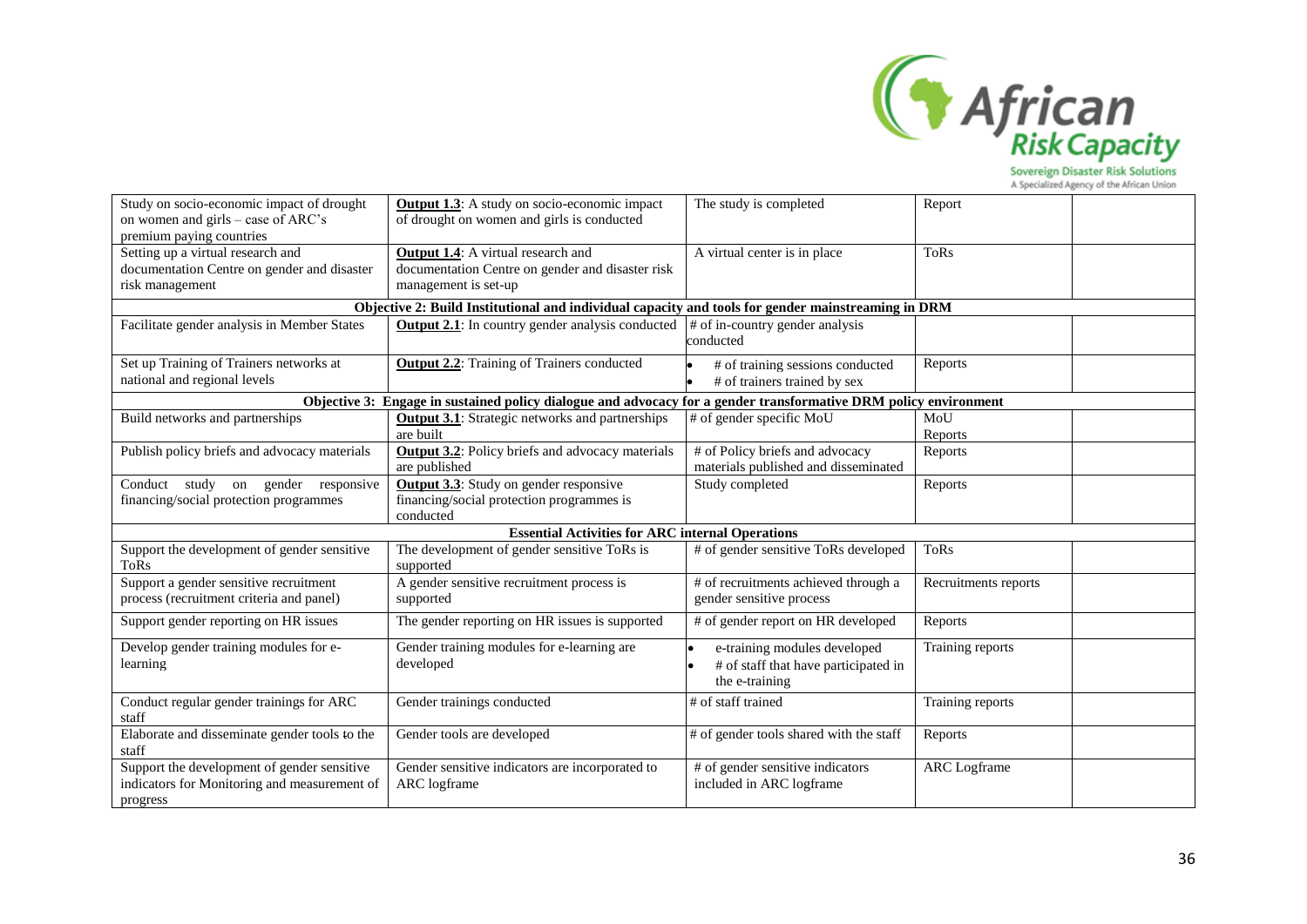

### <span id="page-36-0"></span>Glossary of Gender-related Concepts<sup>9</sup>

**.** 

**Gender** refers to the socially constructed roles and behaviours of, and relations between, men and women, as opposed to '**sex**', which refers to biological differences. '**Gender relations'** are characterized by unequal power. '**Gender norms'** assign specific entitlements and responsibilities to men and women. As such, they determine the distribution of resources, wealth, work, decisionmaking and political power, and the enjoyment of rights and entitlements within the family as well as in public life. **Gender roles and relations** vary according to context and are constantly shifting.

The different roles given to men and women constitute what is called the '**gendered division of labour'**, in which certain forms of work (physical labour, cash-crop farming, managerial roles) are seen as 'men's work'. On the other hand, care work and homeworking, for example, are highly feminized activities that are directly related to women's responsibilities within the home and the extension of their domestic tasks. Such work is characteristically underpaid and non-regulated.

**Gender-based violence** is a form of discrimination that seriously inhibits women's ability to enjoy rights and freedoms on a basis of equality with men…Gender based violence, which impairs or nullifies the enjoyment by women of human rights and fundamental freedoms under general international law or under human rights conventions, is discrimination within the meaning of Article 1 of (CEDAW). …any act of violence that results in, or is likely to result in, physical, sexual or psychological harm or suffering to women, including threats of such acts, coercion or arbitrary deprivation of liberty, whether occurring in public or in private life." "…any harmful act that is perpetrated against a person's will and that is based on socially associated differences between males and females. As such violence is based on socially ascribed differences. Gender-based violence includes, but it is not limited to sexual violence. While women and girls of all ages make up most of the victims, men and boys are also both direct and indirect victims. It is clear that the effects of such violence are both physical and psychological and have long term detrimental consequences for both the survivors and their communities.

**Gender-blind**: Gender-blind describes research, analysis, policies, advocacy materials, project and programme design and implementation that do not explicitly recognise existing gender differences that concern both productive and reproductive roles of men and women. Gender-blind policies do not distinguish between the sexes. Assumptions incorporate biases in favour of existing gender relations and so tend to exclude women.

**Gender Equality** refers to the equal rights, responsibilities and opportunities of women and men and girls and boys. Equality does not mean that women and men will become the same but that women's and men's rights, responsibilities and opportunities will not depend on whether they are born male

<sup>9</sup> Adapted from https://www.undp.org/content/dam/undp/library/gender/GenderEqualityStrategy2014- 17\_FR.pdf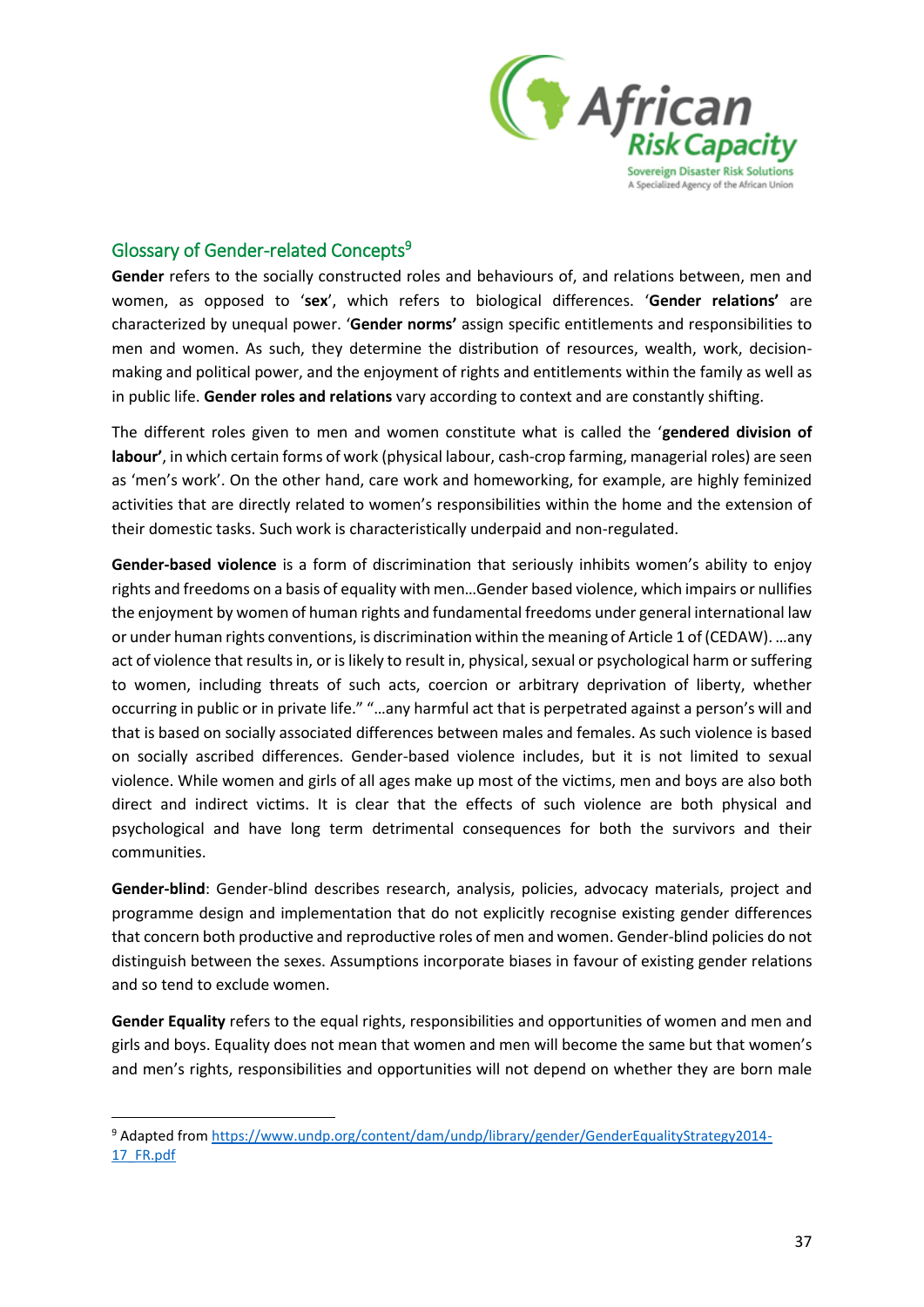

or female. Gender equality implies that the interests, needs and priorities of both women and men are taken into consideration—recognising the diversity of different groups of women and men. Gender equality is not a 'women's issue' but should concern and fully engage men as well as women. Equality between women and men is seen both as a human rights issue and as a precondition for, and indicator of, sustainable people-centred development.

**Gender Mainstreaming:** Mainstreaming a gender perspective is the process of assessing the implication for women and men of any planned action, including legislation, policies or programmes, in all areas and at all levels. It is a strategy for making women's as well as men's concerns and experiences an integral dimension of the design, implementation, monitoring and evaluation of policies and programmes in all political, economic and societal spheres so that women and men benefit equally, and inequality is not perpetuated. The ultimate goal is to achieve gender equality.

**Gender Neutral policies**: Gender-neutral policies use the knowledge of gender differences in a given context to overcome biases in delivery, to ensure that they target and benefit both genders effectively in terms of their practical gender needs. Moreover, they work within the existing gender division of resources and responsibilities.

**Gender Parity** implies equal numbers of men and women at all levels of the organisation. It must include significant participation of both men and women, particularly at senior levels. Gender parity is one of several integrated mechanisms for improving organisational effectiveness."

**Gender-transformative** refers to transforming unequal gender relations to promote shared power, control of resources and decision-making between women and men, and support for gender equality and women's empowerment.

**Vulnerability**: Conditions determined by physical, social, economic, and environmental factors that increase the susceptibility of a community to the impact of hazards. The more vulnerable a community is to a natural hazard, the greater its disaster risk. Disastrous losses can result from natural hazards; but whether or not a disaster occurs, and how bad the disaster is, depends on the strength of the natural hazard, and on how vulnerable people are. Disaster risk can be reduced by reducing human vulnerabilities.

**Women's Empowerment:** Women's empowerment has five components: Women's sense of selfworth; their right to have and to determine choices; their right to have access to opportunities and resources; their right to have the power to control their own lives, both within and outside the home; and their ability to influence the direction of social change to create a more just social and economic order, nationally and internationally." "The concept of empowerment is related to gender equality but distinct from it. The core of empowerment lies in the ability of a woman to control her own destiny. This implies that to be empowered women must not only have equal capabilities (such as education and health) and equal access to resources and opportunities (such as land and employment), they must also have the agency to use those rights, capabilities, resources and opportunities to make strategic choices and decisions (such as are provided through leadership